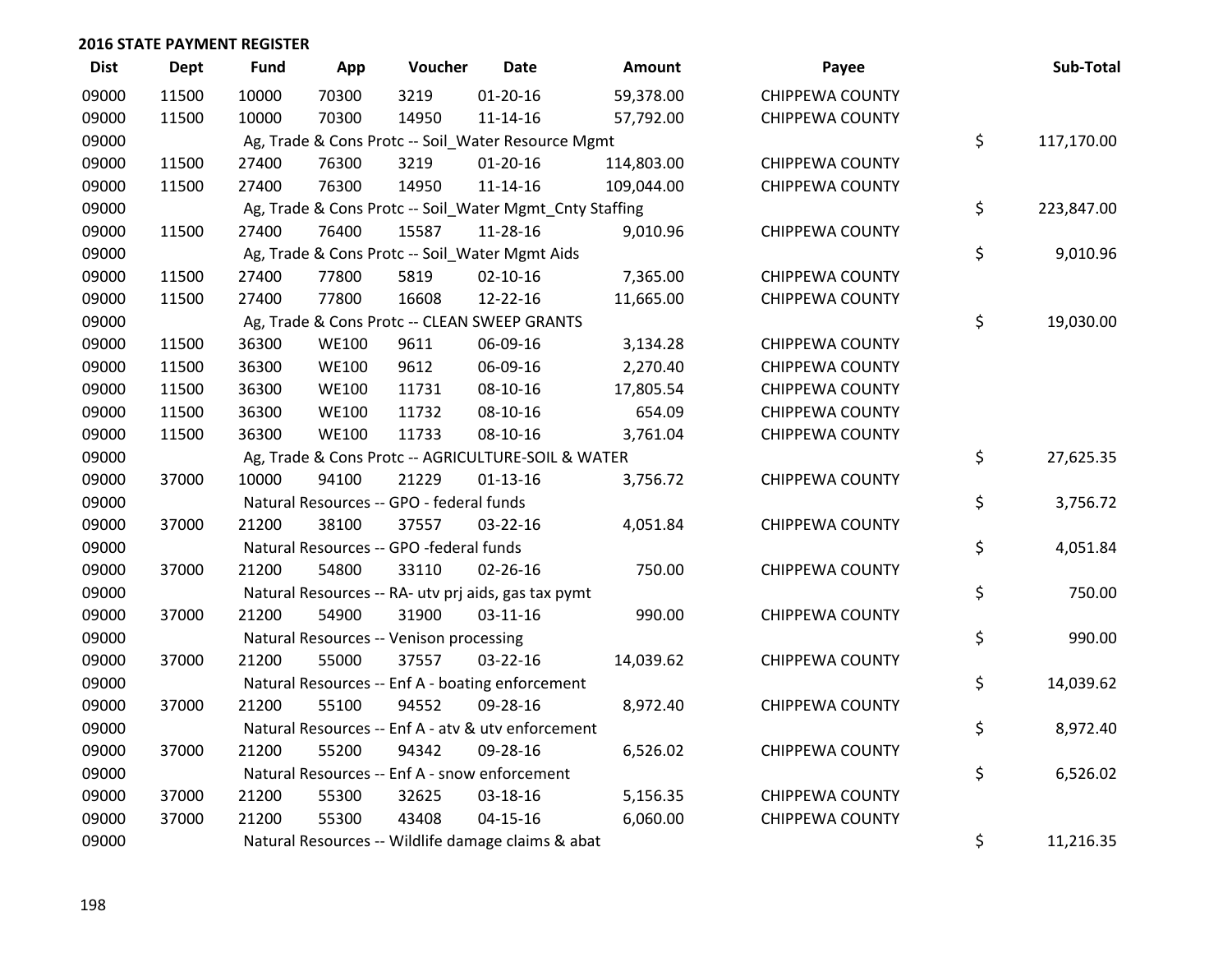| <b>Dist</b> | <b>Dept</b> | <b>Fund</b> | App          | Voucher                                             | <b>Date</b>    | Amount     | Payee                  | Sub-Total        |
|-------------|-------------|-------------|--------------|-----------------------------------------------------|----------------|------------|------------------------|------------------|
| 09000       | 37000       | 21200       | 56400        | 44666                                               | $04 - 22 - 16$ | 1,630.42   | <b>CHIPPEWA COUNTY</b> |                  |
| 09000       |             |             |              | Natural Resources -- RA- fish, wl & forestry        |                |            |                        | \$<br>1,630.42   |
| 09000       | 37000       | 21200       | 57200        | 37190                                               | 04-08-16       | 36,581.28  | <b>CHIPPEWA COUNTY</b> |                  |
| 09000       |             |             |              | Natural Resources -- ResAids - cnty forst & admin   |                |            |                        | \$<br>36,581.28  |
| 09000       | 37000       | 21200       | 57400        | 39670                                               | 03-29-16       | 58,050.00  | <b>CHIPPEWA COUNTY</b> |                  |
| 09000       |             |             |              | Natural Resources -- RA- cnty snow trail & area aid |                |            |                        | \$<br>58,050.00  |
| 09000       | 37000       | 21200       | 57500        | 103720                                              | 11-01-16       | 45,300.00  | <b>CHIPPEWA COUNTY</b> |                  |
| 09000       | 37000       | 21200       | 57500        | 103805                                              | $11 - 01 - 16$ | 45,325.00  | <b>CHIPPEWA COUNTY</b> |                  |
| 09000       |             |             |              | Natural Resources -- RA- snowmobile trail areas     |                |            |                        | \$<br>90,625.00  |
| 09000       | 37000       | 21200       | 57600        | 33152                                               | 02-26-16       | 1,288.92   | <b>CHIPPEWA COUNTY</b> |                  |
| 09000       | 37000       | 21200       | 57600        | 33154                                               | 02-26-16       | 3,503.50   | <b>CHIPPEWA COUNTY</b> |                  |
| 09000       | 37000       | 21200       | 57600        | 40322                                               | 03-31-16       | 239,185.99 | <b>CHIPPEWA COUNTY</b> |                  |
| 09000       | 37000       | 21200       | 57600        | 109220                                              | 11-29-16       | 996.50     | <b>CHIPPEWA COUNTY</b> |                  |
| 09000       |             |             |              | Natural Resources -- RA- atv prj aids, gas tax pymt |                |            |                        | \$<br>244,974.91 |
| 09000       | 37000       | 21200       | 58400        | 90486                                               | 09-14-16       | 112.00     | <b>CHIPPEWA COUNTY</b> |                  |
| 09000       |             |             |              | Natural Resources -- ResAids - pymt in lieu tax fed |                |            |                        | \$<br>112.00     |
| 09000       | 37000       | 21200       | 58900        | 102123                                              | 11-18-16       | 3,223.53   | <b>CHIPPEWA COUNTY</b> |                  |
| 09000       |             |             |              | Natural Resources -- Resource aids - distribution o |                |            |                        | \$<br>3,223.53   |
| 09000       | 37000       | 27400       | 67000        | 55765                                               | $05 - 27 - 16$ | 192,286.25 | <b>CHIPPEWA COUNTY</b> |                  |
| 09000       |             |             |              | Natural Resources -- Fin asst for responsible units |                |            |                        | \$<br>192,286.25 |
| 09000       | 37000       | 27400       | 67300        | 55765                                               | 05-27-16       | 15,349.88  | <b>CHIPPEWA COUNTY</b> |                  |
| 09000       |             |             |              | Natural Resources -- Recycling consolidation grants |                |            |                        | \$<br>15,349.88  |
| 09000       | 37000       | 36300       | TA100        | 29403                                               | $02 - 16 - 16$ | 34,728.83  | <b>CHIPPEWA COUNTY</b> |                  |
| 09000       | 37000       | 36300       | TA100        | 81135                                               | 08-08-16       | 13,100.73  | <b>CHIPPEWA COUNTY</b> |                  |
| 09000       |             |             |              | Natural Resources -- LAND ACQUISITION               |                |            |                        | \$<br>47,829.56  |
| 09000       | 37000       | 36300       | <b>TA170</b> | 40324                                               | 03-31-16       | 34,800.00  | <b>CHIPPEWA COUNTY</b> |                  |
| 09000       |             |             |              | Natural Resources -- PROP DEVELP PROJECTS           |                |            |                        | \$<br>34,800.00  |
| 09000       | 37000       | 36300       | TF100        | 77128                                               | 07-20-16       | 558,000.00 | <b>CHIPPEWA COUNTY</b> |                  |
| 09000       |             |             |              | Natural Resources -- DNR-NONPOINT SOURCE            |                |            |                        | \$<br>558,000.00 |
| 09000       | 39500       | 21100       | 18500        | 26485                                               | 09-21-16       | 1,681.22   | <b>CHIPPEWA COUNTY</b> |                  |
| 09000       | 39500       | 21100       | 18500        | 26505                                               | 09-21-16       | 1,078.95   | <b>CHIPPEWA COUNTY</b> |                  |
| 09000       | 39500       | 21100       | 18500        | 45036                                               | 11-07-16       | 1,698.80   | <b>CHIPPEWA COUNTY</b> |                  |
| 09000       | 39500       | 21100       | 18500        | 45066                                               | 11-07-16       | 1,583.16   | <b>CHIPPEWA COUNTY</b> |                  |
| 09000       | 39500       | 21100       | 18500        | 63853                                               | 12-22-16       | 1,631.20   | <b>CHIPPEWA COUNTY</b> |                  |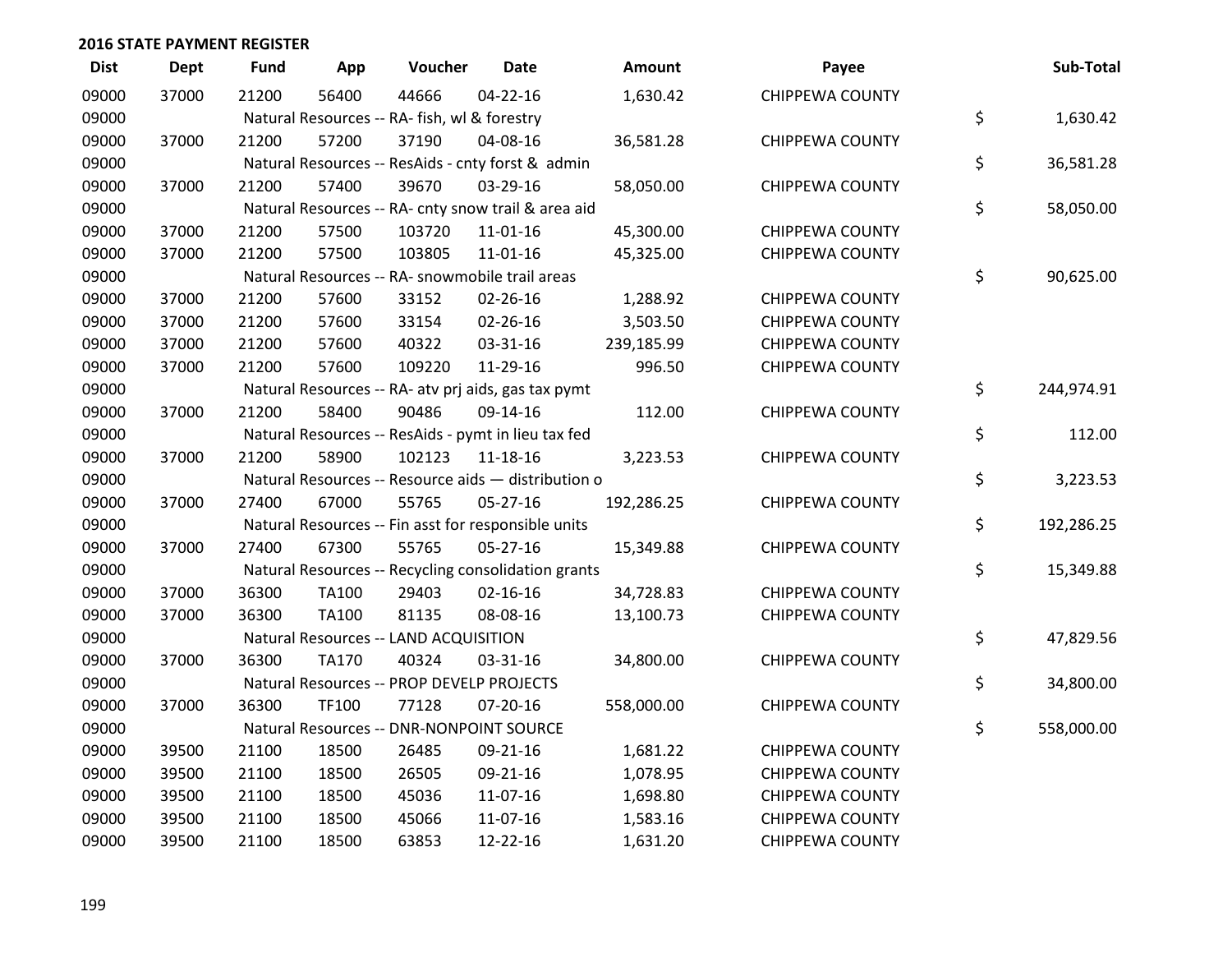| <b>Dist</b> | <b>Dept</b> | <b>Fund</b> | App   | Voucher                                     | <b>Date</b>                                   | <b>Amount</b> | Payee                     | Sub-Total          |
|-------------|-------------|-------------|-------|---------------------------------------------|-----------------------------------------------|---------------|---------------------------|--------------------|
| 09000       | 39500       | 21100       | 18500 | 63901                                       | 12-22-16                                      | 6,378.24      | <b>CHIPPEWA COUNTY</b>    |                    |
| 09000       |             |             |       | Transportation -- Hwy Sfty Loc Aid Ffd      |                                               |               |                           | \$<br>14,051.57    |
| 09000       | 39500       | 21100       | 19000 | 118                                         | 07-05-16                                      | 681,469.70    | CHIPPEWA COUNTY           |                    |
| 09000       | 39500       | 21100       | 19000 | 29072                                       | 10-03-16                                      | 340,734.86    | <b>CHIPPEWA COUNTY</b>    |                    |
| 09000       |             |             |       | Transportation -- Trans Aids To Co.-Sf      |                                               |               |                           | \$<br>1,022,204.56 |
| 09000       | 39500       | 21100       | 16800 | 88009                                       | 05-06-16                                      | 151,859.00    | <b>COUNTY OF CHIPPEWA</b> |                    |
| 09000       |             |             |       | Transportation -- Eldly&Disa Co/Aid Sf      |                                               |               |                           | \$<br>151,859.00   |
| 09000       | 39500       | 21100       | 17000 | 75879                                       | 03-09-16                                      | 5,698.78      | TREAS CHIPPEWA CO         |                    |
| 09000       |             |             |       | <b>Transportation -- County Forest Aids</b> |                                               |               |                           | \$<br>5,698.78     |
| 09000       | 39500       | 21100       | 17400 | 78756                                       | $04 - 11 - 16$                                | 52,879.49     | <b>TREAS CHIPPEWA CO</b>  |                    |
| 09000       |             |             |       | Transportation -- Disastr Damag Aid Sf      |                                               |               |                           | \$<br>52,879.49    |
| 09000       | 39500       | 21100       | 18500 | 71698                                       | $01 - 22 - 16$                                | 170.32        | TREAS CHIPPEWA CO         |                    |
| 09000       | 39500       | 21100       | 18500 | 74785                                       | 02-25-16                                      | 1,030.12      | TREAS CHIPPEWA CO         |                    |
| 09000       | 39500       | 21100       | 18500 | 78676                                       | 04-08-16                                      | 302.76        | <b>TREAS CHIPPEWA CO</b>  |                    |
| 09000       | 39500       | 21100       | 18500 | 80989                                       | 05-05-16                                      | 664.96        | TREAS CHIPPEWA CO         |                    |
| 09000       | 39500       | 21100       | 18500 | 82950                                       | 05-26-16                                      | 2,148.81      | TREAS CHIPPEWA CO         |                    |
| 09000       | 39500       | 21100       | 18500 | 85358                                       | 06-22-16                                      | 878.00        | TREAS CHIPPEWA CO         |                    |
| 09000       | 39500       | 21100       | 18500 | 85358                                       | 06-22-16                                      | 2,370.24      | TREAS CHIPPEWA CO         |                    |
| 09000       | 39500       | 21100       | 18500 | 85358                                       | 06-22-16                                      | 2,438.87      | TREAS CHIPPEWA CO         |                    |
| 09000       | 39500       | 21100       | 18500 | 85358                                       | 06-22-16                                      | 2,798.78      | TREAS CHIPPEWA CO         |                    |
| 09000       | 39500       | 21100       | 18500 | 85358                                       | 06-22-16                                      | 3,703.32      | TREAS CHIPPEWA CO         |                    |
| 09000       | 39500       | 21100       | 18500 | 87738                                       | $07 - 15 - 16$                                | 652.54        | TREAS CHIPPEWA CO         |                    |
| 09000       | 39500       | 21100       | 18500 | 87738                                       | $07 - 15 - 16$                                | 2,021.16      | TREAS CHIPPEWA CO         |                    |
| 09000       |             |             |       | Transportation -- Hwy Sfty Loc Aid Ffd      |                                               |               |                           | \$<br>19,179.88    |
| 09000       | 39500       | 21100       | 19000 | 74009                                       | $01 - 04 - 16$                                | 340,734.85    | <b>COUNTY OF CHIPPEWA</b> |                    |
| 09000       |             |             |       | Transportation -- Trans Aids To Co.-Sf      |                                               |               |                           | \$<br>340,734.85   |
| 09000       | 41000       | 10000       | 11600 | 92072                                       | 11-29-16                                      | 64,080.00     | <b>CHIPPEWA COUNTY</b>    |                    |
| 09000       |             |             |       |                                             | Corrections -- Reimbursing counties for proba |               |                           | \$<br>64,080.00    |
| 09000       | 41000       | 10000       | 31300 | 18367                                       | $01-07-16$                                    | 967.00        | <b>CHIPPEWA COUNTY</b>    |                    |
| 09000       | 41000       | 10000       | 31300 | 22109                                       | $01 - 21 - 16$                                | 2,252.00      | <b>CHIPPEWA COUNTY</b>    |                    |
| 09000       | 41000       | 10000       | 31300 | 28331                                       | $02 - 12 - 16$                                | 2,379.00      | <b>CHIPPEWA COUNTY</b>    |                    |
| 09000       |             |             |       |                                             | Corrections -- Community youth and family aid |               |                           | \$<br>5,598.00     |
| 09000       | 43500       | 10000       | 15000 | 66974                                       | 08-26-16                                      | 400.00        | <b>CHIPPEWA COUNTY</b>    |                    |
| 09000       |             |             |       | Health Services -- Federal project aids     |                                               |               |                           | \$<br>400.00       |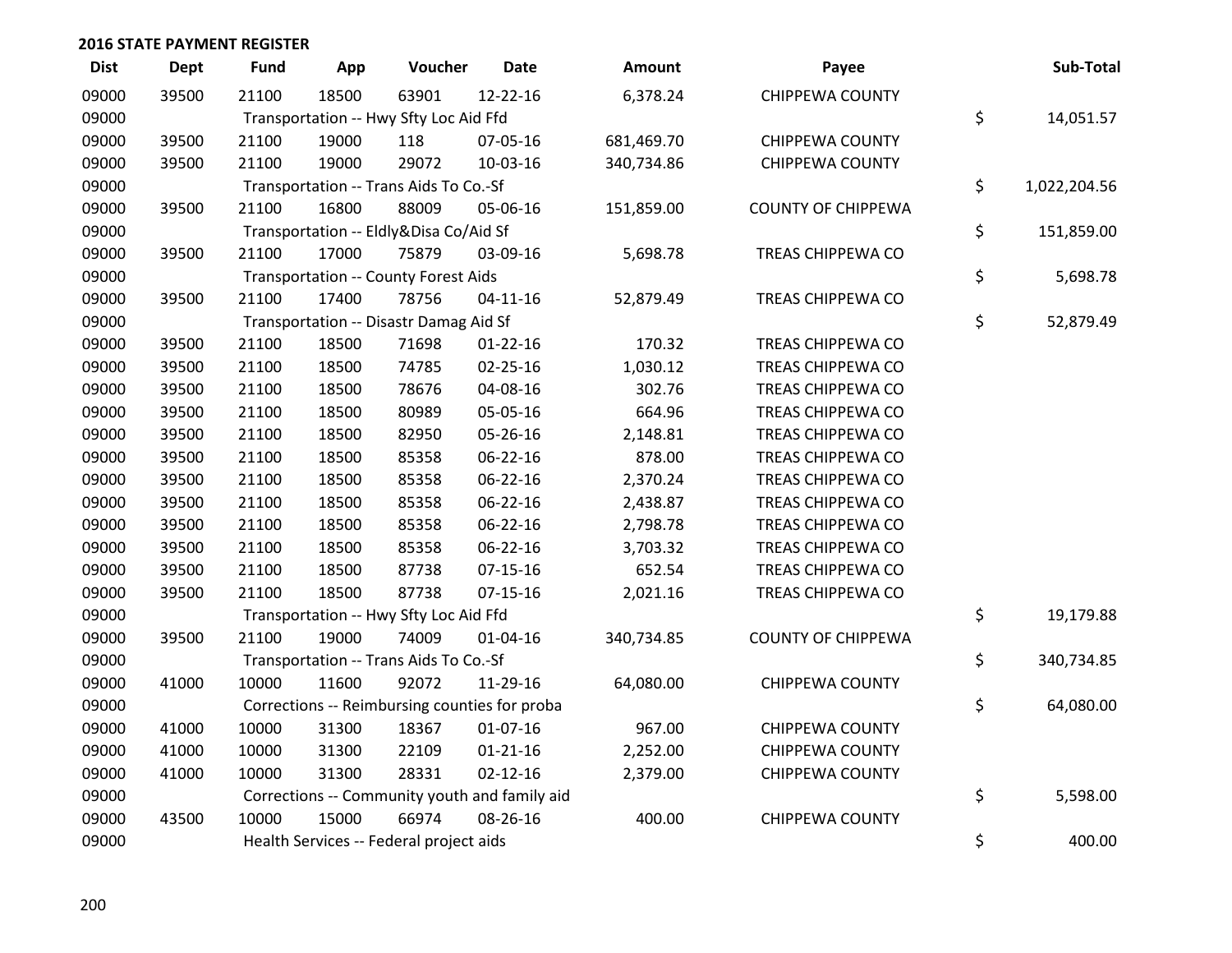| <b>Dist</b> | <b>Dept</b> | <b>Fund</b> | App   | Voucher                                   | <b>Date</b>    | Amount       | Payee                  | Sub-Total          |
|-------------|-------------|-------------|-------|-------------------------------------------|----------------|--------------|------------------------|--------------------|
| 09000       | 43500       | 10000       | 00000 | 90613                                     | $01 - 02 - 16$ | 27,258.00    | CHIPPEWA CO            |                    |
| 09000       | 43500       | 10000       | 00000 | 90614                                     | $01 - 04 - 16$ | 92,814.00    | CHIPPEWA CO            |                    |
| 09000       | 43500       | 10000       | 00000 | 90616                                     | 02-01-16       | 256,414.00   | CHIPPEWA CO            |                    |
| 09000       | 43500       | 10000       | 00000 | 90618                                     | 03-01-16       | 387,290.00   | CHIPPEWA CO            |                    |
| 09000       | 43500       | 10000       | 00000 | 90622                                     | $04 - 01 - 16$ | 161,280.00   | CHIPPEWA CO            |                    |
| 09000       | 43500       | 10000       | 00000 | 90624                                     | 05-02-16       | 328,740.00   | CHIPPEWA CO            |                    |
| 09000       | 43500       | 10000       | 00000 | 90625                                     | 05-03-16       | 24,751.00    | CHIPPEWA CO            |                    |
| 09000       | 43500       | 10000       | 00000 | 90627                                     | 06-01-16       | 61,316.00    | CHIPPEWA CO            |                    |
| 09000       | 43500       | 10000       | 00000 | 90700                                     | $07 - 01 - 16$ | 243,745.00   | CHIPPEWA CO            |                    |
| 09000       | 43500       | 10000       | 00000 | 90701                                     | 08-01-16       | 1,528,063.00 | CHIPPEWA CO            |                    |
| 09000       | 43500       | 10000       | 00000 | 90702                                     | 09-01-16       | 61,058.00    | CHIPPEWA CO            |                    |
| 09000       | 43500       | 10000       | 00000 | 90704                                     | $10 - 01 - 16$ | 165,209.00   | CHIPPEWA CO            |                    |
| 09000       | 43500       | 10000       | 00000 | 90705                                     | $11 - 01 - 16$ | 411,466.00   | CHIPPEWA CO            |                    |
| 09000       | 43500       | 10000       | 00000 | 90706                                     | 12-01-16       | 27,098.00    | CHIPPEWA CO            |                    |
| 09000       |             |             |       | Health Services -- State/Fed Aids         |                |              |                        | \$<br>3,776,502.00 |
| 09000       | 45500       | 10000       | 20200 | 6127                                      | $02 - 11 - 16$ | 1,459.47     | <b>CHIPPEWA COUNTY</b> |                    |
| 09000       | 45500       | 10000       | 20200 | 7249                                      | 03-04-16       | 1,030.20     | <b>CHIPPEWA COUNTY</b> |                    |
| 09000       |             |             |       | Justice -- Officer training reimbursement |                |              |                        | \$<br>2,489.67     |
| 09000       | 45500       | 10000       | 22100 | 14300                                     | $07 - 22 - 16$ | 1,890.00     | <b>CHIPPEWA COUNTY</b> |                    |
| 09000       |             |             |       | Justice -- Crime laboratories, DNA        |                |              |                        | \$<br>1,890.00     |
| 09000       | 45500       | 10000       | 23100 | 6127                                      | $02 - 11 - 16$ | 1,385.05     | <b>CHIPPEWA COUNTY</b> |                    |
| 09000       | 45500       | 10000       | 23100 | 7249                                      | 03-04-16       | 222.79       | <b>CHIPPEWA COUNTY</b> |                    |
| 09000       | 45500       | 10000       | 23100 | 14796                                     | 08-03-16       | 1,132.80     | <b>CHIPPEWA COUNTY</b> |                    |
| 09000       | 45500       | 10000       | 23100 | 16181                                     | 09-07-16       | 566.40       | <b>CHIPPEWA COUNTY</b> |                    |
| 09000       | 45500       | 10000       | 23100 | 21116                                     | 12-21-16       | 6,560.00     | <b>CHIPPEWA COUNTY</b> |                    |
| 09000       |             |             |       | Justice -- Law enforcement train, local   |                |              |                        | \$<br>9,867.04     |
| 09000       | 45500       | 10000       | 25100 | 7563                                      | 03-21-16       | 28,110.42    | <b>CHIPPEWA COUNTY</b> |                    |
| 09000       | 45500       | 10000       | 25100 | 9912                                      | 05-19-16       | 11,951.22    | <b>CHIPPEWA COUNTY</b> |                    |
| 09000       | 45500       | 10000       | 25100 | 19289                                     | 11-14-16       | 61,367.69    | <b>CHIPPEWA COUNTY</b> |                    |
| 09000       |             |             |       | Justice -- Federal aid, local assistance  |                |              |                        | \$<br>101,429.33   |
| 09000       | 45500       | 10000       | 27100 | 7555                                      | 03-16-16       | 34,472.76    | <b>CHIPPEWA COUNTY</b> |                    |
| 09000       | 45500       | 10000       | 27100 | 10483                                     | 05-31-16       | 13,554.06    | <b>CHIPPEWA COUNTY</b> |                    |
| 09000       | 45500       | 10000       | 27100 | 19261                                     | $11 - 14 - 16$ | 49,884.74    | <b>CHIPPEWA COUNTY</b> |                    |
| 09000       |             |             |       | Justice -- Alt prosecution alcohol drugs  |                |              |                        | \$<br>97,911.56    |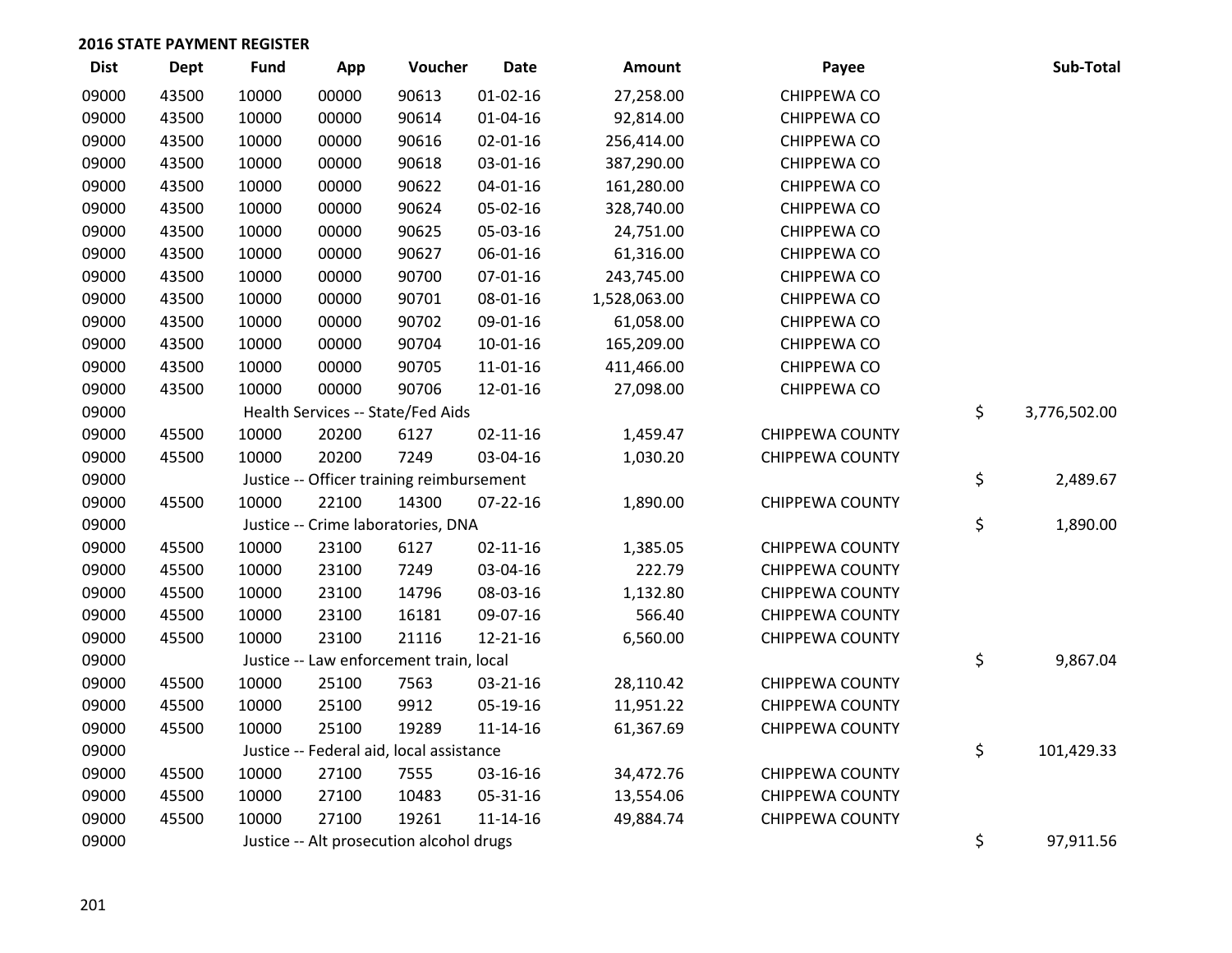| <b>Dist</b> | <b>Dept</b> | <b>Fund</b> | App   | Voucher                                           | <b>Date</b>                                      | Amount    | Payee                  | Sub-Total       |
|-------------|-------------|-------------|-------|---------------------------------------------------|--------------------------------------------------|-----------|------------------------|-----------------|
| 09000       | 45500       | 10000       | 53200 | 14414                                             | $07 - 22 - 16$                                   | 37,712.99 | <b>CHIPPEWA COUNTY</b> |                 |
| 09000       |             |             |       | Justice -- Crime victim witness assist            |                                                  |           |                        | \$<br>37,712.99 |
| 09000       | 45500       | 10000       | 53900 | 7584                                              | 03-14-16                                         | 47,276.96 | <b>CHIPPEWA COUNTY</b> |                 |
| 09000       |             |             |       | Justice -- County reimb victim-witness            |                                                  |           |                        | \$<br>47,276.96 |
| 09000       | 46500       | 10000       | 30800 | 15837                                             | 09-29-16                                         | 6,400.27  | <b>CHIPPEWA COUNTY</b> |                 |
| 09000       |             |             |       |                                                   | Military Affairs -- Emergency response equipment |           |                        | \$<br>6,400.27  |
| 09000       | 46500       | 10000       | 33700 | 12912                                             | $07-20-16$                                       | 9,146.00  | <b>CHIPPEWA COUNTY</b> |                 |
| 09000       | 46500       | 10000       | 33700 | 18591                                             | 12-06-16                                         | 9,146.00  | <b>CHIPPEWA COUNTY</b> |                 |
| 09000       |             |             |       | Military Affairs -- Local emer planning grants    |                                                  |           |                        | \$<br>18,292.00 |
| 09000       | 46500       | 10000       | 34200 | 5023                                              | $01-27-16$                                       | 27,082.60 | <b>CHIPPEWA COUNTY</b> |                 |
| 09000       | 46500       | 10000       | 34200 | 5573                                              | 02-04-16                                         | 6,640.81  | <b>CHIPPEWA COUNTY</b> |                 |
| 09000       | 46500       | 10000       | 34200 | 7816                                              | 03-28-16                                         | 230.60    | <b>CHIPPEWA COUNTY</b> |                 |
| 09000       | 46500       | 10000       | 34200 | 9834                                              | 05-17-16                                         | 215.70    | <b>CHIPPEWA COUNTY</b> |                 |
| 09000       | 46500       | 10000       | 34200 | 13851                                             | 08-16-16                                         | 27,046.24 | <b>CHIPPEWA COUNTY</b> |                 |
| 09000       | 46500       | 10000       | 34200 | 15524                                             | 09-26-16                                         | 5,246.02  | <b>CHIPPEWA COUNTY</b> |                 |
| 09000       | 46500       | 10000       | 34200 | 16641                                             | 10-18-16                                         | 338.60    | <b>CHIPPEWA COUNTY</b> |                 |
| 09000       | 46500       | 10000       | 34200 | 18660                                             | 12-06-16                                         | 27,046.24 | <b>CHIPPEWA COUNTY</b> |                 |
| 09000       |             |             |       | Military Affairs -- Federal aid, local assistance |                                                  |           |                        | \$<br>93,846.81 |
| 09000       | 48500       | 15200       | 12700 | 7763                                              | 03-04-16                                         | 119.70    | <b>CHIPPEWA COUNTY</b> |                 |
| 09000       | 48500       | 15200       | 12700 | 13953                                             | 06-30-16                                         | 911.70    | <b>CHIPPEWA COUNTY</b> |                 |
| 09000       |             |             |       | Veterans Affairs -- Grants to counties            |                                                  |           |                        | \$<br>1,031.40  |
| 09000       | 48500       | 58200       | 26700 | 7763                                              | 03-04-16                                         | 538.65    | <b>CHIPPEWA COUNTY</b> |                 |
| 09000       | 48500       | 58200       | 26700 | 13953                                             | 06-30-16                                         | 4,102.65  | <b>CHIPPEWA COUNTY</b> |                 |
| 09000       | 48500       | 58300       | 37000 | 7763                                              | 03-04-16                                         | 538.65    | <b>CHIPPEWA COUNTY</b> |                 |
| 09000       | 48500       | 58300       | 37000 | 13953                                             | 06-30-16                                         | 4,102.65  | <b>CHIPPEWA COUNTY</b> |                 |
| 09000       |             |             |       | Veterans Affairs -- County grants                 |                                                  |           |                        | \$<br>9,282.60  |
| 09000       | 50500       | 10000       | 15500 | 11501                                             | $02 - 17 - 16$                                   | 11,527.00 | <b>CHIPPEWA COUNTY</b> |                 |
| 09000       | 50500       | 10000       | 15500 | 15244                                             | 03-30-16                                         | 7,617.00  | <b>CHIPPEWA COUNTY</b> |                 |
| 09000       | 50500       | 10000       | 15500 | 15456                                             | 04-01-16                                         | 5,111.00  | <b>CHIPPEWA COUNTY</b> |                 |
| 09000       | 50500       | 10000       | 15500 | 20753                                             | 06-01-16                                         | 15,995.00 | <b>CHIPPEWA COUNTY</b> |                 |
| 09000       | 50500       | 10000       | 15500 | 23218                                             | 06-30-16                                         | 13,737.00 | <b>CHIPPEWA COUNTY</b> |                 |
| 09000       | 50500       | 10000       | 15500 | 27520                                             | 08-17-16                                         | 9,381.00  | <b>CHIPPEWA COUNTY</b> |                 |
| 09000       | 50500       | 10000       | 15500 | 29945                                             | 09-15-16                                         | 10,372.00 | <b>CHIPPEWA COUNTY</b> |                 |
| 09000       | 50500       | 10000       | 15500 | 32635                                             | $10-17-16$                                       | 10,967.00 | CHIPPEWA COUNTY        |                 |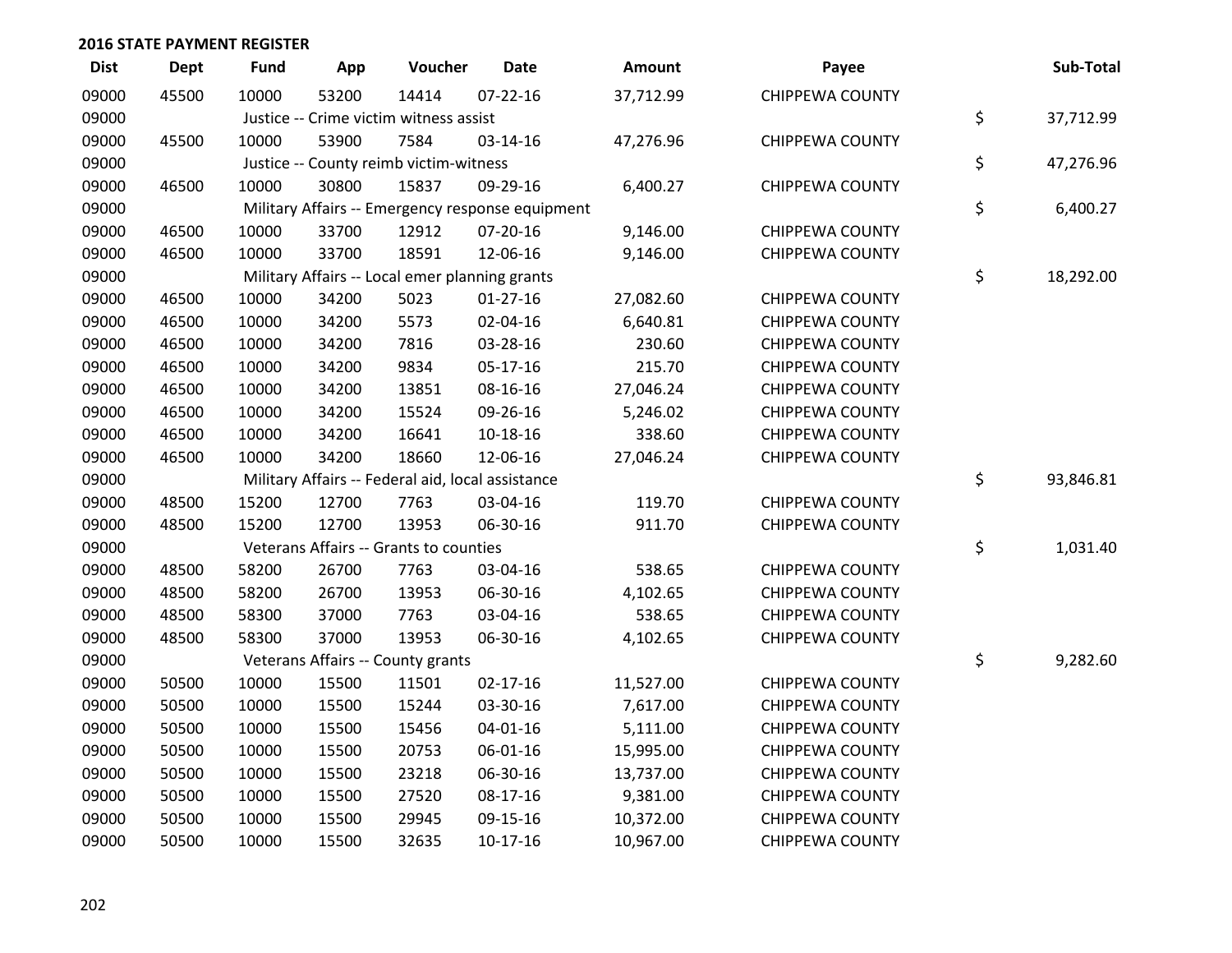| <b>Dist</b> | <b>Dept</b> | Fund  | App   | Voucher | <b>Date</b>    | <b>Amount</b> | Payee                  | Sub-Total |
|-------------|-------------|-------|-------|---------|----------------|---------------|------------------------|-----------|
| 09000       | 50500       | 10000 | 15500 | 35188   | $11 - 16 - 16$ | 5,651.00      | <b>CHIPPEWA COUNTY</b> |           |
| 09000       | 50500       | 10000 | 15500 | 37663   | 12-15-16       | 4,861.00      | <b>CHIPPEWA COUNTY</b> |           |
| 09000       | 50500       | 10000 | 74300 | 6816    | 01-04-16       | 50,898.00     | <b>CHIPPEWA COUNTY</b> |           |
| 09000       | 50500       | 10000 | 74300 | 8475    | $01 - 25 - 16$ | 48,465.00     | <b>CHIPPEWA COUNTY</b> |           |
| 09000       | 50500       | 10000 | 74300 | 8488    | $01 - 25 - 16$ | 43,125.00     | <b>CHIPPEWA COUNTY</b> |           |
| 09000       | 50500       | 10000 | 74300 | 8871    | 02-04-16       | 23,171.00     | <b>CHIPPEWA COUNTY</b> |           |
| 09000       | 50500       | 10000 | 74300 | 8978    | 02-04-16       | 47,998.00     | <b>CHIPPEWA COUNTY</b> |           |
| 09000       | 50500       | 10000 | 74300 | 9497    | 02-04-16       | 49,299.00     | <b>CHIPPEWA COUNTY</b> |           |
| 09000       | 50500       | 10000 | 74300 | 9959    | 02-05-16       | 32,383.00     | <b>CHIPPEWA COUNTY</b> |           |
| 09000       | 50500       | 10000 | 74300 | 10490   | 02-26-16       | 14,225.00     | <b>CHIPPEWA COUNTY</b> |           |
| 09000       | 50500       | 10000 | 74300 | 12700   | 03-11-16       | 21,068.00     | <b>CHIPPEWA COUNTY</b> |           |
| 09000       | 50500       | 10000 | 74300 | 13460   | 03-14-16       | 20,941.00     | <b>CHIPPEWA COUNTY</b> |           |
| 09000       | 50500       | 10000 | 74300 | 13999   | 03-25-16       | 38,212.00     | <b>CHIPPEWA COUNTY</b> |           |
| 09000       | 50500       | 10000 | 74300 | 14598   | 04-01-16       | 20,958.00     | <b>CHIPPEWA COUNTY</b> |           |
| 09000       | 50500       | 10000 | 74300 | 15571   | 04-08-16       | 22,396.00     | <b>CHIPPEWA COUNTY</b> |           |
| 09000       | 50500       | 10000 | 74300 | 15987   | 04-20-16       | 21,636.00     | <b>CHIPPEWA COUNTY</b> |           |
| 09000       | 50500       | 10000 | 74300 | 16805   | 04-28-16       | 41,724.00     | <b>CHIPPEWA COUNTY</b> |           |
| 09000       | 50500       | 10000 | 74300 | 17335   | 04-28-16       | 15,394.00     | <b>CHIPPEWA COUNTY</b> |           |
| 09000       | 50500       | 10000 | 74300 | 17588   | 05-12-16       | 36,564.00     | <b>CHIPPEWA COUNTY</b> |           |
| 09000       | 50500       | 10000 | 74300 | 18056   | 05-10-16       | 50,899.00     | <b>CHIPPEWA COUNTY</b> |           |
| 09000       | 50500       | 10000 | 74300 | 18723   | 05-17-16       | 22,138.00     | <b>CHIPPEWA COUNTY</b> |           |
| 09000       | 50500       | 10000 | 74300 | 19137   | 05-26-16       | 45,847.00     | <b>CHIPPEWA COUNTY</b> |           |
| 09000       | 50500       | 10000 | 74300 | 19873   | 05-27-16       | 46,462.00     | <b>CHIPPEWA COUNTY</b> |           |
| 09000       | 50500       | 10000 | 74300 | 20229   | 06-03-16       | 60,330.00     | <b>CHIPPEWA COUNTY</b> |           |
| 09000       | 50500       | 10000 | 74300 | 21799   | 06-15-16       | 46,670.00     | <b>CHIPPEWA COUNTY</b> |           |
| 09000       | 50500       | 10000 | 74300 | 22771   | 06-29-16       | 74,445.00     | <b>CHIPPEWA COUNTY</b> |           |
| 09000       | 50500       | 10000 | 74300 | 23565   | $07-12-16$     | 84,094.00     | <b>CHIPPEWA COUNTY</b> |           |
| 09000       | 50500       | 10000 | 74300 | 24045   | $07-12-16$     | 66,768.00     | <b>CHIPPEWA COUNTY</b> |           |
| 09000       | 50500       | 10000 | 74300 | 26042   | 08-10-16       | 46,245.00     | <b>CHIPPEWA COUNTY</b> |           |
| 09000       | 50500       | 10000 | 74300 | 26593   | 08-10-16       | 29,445.00     | <b>CHIPPEWA COUNTY</b> |           |
| 09000       | 50500       | 10000 | 74300 | 27586   | 08-29-16       | 49,786.00     | <b>CHIPPEWA COUNTY</b> |           |
| 09000       | 50500       | 10000 | 74300 | 27588   | 08-29-16       | 52,241.00     | <b>CHIPPEWA COUNTY</b> |           |
| 09000       | 50500       | 10000 | 74300 | 28159   | 09-01-16       | 28,417.00     | <b>CHIPPEWA COUNTY</b> |           |
| 09000       | 50500       | 10000 | 74300 | 28547   | 09-12-16       | 7,137.00      | <b>CHIPPEWA COUNTY</b> |           |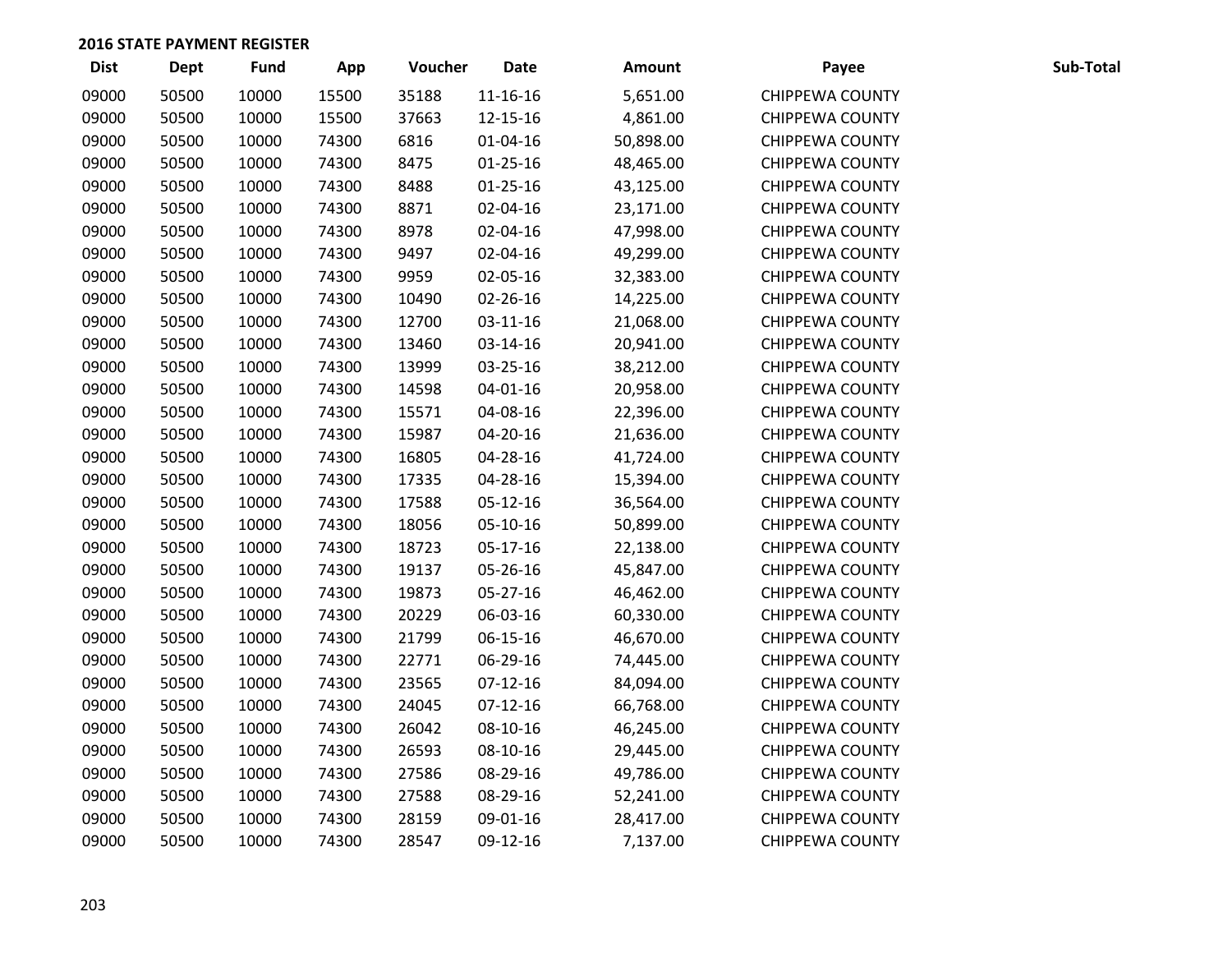| <b>Dist</b> | <b>Dept</b> | <b>Fund</b> | App                    | Voucher                                         | <b>Date</b>    | <b>Amount</b> | Payee                  | Sub-Total          |
|-------------|-------------|-------------|------------------------|-------------------------------------------------|----------------|---------------|------------------------|--------------------|
| 09000       | 50500       | 10000       | 74300                  | 29080                                           | 09-21-16       | 43,373.00     | <b>CHIPPEWA COUNTY</b> |                    |
| 09000       | 50500       | 10000       | 74300                  | 29996                                           | 10-07-16       | 30,570.00     | <b>CHIPPEWA COUNTY</b> |                    |
| 09000       | 50500       | 10000       | 74300                  | 30842                                           | $10 - 11 - 16$ | 10,650.00     | CHIPPEWA COUNTY        |                    |
| 09000       | 50500       | 10000       | 74300                  | 32073                                           | 10-26-16       | 76,843.00     | <b>CHIPPEWA COUNTY</b> |                    |
| 09000       | 50500       | 10000       | 74300                  | 32077                                           | 10-26-16       | 34,468.00     | <b>CHIPPEWA COUNTY</b> |                    |
| 09000       | 50500       | 10000       | 74300                  | 33201                                           | 10-28-16       | 41,742.00     | <b>CHIPPEWA COUNTY</b> |                    |
| 09000       | 50500       | 10000       | 74300                  | 33748                                           | 11-03-16       | 49,017.00     | <b>CHIPPEWA COUNTY</b> |                    |
| 09000       | 50500       | 10000       | 74300                  | 34365                                           | $11 - 10 - 16$ | 91,624.00     | <b>CHIPPEWA COUNTY</b> |                    |
| 09000       | 50500       | 10000       | 74300                  | 36986                                           | 12-12-16       | 62,955.00     | <b>CHIPPEWA COUNTY</b> |                    |
| 09000       | 50500       | 10000       | 74300                  | 37744                                           | 12-27-16       | 75,185.00     | <b>CHIPPEWA COUNTY</b> |                    |
| 09000       | 50500       | 10000       | 74300                  | 38270                                           | 12-27-16       | 92,106.00     | <b>CHIPPEWA COUNTY</b> |                    |
| 09000       |             |             |                        | Administration -- Federal aid, local assistance |                |               |                        | \$<br>1,963,133.00 |
| 09000       | 50500       | 23500       | 37100                  | 11501                                           | $02 - 17 - 16$ | 21,909.00     | <b>CHIPPEWA COUNTY</b> |                    |
| 09000       | 50500       | 23500       | 37100                  | 15244                                           | 03-30-16       | 3,854.00      | <b>CHIPPEWA COUNTY</b> |                    |
| 09000       | 50500       | 23500       | 37100                  | 15456                                           | $04 - 01 - 16$ | 2,870.00      | <b>CHIPPEWA COUNTY</b> |                    |
| 09000       | 50500       | 23500       | 37100                  | 20753                                           | 06-01-16       | 5,275.00      | <b>CHIPPEWA COUNTY</b> |                    |
| 09000       | 50500       | 23500       | 37100                  | 23218                                           | 06-30-16       | 1,029.00      | <b>CHIPPEWA COUNTY</b> |                    |
| 09000       | 50500       | 23500       | 37100                  | 27520                                           | 08-17-16       | 2,137.00      | <b>CHIPPEWA COUNTY</b> |                    |
| 09000       | 50500       | 23500       | 37100                  | 29945                                           | 09-15-16       | 1,152.00      | <b>CHIPPEWA COUNTY</b> |                    |
| 09000       | 50500       | 23500       | 37100                  | 32635                                           | $10-17-16$     | 12.00         | <b>CHIPPEWA COUNTY</b> |                    |
| 09000       | 50500       | 23500       | 37100                  | 35188                                           | 11-16-16       | 5,991.00      | <b>CHIPPEWA COUNTY</b> |                    |
| 09000       | 50500       | 23500       | 37100                  | 37663                                           | 12-15-16       | 7,917.00      | <b>CHIPPEWA COUNTY</b> |                    |
| 09000       |             |             |                        | Administration -- Low-income assistance grants  |                |               |                        | \$<br>52,146.00    |
| 09000       | 50500       | 26900       | 16600                  | 13202                                           | 03-23-16       | 1,000.00      | <b>CHIPPEWA COUNTY</b> |                    |
| 09000       | 50500       | 26900       | 16600                  | 13416                                           | 03-24-16       | 16,368.00     | <b>CHIPPEWA COUNTY</b> |                    |
| 09000       | 50500       | 26900       | 16600                  | 18215                                           | 05-10-16       | 25,000.00     | <b>CHIPPEWA COUNTY</b> |                    |
| 09000       |             |             | Administration -- Land |                                                 |                |               |                        | \$<br>42,368.00    |
| 09000       | 83500       | 10000       | 10500                  | 5506                                            | 07-25-16       | 379,000.84    | <b>CHIPPEWA COUNTY</b> |                    |
| 09000       | 83500       | 10000       | 10500                  | 13024                                           | $11 - 21 - 16$ | 1,055,411.63  | <b>CHIPPEWA COUNTY</b> |                    |
| 09000       |             |             |                        | Revenue -- County and Municipal Aid             |                |               |                        | \$<br>1,434,412.47 |
| 09000       | 83500       | 10000       | 10900                  | 7201                                            | 07-25-16       | 108,841.00    | <b>CHIPPEWA COUNTY</b> |                    |
| 09000       |             |             |                        | Revenue -- State Aid, Tax Exempt Proprty        |                |               |                        | \$<br>108,841.00   |
| 09000       | 83500       | 10000       | 11000                  | 13024                                           | $11 - 21 - 16$ | 1,094,357.11  | <b>CHIPPEWA COUNTY</b> |                    |
| 09000       |             |             |                        | Revenue -- Public Utility Distribution          |                |               |                        | \$<br>1,094,357.11 |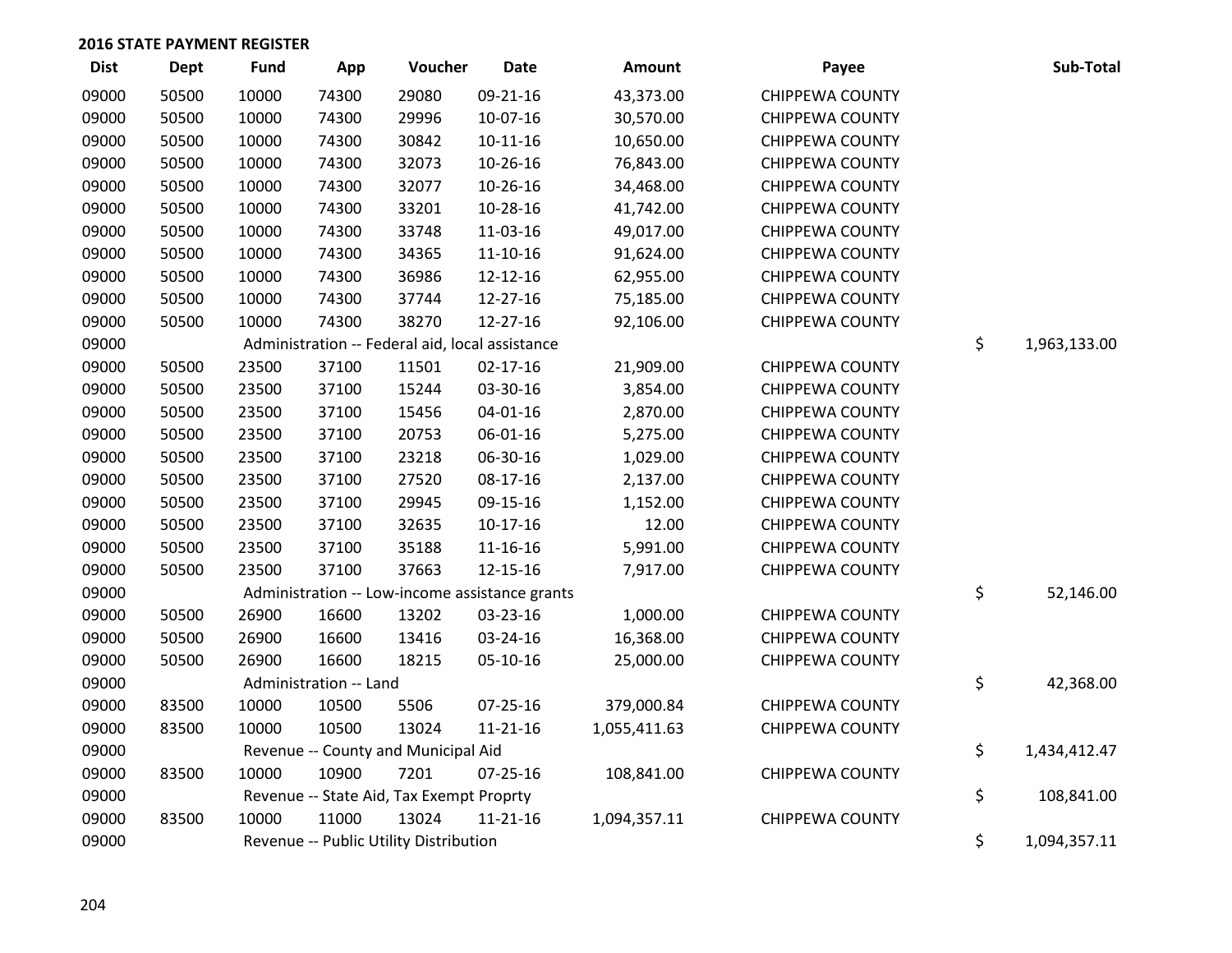| <b>Dist</b> | <b>Dept</b> | <b>Fund</b> | App                                  | Voucher                                             | <b>Date</b>    | Amount       | Payee                  | Sub-Total           |
|-------------|-------------|-------------|--------------------------------------|-----------------------------------------------------|----------------|--------------|------------------------|---------------------|
| 09000       | 83500       | 10000       | 30200                                | 5007                                                | $07 - 25 - 16$ | 1,599,739.79 | <b>CHIPPEWA COUNTY</b> |                     |
| 09000       | 83500       | 10000       | 30200                                | 5151                                                | $07 - 25 - 16$ | 7,618,806.11 | <b>CHIPPEWA COUNTY</b> |                     |
| 09000       |             |             |                                      | Revenue -- School Lvy Tx/First Dollar Cr            |                |              |                        | \$<br>9,218,545.90  |
| 09000       | 83500       | 52100       | 36300                                | 3410                                                | 03-28-16       | 1,737,722.68 | <b>CHIPPEWA COUNTY</b> |                     |
| 09000       |             |             |                                      | Revenue -- Lottery & Gaming Credit                  |                |              |                        | \$<br>1,737,722.68  |
| 09000       |             |             | <b>District Total Appropriations</b> |                                                     |                |              |                        | \$<br>23,262,594.01 |
| 09002       | 16500       | 10000       | 22500                                | 3564                                                | 06-27-16       | 7,757.38     | <b>TOWN OF ANSON</b>   |                     |
| 09002       |             |             |                                      | Safety & Prof Services -- Fire dues distribution    |                |              |                        | \$<br>7,757.38      |
| 09002       | 37000       | 10000       | 50300                                | 29129                                               | $02 - 12 - 16$ | 212.18       | <b>TOWN OF ANSON</b>   |                     |
| 09002       | 37000       | 10000       | 50300                                | 29130                                               | $02 - 12 - 16$ | 30,161.55    | <b>TOWN OF ANSON</b>   |                     |
| 09002       | 37000       | 10000       | 50300                                | 46283                                               | $04 - 21 - 16$ | 10.49        | <b>TOWN OF ANSON</b>   |                     |
| 09002       | 37000       | 10000       | 50300                                | 46284                                               | $04 - 21 - 16$ | 928.26       | <b>TOWN OF ANSON</b>   |                     |
| 09002       |             |             |                                      | Natural Resources -- Aids in lieu of taxes - gener  |                |              |                        | \$<br>31,312.48     |
| 09002       | 37000       | 21200       | 16600                                | 63043                                               | 06-20-16       | 97.26        | <b>TOWN OF ANSON</b>   |                     |
| 09002       |             |             |                                      | Natural Resources -- Gen program ops-state funds-FR |                |              |                        | \$<br>97.26         |
| 09002       | 37000       | 21200       | 57100                                | 63043                                               | 06-20-16       | 65.31        | <b>TOWN OF ANSON</b>   |                     |
| 09002       |             |             |                                      | Natural Resources -- ResAids - cnty forst, cl & mfl |                |              |                        | \$<br>65.31         |
| 09002       | 37000       | 21200       | 57900                                | 46282                                               | $04 - 21 - 16$ | 99.99        | <b>TOWN OF ANSON</b>   |                     |
| 09002       |             |             |                                      | Natural Resources -- Aids in lieu of taxes - sum s  |                |              |                        | \$<br>99.99         |
| 09002       | 37000       | 21200       | 58900                                | 102124                                              | 11-18-16       | 1,272.58     | <b>TOWN OF ANSON</b>   |                     |
| 09002       |             |             |                                      | Natural Resources -- Resource aids - distribution o |                |              |                        | \$<br>1,272.58      |
| 09002       | 39500       | 21100       | 19100                                | 368                                                 | 07-05-16       | 30,938.10    | <b>TOWN OF ANSON</b>   |                     |
| 09002       | 39500       | 21100       | 19100                                | 29440                                               | 10-03-16       | 30,938.10    | <b>TOWN OF ANSON</b>   |                     |
| 09002       | 39500       | 21100       | 19100                                | 76187                                               | $01 - 04 - 16$ | 30,938.10    | <b>TOWN OF ANSON</b>   |                     |
| 09002       | 39500       | 21100       | 19100                                | 84187                                               | 04-04-16       | 30,938.10    | <b>TOWN OF ANSON</b>   |                     |
| 09002       |             |             |                                      | Transportation -- Trns Aids To Mnc.-Sf              |                |              |                        | \$<br>123,752.40    |
| 09002       | 83500       | 10000       | 10500                                | 5475                                                | 07-25-16       | 24,732.92    | <b>TOWN OF ANSON</b>   |                     |
| 09002       | 83500       | 10000       | 10500                                | 12993                                               | $11 - 21 - 16$ | 28,859.86    | <b>TOWN OF ANSON</b>   |                     |
| 09002       |             |             |                                      | Revenue -- County and Municipal Aid                 |                |              |                        | \$<br>53,592.78     |
| 09002       | 83500       | 10000       | 10900                                | 7438                                                | $07 - 25 - 16$ | 1.00         | <b>TOWN OF ANSON</b>   |                     |
| 09002       |             |             |                                      | Revenue -- State Aid, Tax Exempt Proprty            |                |              |                        | \$<br>1.00          |
| 09002       | 83500       | 10000       | 11000                                | 12993                                               | $11 - 21 - 16$ | 289,540.41   | <b>TOWN OF ANSON</b>   |                     |
| 09002       |             |             |                                      | Revenue -- Public Utility Distribution              |                |              |                        | \$<br>289,540.41    |
| 09002       | 83500       | 10000       | 50100                                | 2449                                                | 01-29-16       | 72.77        | <b>TOWN OF ANSON</b>   |                     |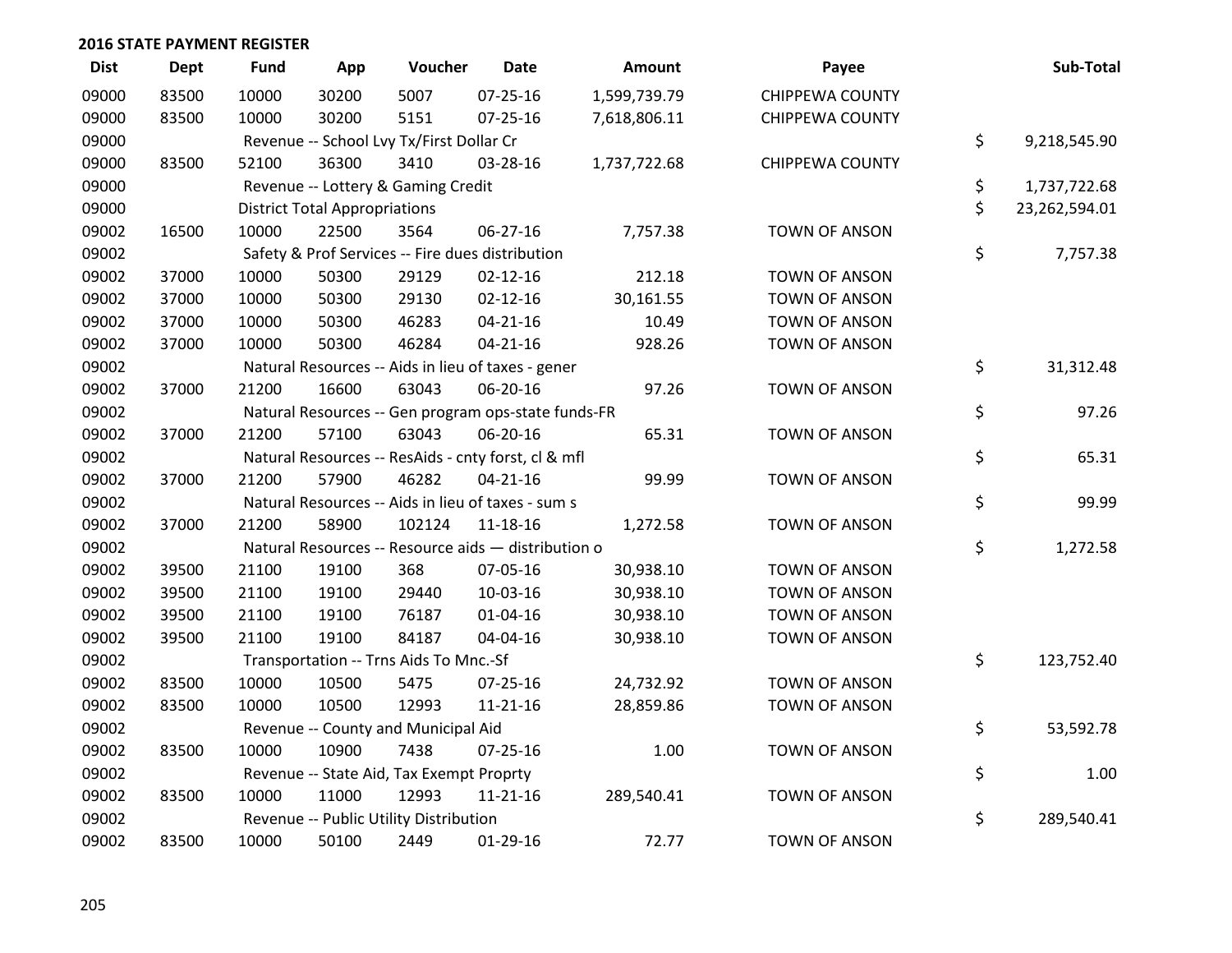| <b>Dist</b> | <b>Dept</b> | Fund  | App                                  | Voucher                                  | Date                                                | <b>Amount</b> | Payee                 | Sub-Total        |
|-------------|-------------|-------|--------------------------------------|------------------------------------------|-----------------------------------------------------|---------------|-----------------------|------------------|
| 09002       |             |       |                                      | Revenue -- Payments for municipal svcs   |                                                     |               |                       | \$<br>72.77      |
| 09002       |             |       | <b>District Total Appropriations</b> |                                          |                                                     |               |                       | \$<br>507,564.36 |
| 09004       | 16500       | 10000 | 22500                                | 3565                                     | 06-27-16                                            | 2,095.92      | <b>TOWN OF ARTHUR</b> |                  |
| 09004       |             |       |                                      |                                          | Safety & Prof Services -- Fire dues distribution    |               |                       | \$<br>2,095.92   |
| 09004       | 37000       | 10000 | 50300                                | 28949                                    | $02 - 12 - 16$                                      | 6,566.48      | <b>TOWN OF ARTHUR</b> |                  |
| 09004       | 37000       | 10000 | 50300                                | 45797                                    | $04 - 21 - 16$                                      | 18.71         | <b>TOWN OF ARTHUR</b> |                  |
| 09004       |             |       |                                      |                                          | Natural Resources -- Aids in lieu of taxes - gener  |               |                       | \$<br>6,585.19   |
| 09004       | 37000       | 21200 | 16600                                | 63044                                    | 06-20-16                                            | 476.32        | <b>TOWN OF ARTHUR</b> |                  |
| 09004       |             |       |                                      |                                          | Natural Resources -- Gen program ops-state funds-FR |               |                       | \$<br>476.32     |
| 09004       | 37000       | 21200 | 57100                                | 63044                                    | 06-20-16                                            | 241.83        | TOWN OF ARTHUR        |                  |
| 09004       |             |       |                                      |                                          | Natural Resources -- ResAids - cnty forst, cl & mfl |               |                       | \$<br>241.83     |
| 09004       | 37000       | 21200 | 57900                                | 45796                                    | $04 - 21 - 16$                                      | 35.20         | <b>TOWN OF ARTHUR</b> |                  |
| 09004       |             |       |                                      |                                          | Natural Resources -- Aids in lieu of taxes - sum s  |               |                       | \$<br>35.20      |
| 09004       | 39500       | 21100 | 19100                                | 369                                      | 07-05-16                                            | 23,093.47     | <b>TOWN OF ARTHUR</b> |                  |
| 09004       | 39500       | 21100 | 19100                                | 29441                                    | 10-03-16                                            | 23,093.49     | <b>TOWN OF ARTHUR</b> |                  |
| 09004       | 39500       | 21100 | 19100                                | 76188                                    | $01 - 04 - 16$                                      | 23,093.47     | <b>TOWN OF ARTHUR</b> |                  |
| 09004       | 39500       | 21100 | 19100                                | 84188                                    | 04-04-16                                            | 23,093.47     | <b>TOWN OF ARTHUR</b> |                  |
| 09004       |             |       |                                      | Transportation -- Trns Aids To Mnc.-Sf   |                                                     |               |                       | \$<br>92,373.90  |
| 09004       | 83500       | 10000 | 10500                                | 5476                                     | 07-25-16                                            | 7,234.11      | <b>TOWN OF ARTHUR</b> |                  |
| 09004       | 83500       | 10000 | 10500                                | 12994                                    | $11 - 21 - 16$                                      | 40,014.66     | <b>TOWN OF ARTHUR</b> |                  |
| 09004       |             |       |                                      | Revenue -- County and Municipal Aid      |                                                     |               |                       | \$<br>47,248.77  |
| 09004       | 83500       | 10000 | 10900                                | 7439                                     | $07 - 25 - 16$                                      | 38.00         | <b>TOWN OF ARTHUR</b> |                  |
| 09004       |             |       |                                      | Revenue -- State Aid, Tax Exempt Proprty |                                                     |               |                       | \$<br>38.00      |
| 09004       | 83500       | 10000 | 11000                                | 12994                                    | $11 - 21 - 16$                                      | 1,042.09      | <b>TOWN OF ARTHUR</b> |                  |
| 09004       |             |       |                                      | Revenue -- Public Utility Distribution   |                                                     |               |                       | \$<br>1,042.09   |
| 09004       |             |       | <b>District Total Appropriations</b> |                                          |                                                     |               |                       | \$<br>150,137.22 |
| 09006       | 16500       | 10000 | 22500                                | 5143                                     | 07-07-16                                            | 2,083.80      | <b>TOWN OF AUBURN</b> |                  |
| 09006       |             |       |                                      |                                          | Safety & Prof Services -- Fire dues distribution    |               |                       | \$<br>2,083.80   |
| 09006       | 37000       | 10000 | 50300                                | 45881                                    | $04 - 21 - 16$                                      | 6.05          | <b>TOWN OF AUBURN</b> |                  |
| 09006       |             |       |                                      |                                          | Natural Resources -- Aids in lieu of taxes - gener  |               |                       | \$<br>6.05       |
| 09006       | 37000       | 21200 | 16600                                | 63045                                    | 06-20-16                                            | 489.72        | <b>TOWN OF AUBURN</b> |                  |
| 09006       |             |       |                                      |                                          | Natural Resources -- Gen program ops-state funds-FR |               |                       | \$<br>489.72     |
| 09006       | 37000       | 21200 | 57100                                | 63045                                    | 06-20-16                                            | 386.27        | <b>TOWN OF AUBURN</b> |                  |
| 09006       |             |       |                                      |                                          | Natural Resources -- ResAids - cnty forst, cl & mfl |               |                       | \$<br>386.27     |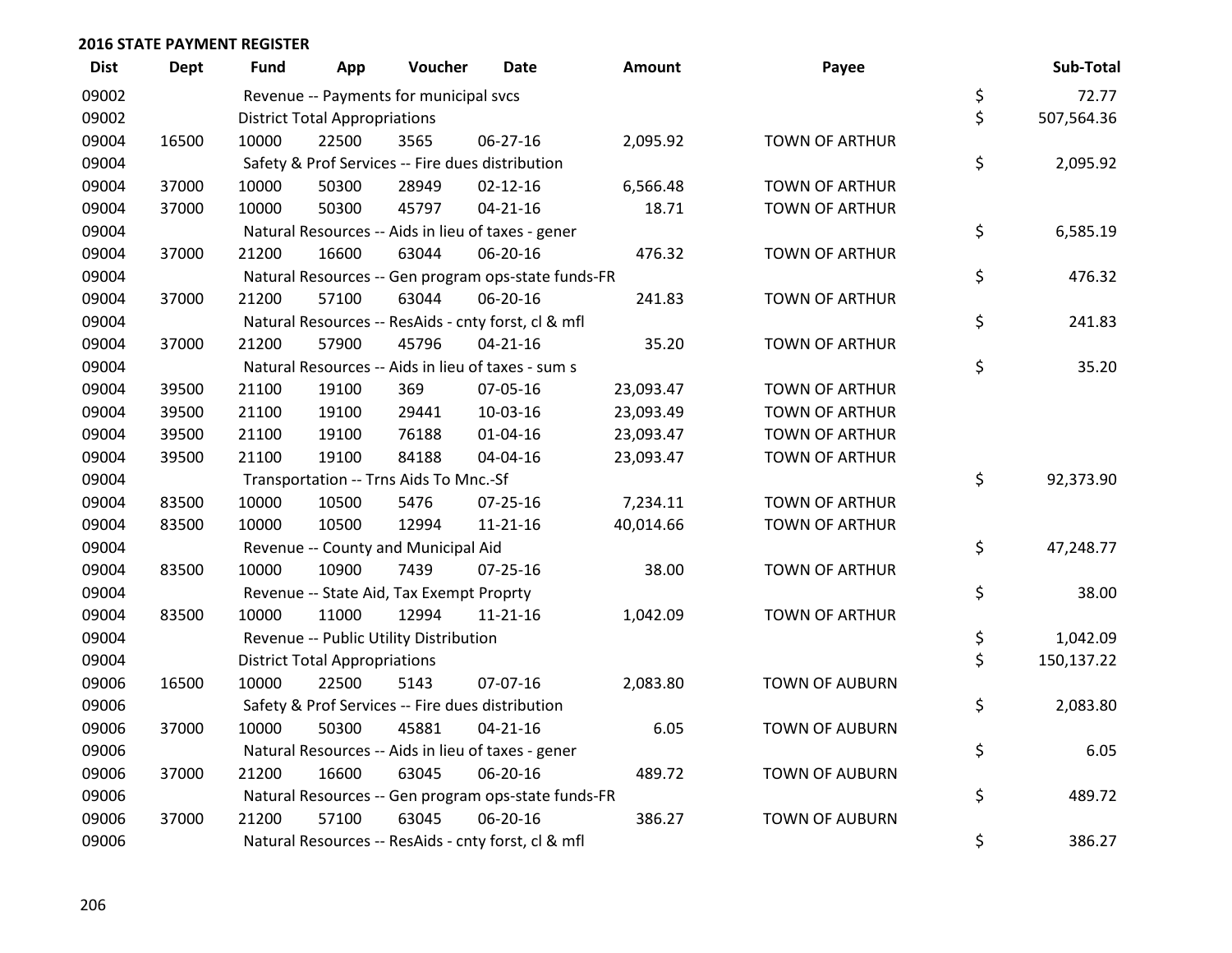| <b>Dist</b> | <b>Dept</b> | <b>Fund</b> | App                                  | Voucher                                             | <b>Date</b>    | Amount    | Payee                      | Sub-Total       |
|-------------|-------------|-------------|--------------------------------------|-----------------------------------------------------|----------------|-----------|----------------------------|-----------------|
| 09006       | 37000       | 21200       | 57900                                | 45882                                               | $04 - 21 - 16$ | 59.44     | <b>TOWN OF AUBURN</b>      |                 |
| 09006       |             |             |                                      | Natural Resources -- Aids in lieu of taxes - sum s  |                |           |                            | \$<br>59.44     |
| 09006       | 37000       | 21200       | 58900                                | 102125                                              | $11 - 18 - 16$ | 1,105.84  | <b>TOWN OF AUBURN</b>      |                 |
| 09006       |             |             |                                      | Natural Resources -- Resource aids - distribution o |                |           |                            | \$<br>1,105.84  |
| 09006       | 39500       | 21100       | 19100                                | 370                                                 | 07-05-16       | 15,243.34 | <b>TOWN OF AUBURN</b>      |                 |
| 09006       | 39500       | 21100       | 19100                                | 29442                                               | 10-03-16       | 15,243.36 | <b>TOWN OF AUBURN</b>      |                 |
| 09006       | 39500       | 21100       | 19100                                | 76189                                               | $01 - 04 - 16$ | 15,243.34 | <b>TOWN OF AUBURN</b>      |                 |
| 09006       | 39500       | 21100       | 19100                                | 84189                                               | 04-04-16       | 15,243.34 | <b>TOWN OF AUBURN</b>      |                 |
| 09006       |             |             |                                      | Transportation -- Trns Aids To Mnc.-Sf              |                |           |                            | \$<br>60,973.38 |
| 09006       | 83500       | 10000       | 10500                                | 5477                                                | 07-25-16       | 4,964.44  | <b>TOWN OF AUBURN</b>      |                 |
| 09006       | 83500       | 10000       | 10500                                | 12995                                               | $11 - 21 - 16$ | 28,131.83 | <b>TOWN OF AUBURN</b>      |                 |
| 09006       |             |             |                                      | Revenue -- County and Municipal Aid                 |                |           |                            | \$<br>33,096.27 |
| 09006       | 83500       | 10000       | 10900                                | 7440                                                | $07 - 25 - 16$ | 8.00      | <b>TOWN OF AUBURN</b>      |                 |
| 09006       |             |             |                                      | Revenue -- State Aid, Tax Exempt Proprty            |                |           |                            | \$<br>8.00      |
| 09006       |             |             | <b>District Total Appropriations</b> |                                                     |                |           |                            | \$<br>98,208.77 |
| 09008       | 16500       | 10000       | 22500                                | 5144                                                | 07-07-16       | 3,098.20  | TOWN OF BIRCH CREEK        |                 |
| 09008       |             |             |                                      | Safety & Prof Services -- Fire dues distribution    |                |           |                            | \$<br>3,098.20  |
| 09008       | 37000       | 10000       | 50300                                | 46830                                               | $04 - 21 - 16$ | 40.00     | TOWN OF BIRCH CREEK        |                 |
| 09008       |             |             |                                      | Natural Resources -- Aids in lieu of taxes - gener  |                |           |                            | \$<br>40.00     |
| 09008       | 37000       | 21200       | 16600                                | 63046                                               | 06-20-16       | 373.83    | <b>TOWN OF BIRCH CREEK</b> |                 |
| 09008       |             |             |                                      | Natural Resources -- Gen program ops-state funds-FR |                |           |                            | \$<br>373.83    |
| 09008       | 37000       | 21200       | 57100                                | 63046                                               | 06-20-16       | 3,789.92  | TOWN OF BIRCH CREEK        |                 |
| 09008       |             |             |                                      | Natural Resources -- ResAids - cnty forst, cl & mfl |                |           |                            | \$<br>3,789.92  |
| 09008       | 39500       | 21100       | 19100                                | 371                                                 | 07-05-16       | 23,324.68 | TOWN OF BIRCH CREEK        |                 |
| 09008       | 39500       | 21100       | 19100                                | 29443                                               | 10-03-16       | 23,324.70 | TOWN OF BIRCH CREEK        |                 |
| 09008       | 39500       | 21100       | 19100                                | 76190                                               | 01-04-16       | 23,324.68 | TOWN OF BIRCH CREEK        |                 |
| 09008       | 39500       | 21100       | 19100                                | 84190                                               | 04-04-16       | 23,324.68 | TOWN OF BIRCH CREEK        |                 |
| 09008       |             |             |                                      | Transportation -- Trns Aids To Mnc.-Sf              |                |           |                            | \$<br>93,298.74 |
| 09008       | 83500       | 10000       | 10500                                | 5478                                                | $07 - 25 - 16$ | 1,793.21  | <b>TOWN OF BIRCH CREEK</b> |                 |
| 09008       | 83500       | 10000       | 10500                                | 12996                                               | $11 - 21 - 16$ | 6,557.78  | TOWN OF BIRCH CREEK        |                 |
| 09008       |             |             |                                      | Revenue -- County and Municipal Aid                 |                |           |                            | \$<br>8,350.99  |
| 09008       | 83500       | 10000       | 10900                                | 7441                                                | $07 - 25 - 16$ | 1.00      | <b>TOWN OF BIRCH CREEK</b> |                 |
| 09008       |             |             |                                      | Revenue -- State Aid, Tax Exempt Proprty            |                |           |                            | \$<br>1.00      |
| 09008       | 83500       | 10000       | 11000                                | 12996                                               | $11 - 21 - 16$ | 1,876.31  | TOWN OF BIRCH CREEK        |                 |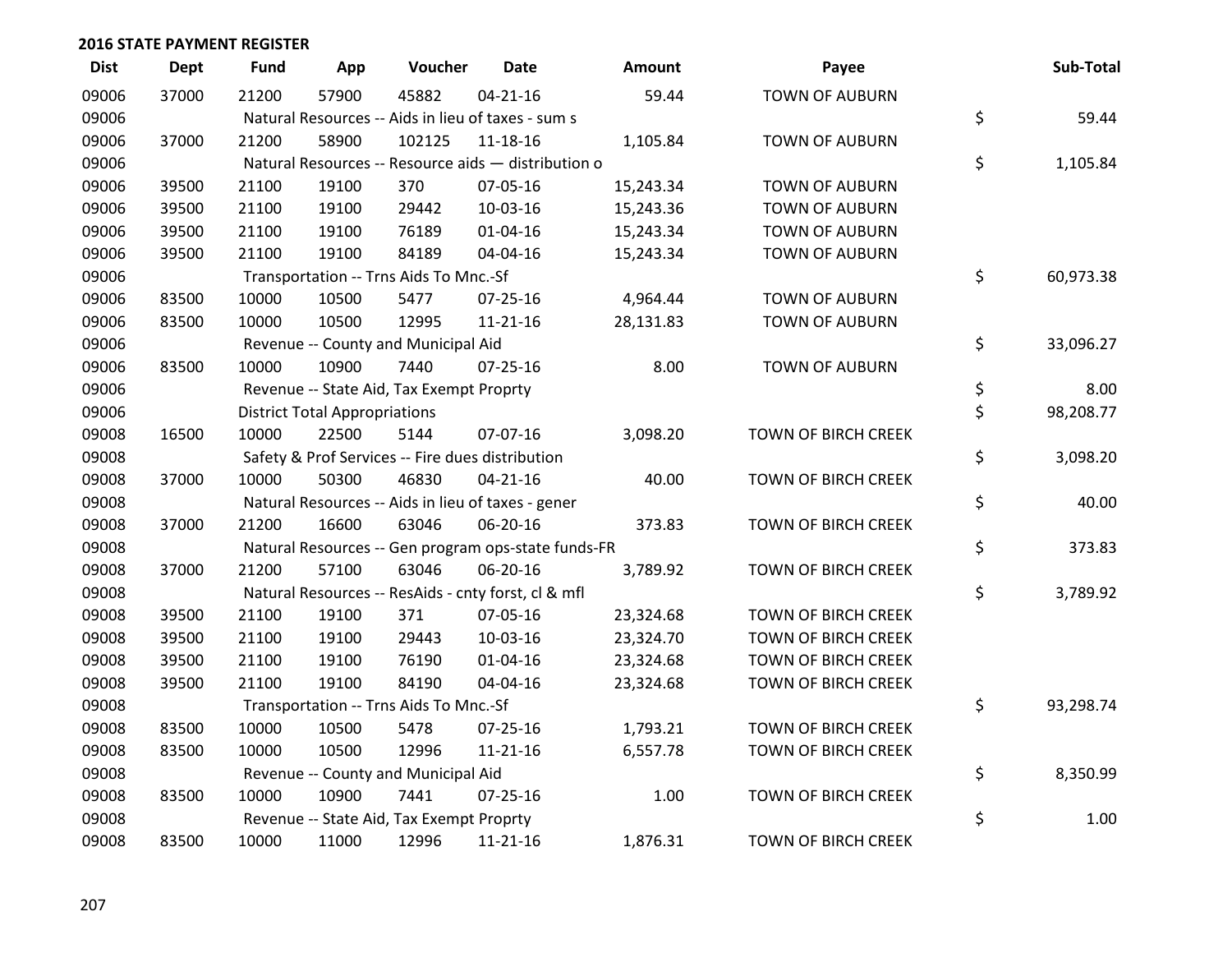| <b>Dist</b> | <b>Dept</b> | Fund  | App                                  | Voucher                                             | <b>Date</b>    | <b>Amount</b> | Payee                  | Sub-Total        |
|-------------|-------------|-------|--------------------------------------|-----------------------------------------------------|----------------|---------------|------------------------|------------------|
| 09008       |             |       |                                      | Revenue -- Public Utility Distribution              |                |               |                        | \$<br>1,876.31   |
| 09008       | 83500       | 10000 | 50100                                | 2450                                                | $01-29-16$     | 51.25         | TOWN OF BIRCH CREEK    |                  |
| 09008       |             |       |                                      | Revenue -- Payments for municipal svcs              |                |               |                        | \$<br>51.25      |
| 09008       |             |       | <b>District Total Appropriations</b> |                                                     |                |               |                        | \$<br>110,880.24 |
| 09010       | 16500       | 10000 | 22500                                | 3566                                                | 06-27-16       | 3,125.94      | TOWN OF BLOOMER        |                  |
| 09010       |             |       |                                      | Safety & Prof Services -- Fire dues distribution    |                |               |                        | \$<br>3,125.94   |
| 09010       | 37000       | 10000 | 50300                                | 28832                                               | $02 - 12 - 16$ | 2,314.91      | TOWN OF BLOOMER        |                  |
| 09010       | 37000       | 10000 | 50300                                | 28833                                               | $02 - 12 - 16$ | 6,089.80      | TOWN OF BLOOMER        |                  |
| 09010       | 37000       | 10000 | 50300                                | 45452                                               | $04 - 21 - 16$ | 207.46        | <b>TOWN OF BLOOMER</b> |                  |
| 09010       | 37000       | 10000 | 50300                                | 45453                                               | $04 - 21 - 16$ | 246.60        | TOWN OF BLOOMER        |                  |
| 09010       |             |       |                                      | Natural Resources -- Aids in lieu of taxes - gener  |                |               |                        | \$<br>8,858.77   |
| 09010       | 37000       | 21200 | 16600                                | 63047                                               | 06-20-16       | 131.59        | TOWN OF BLOOMER        |                  |
| 09010       |             |       |                                      | Natural Resources -- Gen program ops-state funds-FR |                |               |                        | \$<br>131.59     |
| 09010       | 37000       | 21200 | 57100                                | 63047                                               | 06-20-16       | 67.13         | TOWN OF BLOOMER        |                  |
| 09010       |             |       |                                      | Natural Resources -- ResAids - cnty forst, cl & mfl |                |               |                        | \$<br>67.13      |
| 09010       | 37000       | 21200 | 57900                                | 45451                                               | $04 - 21 - 16$ | 17.16         | <b>TOWN OF BLOOMER</b> |                  |
| 09010       |             |       |                                      | Natural Resources -- Aids in lieu of taxes - sum s  |                |               |                        | \$<br>17.16      |
| 09010       | 39500       | 21100 | 19100                                | 372                                                 | 07-05-16       | 24,585.33     | TOWN OF BLOOMER        |                  |
| 09010       | 39500       | 21100 | 19100                                | 29444                                               | 10-03-16       | 24,585.33     | TOWN OF BLOOMER        |                  |
| 09010       | 39500       | 21100 | 19100                                | 76191                                               | $01 - 04 - 16$ | 24,585.33     | <b>TOWN OF BLOOMER</b> |                  |
| 09010       | 39500       | 21100 | 19100                                | 84191                                               | 04-04-16       | 24,585.33     | <b>TOWN OF BLOOMER</b> |                  |
| 09010       |             |       |                                      | Transportation -- Trns Aids To Mnc.-Sf              |                |               |                        | \$<br>98,341.32  |
| 09010       | 83500       | 10000 | 10500                                | 5479                                                | $07 - 25 - 16$ | 6,030.78      | TOWN OF BLOOMER        |                  |
| 09010       | 83500       | 10000 | 10500                                | 12997                                               | $11 - 21 - 16$ | 33,758.89     | TOWN OF BLOOMER        |                  |
| 09010       |             |       |                                      | Revenue -- County and Municipal Aid                 |                |               |                        | \$<br>39,789.67  |
| 09010       | 83500       | 10000 | 10900                                | 7442                                                | $07 - 25 - 16$ | 33.00         | TOWN OF BLOOMER        |                  |
| 09010       |             |       |                                      | Revenue -- State Aid, Tax Exempt Proprty            |                |               |                        | \$<br>33.00      |
| 09010       | 83500       | 10000 | 11000                                | 12997                                               | $11 - 21 - 16$ | 431.95        | <b>TOWN OF BLOOMER</b> |                  |
| 09010       |             |       |                                      | Revenue -- Public Utility Distribution              |                |               |                        | \$<br>431.95     |
| 09010       | 83500       | 52100 | 36300                                | 2951                                                | 03-29-16       | 3,100.68      | TOWN OF BLOOMER        |                  |
| 09010       |             |       |                                      | Revenue -- Lottery & Gaming Credit                  |                |               |                        | \$<br>3,100.68   |
| 09010       |             |       | <b>District Total Appropriations</b> |                                                     |                |               |                        | \$<br>153,897.21 |
| 09012       | 16500       | 10000 | 22500                                | 3567                                                | 06-27-16       | 2,268.82      | TOWN OF CLEVELAND      |                  |
| 09012       |             |       |                                      | Safety & Prof Services -- Fire dues distribution    |                |               |                        | \$<br>2,268.82   |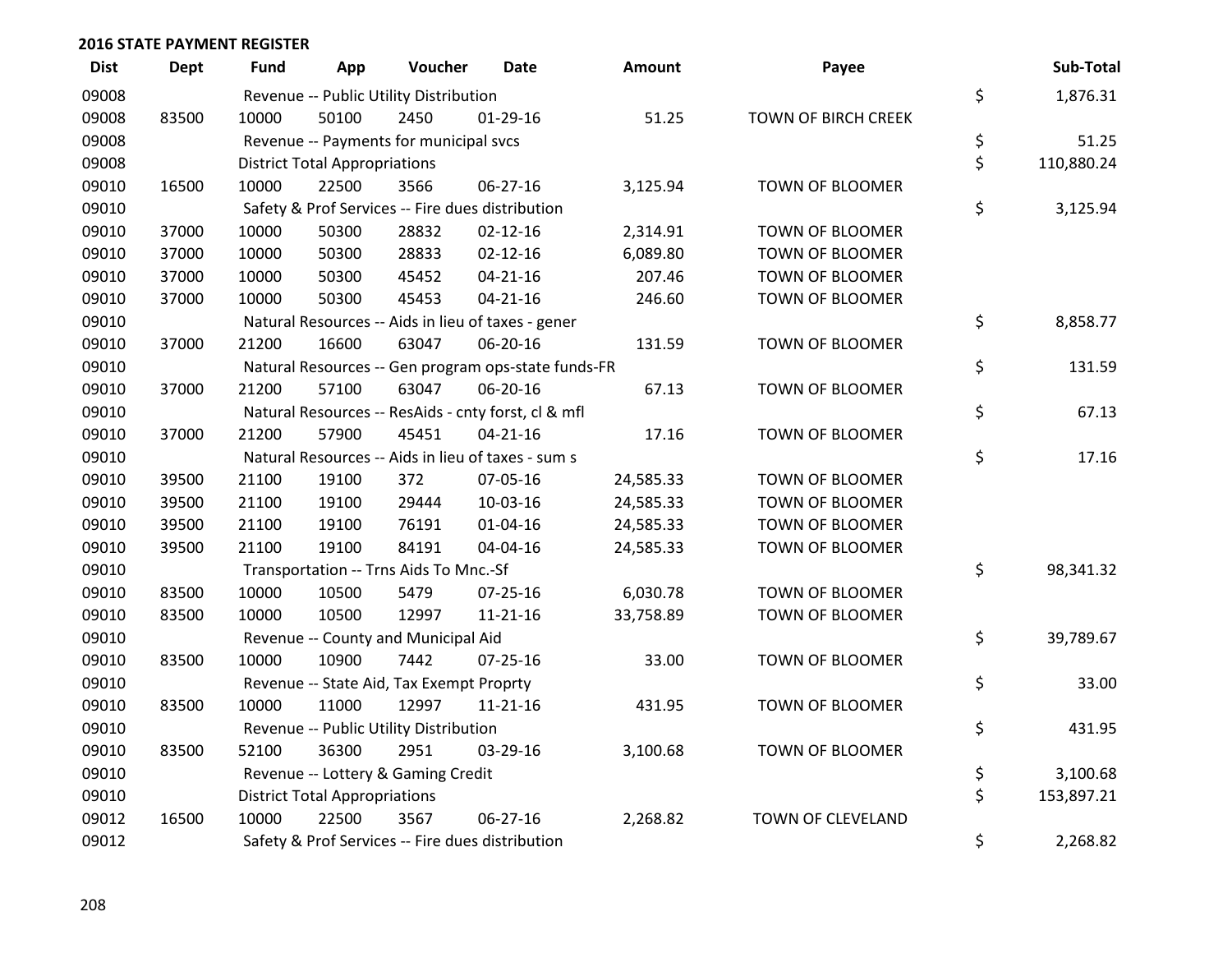| <b>Dist</b> | <b>Dept</b> | <b>Fund</b> | App                                  | Voucher                                             | <b>Date</b>    | <b>Amount</b> | Payee                    | Sub-Total        |
|-------------|-------------|-------------|--------------------------------------|-----------------------------------------------------|----------------|---------------|--------------------------|------------------|
| 09012       | 37000       | 10000       | 50300                                | 30739                                               | $02 - 17 - 16$ | 2,705.24      | TOWN OF CLEVELAND        |                  |
| 09012       | 37000       | 10000       | 50300                                | 46341                                               | $04 - 21 - 16$ | 607.77        | TOWN OF CLEVELAND        |                  |
| 09012       | 37000       | 10000       | 50300                                | 46342                                               | $04 - 21 - 16$ | 20.00         | TOWN OF CLEVELAND        |                  |
| 09012       |             |             |                                      | Natural Resources -- Aids in lieu of taxes - gener  |                |               |                          | \$<br>3,333.01   |
| 09012       | 37000       | 21200       | 16600                                | 63048                                               | 06-20-16       | 613.51        | TOWN OF CLEVELAND        |                  |
| 09012       |             |             |                                      | Natural Resources -- Gen program ops-state funds-FR |                |               |                          | \$<br>613.51     |
| 09012       | 37000       | 21200       | 57100                                | 63048                                               | 06-20-16       | 2,655.25      | TOWN OF CLEVELAND        |                  |
| 09012       |             |             |                                      | Natural Resources -- ResAids - cnty forst, cl & mfl |                |               |                          | \$<br>2,655.25   |
| 09012       | 37000       | 21200       | 57900                                | 46340                                               | $04 - 21 - 16$ | 7.16          | TOWN OF CLEVELAND        |                  |
| 09012       |             |             |                                      | Natural Resources -- Aids in lieu of taxes - sum s  |                |               |                          | \$<br>7.16       |
| 09012       | 37000       | 21200       | 58900                                | 102126                                              | 11-18-16       | 630.38        | TOWN OF CLEVELAND        |                  |
| 09012       |             |             |                                      | Natural Resources -- Resource aids - distribution o |                |               |                          | \$<br>630.38     |
| 09012       | 39500       | 21100       | 19100                                | 373                                                 | 07-05-16       | 19,762.95     | TOWN OF CLEVELAND        |                  |
| 09012       | 39500       | 21100       | 19100                                | 29445                                               | 10-03-16       | 19,762.95     | TOWN OF CLEVELAND        |                  |
| 09012       | 39500       | 21100       | 19100                                | 76192                                               | $01 - 04 - 16$ | 19,762.95     | TOWN OF CLEVELAND        |                  |
| 09012       | 39500       | 21100       | 19100                                | 84192                                               | 04-04-16       | 19,762.95     | TOWN OF CLEVELAND        |                  |
| 09012       |             |             |                                      | Transportation -- Trns Aids To Mnc.-Sf              |                |               |                          | \$<br>79,051.80  |
| 09012       | 83500       | 10000       | 10500                                | 5480                                                | 07-25-16       | 8,197.42      | TOWN OF CLEVELAND        |                  |
| 09012       | 83500       | 10000       | 10500                                | 12998                                               | $11 - 21 - 16$ | 46,452.07     | TOWN OF CLEVELAND        |                  |
| 09012       |             |             |                                      | Revenue -- County and Municipal Aid                 |                |               |                          | \$<br>54,649.49  |
| 09012       | 83500       | 10000       | 10900                                | 7443                                                | $07 - 25 - 16$ | 12.00         | <b>TOWN OF CLEVELAND</b> |                  |
| 09012       |             |             |                                      | Revenue -- State Aid, Tax Exempt Proprty            |                |               |                          | \$<br>12.00      |
| 09012       |             |             | <b>District Total Appropriations</b> |                                                     |                |               |                          | \$<br>143,221.42 |
| 09014       | 16500       | 10000       | 22500                                | 3568                                                | 06-27-16       | 2,293.74      | <b>TOWN OF COLBURN</b>   |                  |
| 09014       |             |             |                                      | Safety & Prof Services -- Fire dues distribution    |                |               |                          | \$<br>2,293.74   |
| 09014       | 37000       | 10000       | 50300                                | 28997                                               | $02 - 12 - 16$ | 1,759.64      | <b>TOWN OF COLBURN</b>   |                  |
| 09014       |             |             |                                      | Natural Resources -- Aids in lieu of taxes - gener  |                |               |                          | \$<br>1,759.64   |
| 09014       | 37000       | 21200       | 16600                                | 63049                                               | 06-20-16       | 1,157.00      | <b>TOWN OF COLBURN</b>   |                  |
| 09014       |             |             |                                      | Natural Resources -- Gen program ops-state funds-FR |                |               |                          | \$<br>1,157.00   |
| 09014       | 37000       | 21200       | 57100                                | 63049                                               | 06-20-16       | 895.11        | <b>TOWN OF COLBURN</b>   |                  |
| 09014       |             |             |                                      | Natural Resources -- ResAids - cnty forst, cl & mfl |                |               |                          | \$<br>895.11     |
| 09014       | 37000       | 21200       | 58900                                | 102127                                              | 11-18-16       | 1,178.92      | <b>TOWN OF COLBURN</b>   |                  |
| 09014       |             |             |                                      | Natural Resources -- Resource aids - distribution o |                |               |                          | \$<br>1,178.92   |
| 09014       | 39500       | 21100       | 19100                                | 374                                                 | 07-05-16       | 35,672.40     | <b>TOWN OF COLBURN</b>   |                  |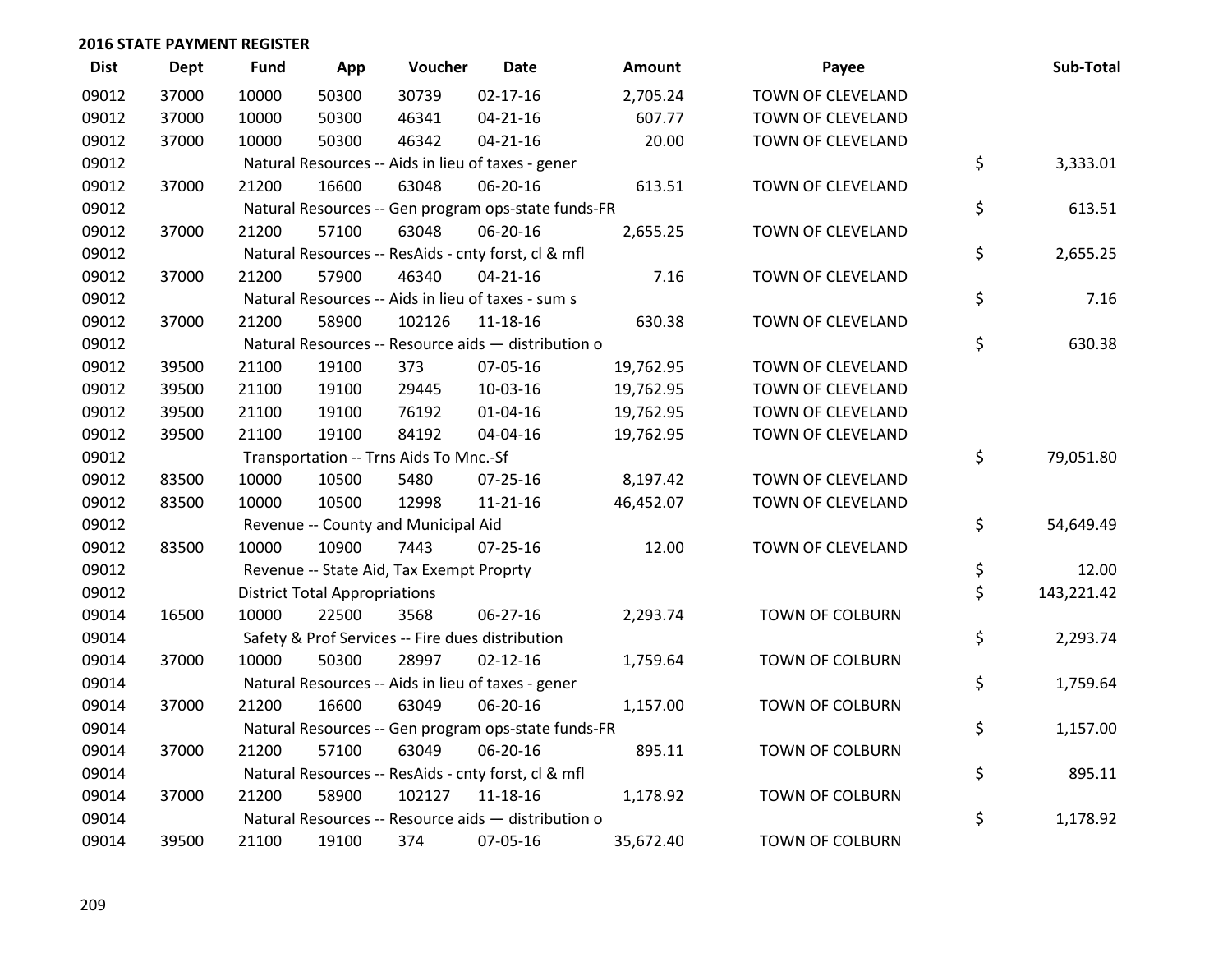| <b>Dist</b> | <b>Dept</b> | Fund  | App                                  | Voucher                                  | <b>Date</b>                                         | Amount    | Payee                  | Sub-Total        |
|-------------|-------------|-------|--------------------------------------|------------------------------------------|-----------------------------------------------------|-----------|------------------------|------------------|
| 09014       | 39500       | 21100 | 19100                                | 29446                                    | $10-03-16$                                          | 35,672.40 | <b>TOWN OF COLBURN</b> |                  |
| 09014       | 39500       | 21100 | 19100                                | 76193                                    | $01 - 04 - 16$                                      | 35,672.40 | TOWN OF COLBURN        |                  |
| 09014       | 39500       | 21100 | 19100                                | 84193                                    | 04-04-16                                            | 35,672.40 | <b>TOWN OF COLBURN</b> |                  |
| 09014       |             |       |                                      | Transportation -- Trns Aids To Mnc.-Sf   |                                                     |           |                        | \$<br>142,689.60 |
| 09014       | 83500       | 10000 | 10500                                | 5481                                     | $07 - 25 - 16$                                      | 4,321.65  | <b>TOWN OF COLBURN</b> |                  |
| 09014       | 83500       | 10000 | 10500                                | 12999                                    | $11 - 21 - 16$                                      | 23,992.52 | TOWN OF COLBURN        |                  |
| 09014       |             |       |                                      | Revenue -- County and Municipal Aid      |                                                     |           |                        | \$<br>28,314.17  |
| 09014       | 83500       | 10000 | 10900                                | 7444                                     | 07-25-16                                            | 3.00      | TOWN OF COLBURN        |                  |
| 09014       |             |       |                                      | Revenue -- State Aid, Tax Exempt Proprty |                                                     |           |                        | \$<br>3.00       |
| 09014       | 83500       | 10000 | 11000                                | 12999                                    | $11 - 21 - 16$                                      | 516.44    | <b>TOWN OF COLBURN</b> |                  |
| 09014       |             |       |                                      | Revenue -- Public Utility Distribution   |                                                     |           |                        | \$<br>516.44     |
| 09014       |             |       | <b>District Total Appropriations</b> |                                          |                                                     |           |                        | \$<br>178,807.62 |
| 09016       | 16500       | 10000 | 22500                                | 3569                                     | 06-27-16                                            | 2,182.36  | TOWN OF COOKS VALLEY   |                  |
| 09016       |             |       |                                      |                                          | Safety & Prof Services -- Fire dues distribution    |           |                        | \$<br>2,182.36   |
| 09016       | 37000       | 10000 | 50300                                | 30743                                    | $02 - 17 - 16$                                      | 3,195.64  | TOWN OF COOKS VALLEY   |                  |
| 09016       | 37000       | 10000 | 50300                                | 46349                                    | $04 - 21 - 16$                                      | 12.00     | TOWN OF COOKS VALLEY   |                  |
| 09016       |             |       |                                      |                                          | Natural Resources -- Aids in lieu of taxes - gener  |           |                        | \$<br>3,207.64   |
| 09016       | 37000       | 21200 | 16600                                | 63050                                    | 06-20-16                                            | 259.48    | TOWN OF COOKS VALLEY   |                  |
| 09016       |             |       |                                      |                                          | Natural Resources -- Gen program ops-state funds-FR |           |                        | \$<br>259.48     |
| 09016       | 37000       | 21200 | 57100                                | 63050                                    | 06-20-16                                            | 125.40    | TOWN OF COOKS VALLEY   |                  |
| 09016       |             |       |                                      |                                          | Natural Resources -- ResAids - cnty forst, cl & mfl |           |                        | \$<br>125.40     |
| 09016       | 39500       | 21100 | 19100                                | 375                                      | 07-05-16                                            | 19,911.58 | TOWN OF COOKS VALLEY   |                  |
| 09016       | 39500       | 21100 | 19100                                | 29447                                    | 10-03-16                                            | 19,911.60 | TOWN OF COOKS VALLEY   |                  |
| 09016       | 39500       | 21100 | 19100                                | 76194                                    | $01 - 04 - 16$                                      | 19,911.58 | TOWN OF COOKS VALLEY   |                  |
| 09016       | 39500       | 21100 | 19100                                | 84194                                    | 04-04-16                                            | 19,911.58 | TOWN OF COOKS VALLEY   |                  |
| 09016       |             |       |                                      | Transportation -- Trns Aids To Mnc.-Sf   |                                                     |           |                        | \$<br>79,646.34  |
| 09016       | 83500       | 10000 | 10500                                | 5482                                     | 07-25-16                                            | 5,976.19  | TOWN OF COOKS VALLEY   |                  |
| 09016       | 83500       | 10000 | 10500                                | 13000                                    | $11 - 21 - 16$                                      | 33,865.07 | TOWN OF COOKS VALLEY   |                  |
| 09016       |             |       |                                      | Revenue -- County and Municipal Aid      |                                                     |           |                        | \$<br>39,841.26  |
| 09016       | 83500       | 10000 | 10900                                | 7445                                     | $07 - 25 - 16$                                      | 25.00     | TOWN OF COOKS VALLEY   |                  |
| 09016       |             |       |                                      | Revenue -- State Aid, Tax Exempt Proprty |                                                     |           |                        | \$<br>25.00      |
| 09016       |             |       | <b>District Total Appropriations</b> |                                          |                                                     |           |                        | \$<br>125,287.48 |
| 09018       | 16500       | 10000 | 22500                                | 3570                                     | $06 - 27 - 16$                                      | 2,248.16  | <b>TOWN OF DELMAR</b>  |                  |
| 09018       |             |       |                                      |                                          | Safety & Prof Services -- Fire dues distribution    |           |                        | \$<br>2,248.16   |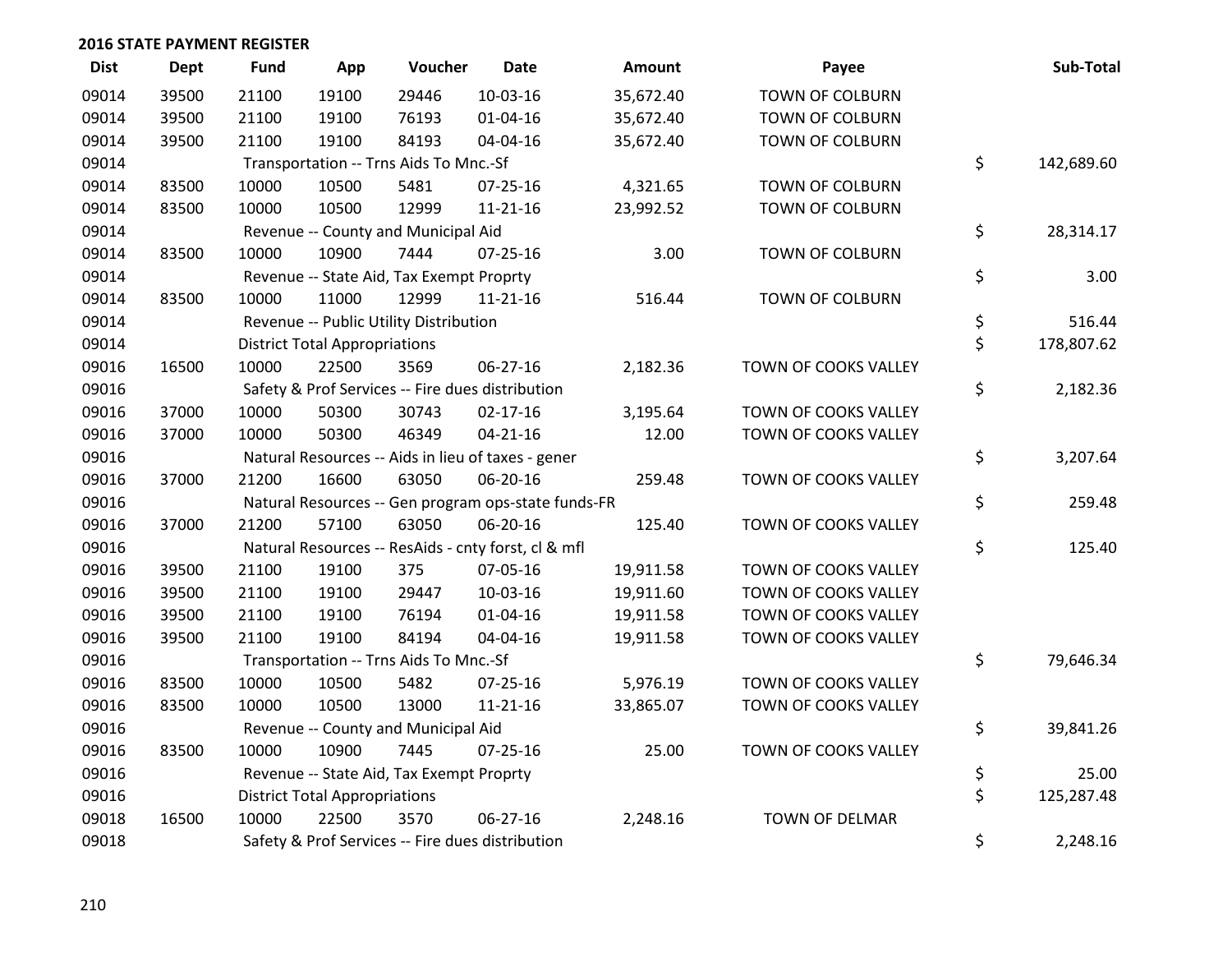| <b>Dist</b> | <b>Dept</b> | <b>Fund</b> | App                                  | Voucher                                             | <b>Date</b>    | Amount    | Payee                 | Sub-Total        |
|-------------|-------------|-------------|--------------------------------------|-----------------------------------------------------|----------------|-----------|-----------------------|------------------|
| 09018       | 37000       | 21200       | 16600                                | 63051                                               | 06-20-16       | 35.61     | <b>TOWN OF DELMAR</b> |                  |
| 09018       |             |             |                                      | Natural Resources -- Gen program ops-state funds-FR |                |           |                       | \$<br>35.61      |
| 09018       | 37000       | 21200       | 57100                                | 63051                                               | 06-20-16       | 22.40     | <b>TOWN OF DELMAR</b> |                  |
| 09018       |             |             |                                      | Natural Resources -- ResAids - cnty forst, cl & mfl |                |           |                       | \$<br>22.40      |
| 09018       | 37000       | 27400       | 67000                                | 55643                                               | $05 - 27 - 16$ | 1,782.98  | TOWN OF DELMAR        |                  |
| 09018       |             |             |                                      | Natural Resources -- Fin asst for responsible units |                |           |                       | \$<br>1,782.98   |
| 09018       | 39500       | 21100       | 19100                                | 376                                                 | 07-05-16       | 33,030.00 | TOWN OF DELMAR        |                  |
| 09018       | 39500       | 21100       | 19100                                | 29448                                               | $10-03-16$     | 33,030.00 | <b>TOWN OF DELMAR</b> |                  |
| 09018       | 39500       | 21100       | 19100                                | 76195                                               | $01 - 04 - 16$ | 33,030.00 | <b>TOWN OF DELMAR</b> |                  |
| 09018       | 39500       | 21100       | 19100                                | 84195                                               | 04-04-16       | 33,030.00 | TOWN OF DELMAR        |                  |
| 09018       |             |             |                                      | Transportation -- Trns Aids To Mnc.-Sf              |                |           |                       | \$<br>132,120.00 |
| 09018       | 83500       | 10000       | 10500                                | 5483                                                | $07 - 25 - 16$ | 13,278.22 | <b>TOWN OF DELMAR</b> |                  |
| 09018       | 83500       | 10000       | 10500                                | 13001                                               | $11 - 21 - 16$ | 74,755.43 | TOWN OF DELMAR        |                  |
| 09018       |             |             |                                      | Revenue -- County and Municipal Aid                 |                |           |                       | \$<br>88,033.65  |
| 09018       | 83500       | 10000       | 10900                                | 7446                                                | 07-25-16       | 3.00      | <b>TOWN OF DELMAR</b> |                  |
| 09018       |             |             |                                      | Revenue -- State Aid, Tax Exempt Proprty            |                |           |                       | \$<br>3.00       |
| 09018       | 83500       | 10000       | 11000                                | 13001                                               | $11 - 21 - 16$ | 507.09    | <b>TOWN OF DELMAR</b> |                  |
| 09018       |             |             |                                      | Revenue -- Public Utility Distribution              |                |           |                       | \$<br>507.09     |
| 09018       |             |             | <b>District Total Appropriations</b> |                                                     |                |           |                       | \$<br>224,752.89 |
| 09020       | 16500       | 10000       | 22500                                | 3571                                                | 06-27-16       | 13,050.47 | TOWN OF EAGLE POINT   |                  |
| 09020       |             |             |                                      | Safety & Prof Services -- Fire dues distribution    |                |           |                       | \$<br>13,050.47  |
| 09020       | 37000       | 10000       | 50300                                | 46394                                               | $04 - 21 - 16$ | 42.86     | TOWN OF EAGLE POINT   |                  |
| 09020       |             |             |                                      | Natural Resources -- Aids in lieu of taxes - gener  |                |           |                       | \$<br>42.86      |
| 09020       | 37000       | 21200       | 16600                                | 63052                                               | 06-20-16       | 373.73    | TOWN OF EAGLE POINT   |                  |
| 09020       |             |             |                                      | Natural Resources -- Gen program ops-state funds-FR |                |           |                       | \$<br>373.73     |
| 09020       | 37000       | 21200       | 57100                                | 63052                                               | 06-20-16       | 257.62    | TOWN OF EAGLE POINT   |                  |
| 09020       |             |             |                                      | Natural Resources -- ResAids - cnty forst, cl & mfl |                |           |                       | \$<br>257.62     |
| 09020       | 39500       | 21100       | 19100                                | 377                                                 | 07-05-16       | 56,354.68 | TOWN OF EAGLE POINT   |                  |
| 09020       | 39500       | 21100       | 19100                                | 29449                                               | 10-03-16       | 56,354.70 | TOWN OF EAGLE POINT   |                  |
| 09020       | 39500       | 21100       | 19100                                | 76196                                               | 01-04-16       | 56,354.68 | TOWN OF EAGLE POINT   |                  |
| 09020       | 39500       | 21100       | 19100                                | 84196                                               | 04-04-16       | 56,354.68 | TOWN OF EAGLE POINT   |                  |
| 09020       |             |             |                                      | Transportation -- Trns Aids To Mnc.-Sf              |                |           |                       | \$<br>225,418.74 |
| 09020       | 83500       | 10000       | 10500                                | 5484                                                | $07 - 25 - 16$ | 13,778.19 | TOWN OF EAGLE POINT   |                  |
| 09020       | 83500       | 10000       | 10500                                | 13002                                               | $11 - 21 - 16$ | 54,614.84 | TOWN OF EAGLE POINT   |                  |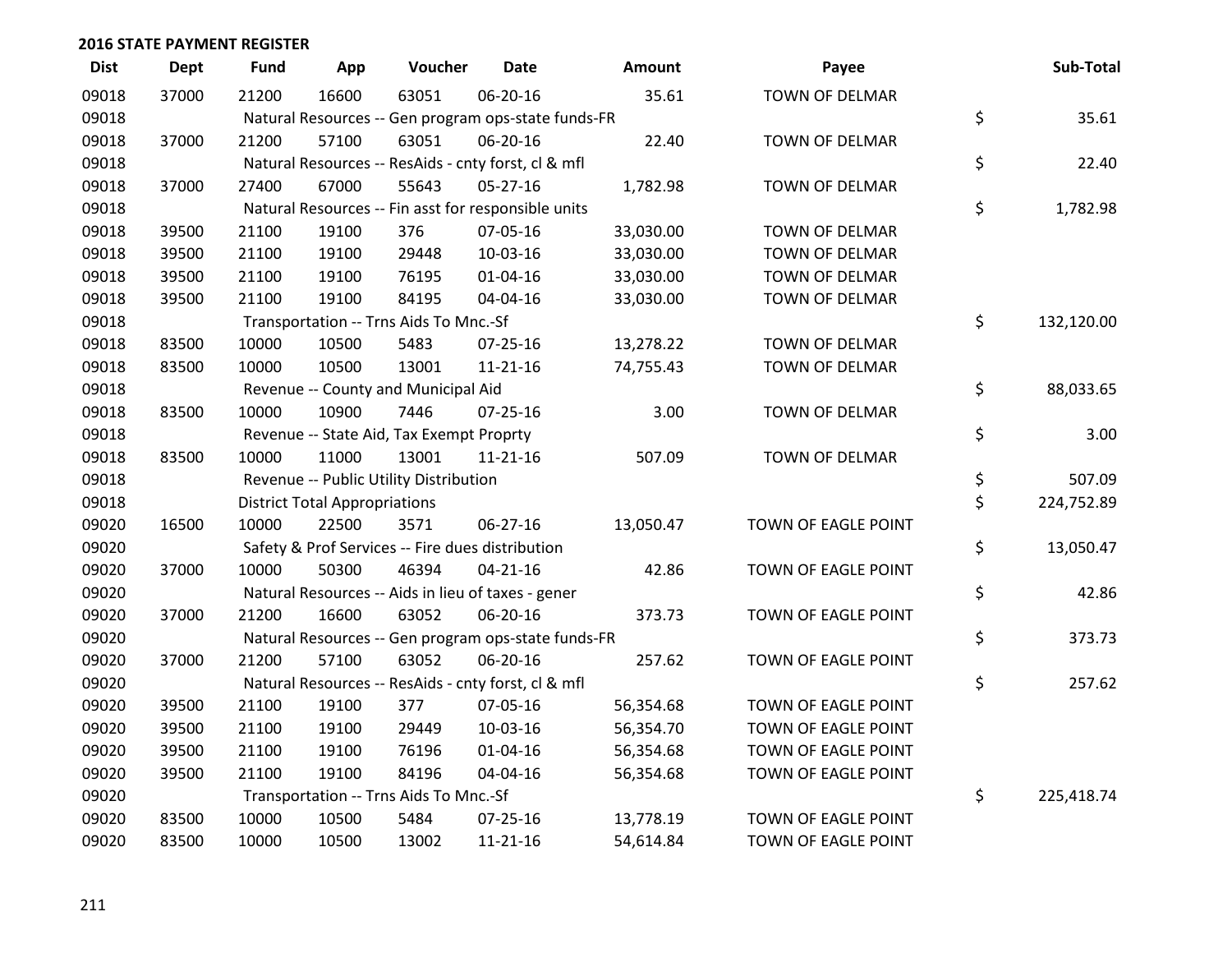| <b>Dist</b> | Dept  | <b>Fund</b> | App                                  | Voucher                                             | Date           | <b>Amount</b> | Payee               | Sub-Total        |
|-------------|-------|-------------|--------------------------------------|-----------------------------------------------------|----------------|---------------|---------------------|------------------|
| 09020       |       |             |                                      | Revenue -- County and Municipal Aid                 |                |               |                     | \$<br>68,393.03  |
| 09020       | 83500 | 10000       | 10900                                | 7447                                                | 07-25-16       | 206.00        | TOWN OF EAGLE POINT |                  |
| 09020       |       |             |                                      | Revenue -- State Aid, Tax Exempt Proprty            |                |               |                     | \$<br>206.00     |
| 09020       | 83500 | 10000       | 11000                                | 13002                                               | $11 - 21 - 16$ | 7,280.00      | TOWN OF EAGLE POINT |                  |
| 09020       |       |             |                                      | Revenue -- Public Utility Distribution              |                |               |                     | \$<br>7,280.00   |
| 09020       | 83500 | 52100       | 36300                                | 2952                                                | 03-29-16       | 199.20        | TOWN OF EAGLE POINT |                  |
| 09020       |       |             |                                      | Revenue -- Lottery & Gaming Credit                  |                |               |                     | \$<br>199.20     |
| 09020       |       |             | <b>District Total Appropriations</b> |                                                     |                |               |                     | \$<br>315,221.65 |
| 09022       | 16500 | 10000       | 22500                                | 3572                                                | 06-27-16       | 2,286.45      | TOWN OF EDSON       |                  |
| 09022       |       |             |                                      | Safety & Prof Services -- Fire dues distribution    |                |               |                     | \$<br>2,286.45   |
| 09022       | 37000 | 21200       | 16600                                | 63053                                               | 06-20-16       | 351.99        | TOWN OF EDSON       |                  |
| 09022       |       |             |                                      | Natural Resources -- Gen program ops-state funds-FR |                |               |                     | \$<br>351.99     |
| 09022       | 37000 | 21200       | 57100                                | 63053                                               | 06-20-16       | 158.17        | TOWN OF EDSON       |                  |
| 09022       |       |             |                                      | Natural Resources -- ResAids - cnty forst, cl & mfl |                |               |                     | \$<br>158.17     |
| 09022       | 39500 | 21100       | 19100                                | 378                                                 | 07-05-16       | 30,106.84     | TOWN OF EDSON       |                  |
| 09022       | 39500 | 21100       | 19100                                | 29450                                               | 10-03-16       | 30,106.86     | TOWN OF EDSON       |                  |
| 09022       | 39500 | 21100       | 19100                                | 76197                                               | 01-04-16       | 30,106.84     | TOWN OF EDSON       |                  |
| 09022       | 39500 | 21100       | 19100                                | 84197                                               | 04-04-16       | 30,106.84     | TOWN OF EDSON       |                  |
| 09022       |       |             |                                      | Transportation -- Trns Aids To Mnc.-Sf              |                |               |                     | \$<br>120,427.38 |
| 09022       | 83500 | 10000       | 10500                                | 5485                                                | $07 - 25 - 16$ | 10,559.36     | TOWN OF EDSON       |                  |
| 09022       | 83500 | 10000       | 10500                                | 13003                                               | $11 - 21 - 16$ | 59,836.40     | TOWN OF EDSON       |                  |
| 09022       |       |             |                                      | Revenue -- County and Municipal Aid                 |                |               |                     | \$<br>70,395.76  |
| 09022       | 83500 | 10000       | 10900                                | 7448                                                | $07 - 25 - 16$ | 1.00          | TOWN OF EDSON       |                  |
| 09022       |       |             |                                      | Revenue -- State Aid, Tax Exempt Proprty            |                |               |                     | \$<br>1.00       |
| 09022       |       |             | <b>District Total Appropriations</b> |                                                     |                |               |                     | \$<br>193,620.75 |
| 09024       | 16500 | 10000       | 22500                                | 5145                                                | 07-07-16       | 1,177.43      | TOWN OF ESTELLA     |                  |
| 09024       |       |             |                                      | Safety & Prof Services -- Fire dues distribution    |                |               |                     | \$<br>1,177.43   |
| 09024       | 37000 | 10000       | 50300                                | 45823                                               | $04 - 21 - 16$ | 424.19        | TOWN OF ESTELLA     |                  |
| 09024       |       |             |                                      | Natural Resources -- Aids in lieu of taxes - gener  |                |               |                     | \$<br>424.19     |
| 09024       | 37000 | 21200       | 16600                                | 63054                                               | 06-20-16       | 293.31        | TOWN OF ESTELLA     |                  |
| 09024       |       |             |                                      | Natural Resources -- Gen program ops-state funds-FR |                |               |                     | \$<br>293.31     |
| 09024       | 37000 | 21200       | 57100                                | 63054                                               | 06-20-16       | 269.99        | TOWN OF ESTELLA     |                  |
| 09024       |       |             |                                      | Natural Resources -- ResAids - cnty forst, cl & mfl |                |               |                     | \$<br>269.99     |
| 09024       | 37000 | 21200       | 57900                                | 45824                                               | $04 - 21 - 16$ | 172.10        | TOWN OF ESTELLA     |                  |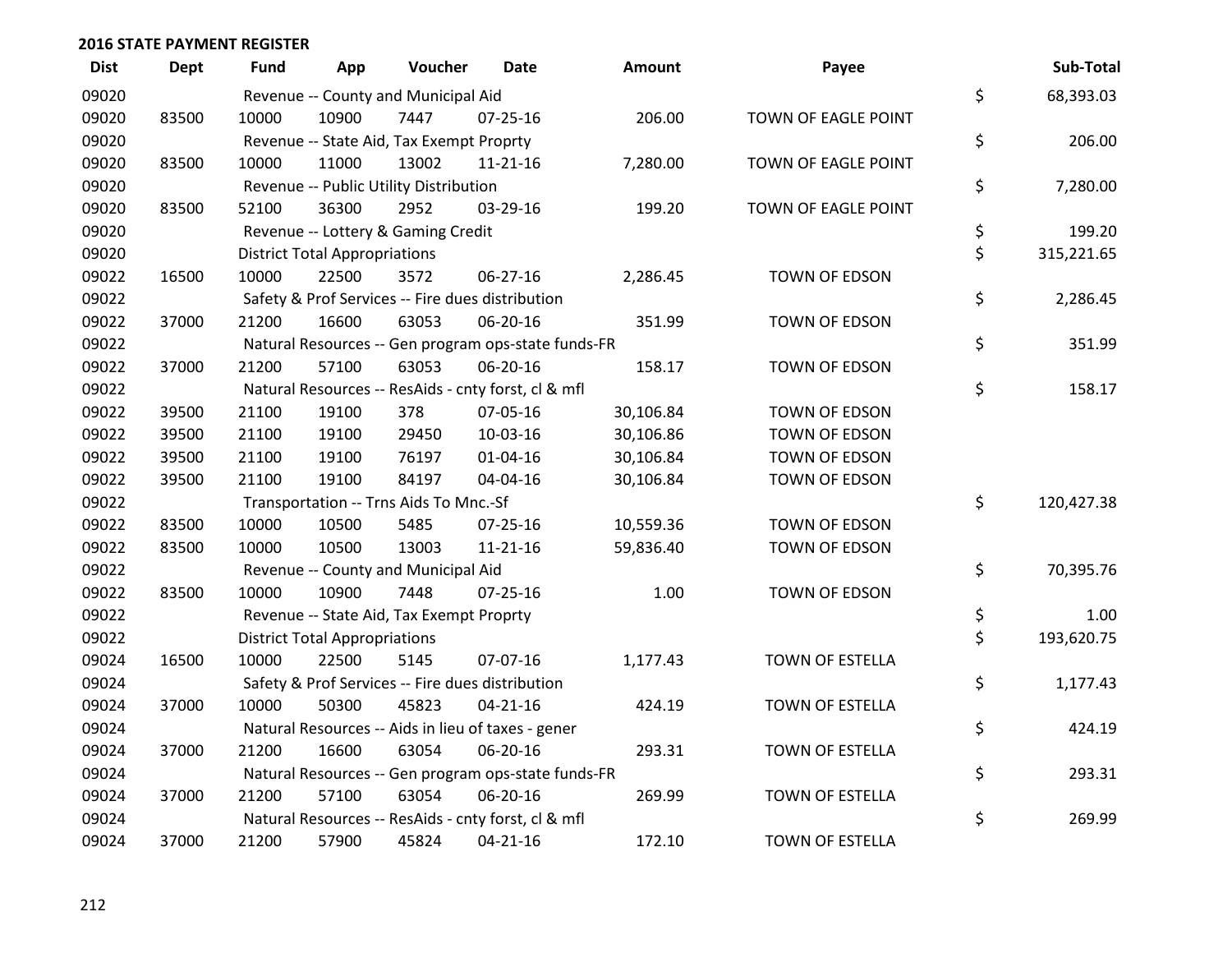| <b>Dist</b> | <b>Dept</b> | <b>Fund</b> | App                                  | Voucher                                  | Date                                                | Amount    | Payee           | Sub-Total       |
|-------------|-------------|-------------|--------------------------------------|------------------------------------------|-----------------------------------------------------|-----------|-----------------|-----------------|
| 09024       |             |             |                                      |                                          | Natural Resources -- Aids in lieu of taxes - sum s  |           |                 | \$<br>172.10    |
| 09024       | 39500       | 21100       | 19100                                | 379                                      | 07-05-16                                            | 12,667.00 | TOWN OF ESTELLA |                 |
| 09024       | 39500       | 21100       | 19100                                | 29451                                    | 10-03-16                                            | 12,667.02 | TOWN OF ESTELLA |                 |
| 09024       | 39500       | 21100       | 19100                                | 76198                                    | $01 - 04 - 16$                                      | 12,667.00 | TOWN OF ESTELLA |                 |
| 09024       | 39500       | 21100       | 19100                                | 84198                                    | 04-04-16                                            | 12,667.00 | TOWN OF ESTELLA |                 |
| 09024       |             |             |                                      | Transportation -- Trns Aids To Mnc.-Sf   |                                                     |           |                 | \$<br>50,668.02 |
| 09024       | 83500       | 10000       | 10500                                | 5486                                     | $07 - 25 - 16$                                      | 2,558.93  | TOWN OF ESTELLA |                 |
| 09024       | 83500       | 10000       | 10500                                | 13004                                    | $11 - 21 - 16$                                      | 14,500.60 | TOWN OF ESTELLA |                 |
| 09024       |             |             |                                      | Revenue -- County and Municipal Aid      |                                                     |           |                 | \$<br>17,059.53 |
| 09024       | 83500       | 10000       | 10900                                | 7449                                     | 07-25-16                                            | 11.00     | TOWN OF ESTELLA |                 |
| 09024       |             |             |                                      | Revenue -- State Aid, Tax Exempt Proprty |                                                     |           |                 | \$<br>11.00     |
| 09024       | 83500       | 10000       | 50100                                | 2451                                     | 01-29-16                                            | 87.84     | TOWN OF ESTELLA |                 |
| 09024       |             |             |                                      | Revenue -- Payments for municipal svcs   |                                                     |           |                 | \$<br>87.84     |
| 09024       |             |             | <b>District Total Appropriations</b> |                                          |                                                     |           |                 | \$<br>70,163.41 |
| 09026       | 16500       | 10000       | 22500                                | 5146                                     | $10-12-16$                                          | 1,927.22  | TOWN OF GOETZ   |                 |
| 09026       |             |             |                                      |                                          | Safety & Prof Services -- Fire dues distribution    |           |                 | \$<br>1,927.22  |
| 09026       | 37000       | 10000       | 50300                                | 29169                                    | $02 - 12 - 16$                                      | 151.03    | TOWN OF GOETZ   |                 |
| 09026       |             |             |                                      |                                          | Natural Resources -- Aids in lieu of taxes - gener  |           |                 | \$<br>151.03    |
| 09026       | 37000       | 21200       | 16600                                | 63055                                    | 06-20-16                                            | 345.32    | TOWN OF GOETZ   |                 |
| 09026       |             |             |                                      |                                          | Natural Resources -- Gen program ops-state funds-FR |           |                 | \$<br>345.32    |
| 09026       | 37000       | 21200       | 57100                                | 63055                                    | 06-20-16                                            | 193.75    | TOWN OF GOETZ   |                 |
| 09026       |             |             |                                      |                                          | Natural Resources -- ResAids - cnty forst, cl & mfl |           |                 | \$<br>193.75    |
| 09026       | 37000       | 21200       | 58900                                | 102128                                   | 11-18-16                                            | 1,578.75  | TOWN OF GOETZ   |                 |
| 09026       |             |             |                                      |                                          | Natural Resources -- Resource aids - distribution o |           |                 | \$<br>1,578.75  |
| 09026       | 39500       | 21100       | 19100                                | 380                                      | 07-05-16                                            | 19,790.47 | TOWN OF GOETZ   |                 |
| 09026       | 39500       | 21100       | 19100                                | 29452                                    | 10-03-16                                            | 19,790.49 | TOWN OF GOETZ   |                 |
| 09026       | 39500       | 21100       | 19100                                | 76199                                    | 01-04-16                                            | 19,790.47 | TOWN OF GOETZ   |                 |
| 09026       | 39500       | 21100       | 19100                                | 84199                                    | 04-04-16                                            | 19,790.47 | TOWN OF GOETZ   |                 |
| 09026       |             |             |                                      | Transportation -- Trns Aids To Mnc.-Sf   |                                                     |           |                 | \$<br>79,161.90 |
| 09026       | 83500       | 10000       | 10500                                | 5487                                     | $07 - 25 - 16$                                      | 7,823.79  | TOWN OF GOETZ   |                 |
| 09026       | 83500       | 10000       | 10500                                | 13005                                    | $11 - 21 - 16$                                      | 44,334.80 | TOWN OF GOETZ   |                 |
| 09026       |             |             |                                      | Revenue -- County and Municipal Aid      |                                                     |           |                 | \$<br>52,158.59 |
| 09026       | 83500       | 10000       | 10900                                | 7450                                     | $07 - 25 - 16$                                      | 5.00      | TOWN OF GOETZ   |                 |
| 09026       |             |             |                                      | Revenue -- State Aid, Tax Exempt Proprty |                                                     |           |                 | \$<br>5.00      |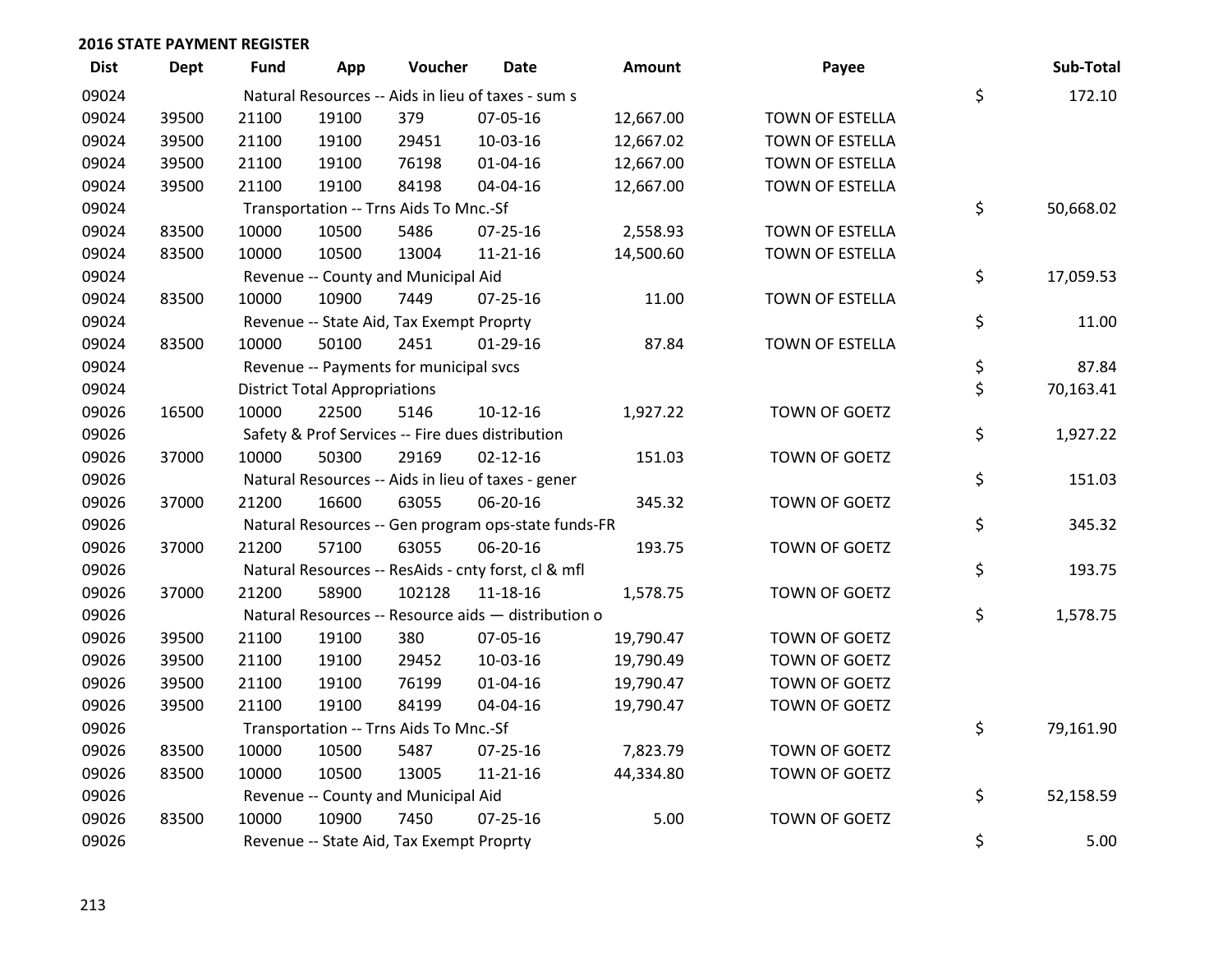| <b>Dist</b> | <b>Dept</b> | <b>Fund</b> | App                                  | Voucher                                  | <b>Date</b>                                         | <b>Amount</b> | Payee                 | Sub-Total        |
|-------------|-------------|-------------|--------------------------------------|------------------------------------------|-----------------------------------------------------|---------------|-----------------------|------------------|
| 09026       |             |             | <b>District Total Appropriations</b> |                                          |                                                     |               |                       | \$<br>135,521.56 |
| 09028       | 16500       | 10000       | 22500                                | 3573                                     | 06-27-16                                            | 2,253.84      | <b>TOWN OF HALLIE</b> |                  |
| 09028       |             |             |                                      |                                          | Safety & Prof Services -- Fire dues distribution    |               |                       | \$<br>2,253.84   |
| 09028       | 37000       | 10000       | 50300                                | 29306                                    | $02 - 12 - 16$                                      | 1,696.70      | <b>TOWN OF HALLIE</b> |                  |
| 09028       | 37000       | 10000       | 50300                                | 29307                                    | $02 - 12 - 16$                                      | 13,194.84     | <b>TOWN OF HALLIE</b> |                  |
| 09028       |             |             |                                      |                                          | Natural Resources -- Aids in lieu of taxes - gener  |               |                       | \$<br>14,891.54  |
| 09028       | 39500       | 21100       | 19100                                | 381                                      | 07-05-16                                            | 2,086.04      | <b>TOWN OF HALLIE</b> |                  |
| 09028       | 39500       | 21100       | 19100                                | 29453                                    | 10-03-16                                            | 2,086.05      | <b>TOWN OF HALLIE</b> |                  |
| 09028       | 39500       | 21100       | 19100                                | 76200                                    | $01 - 04 - 16$                                      | 2,086.04      | <b>TOWN OF HALLIE</b> |                  |
| 09028       | 39500       | 21100       | 19100                                | 84200                                    | 04-04-16                                            | 2,086.04      | TOWN OF HALLIE        |                  |
| 09028       |             |             |                                      | Transportation -- Trns Aids To Mnc.-Sf   |                                                     |               |                       | \$<br>8,344.17   |
| 09028       | 83500       | 10000       | 10500                                | 5488                                     | $07 - 25 - 16$                                      | 1,417.87      | <b>TOWN OF HALLIE</b> |                  |
| 09028       | 83500       | 10000       | 10500                                | 13006                                    | $11 - 21 - 16$                                      | 7,814.87      | <b>TOWN OF HALLIE</b> |                  |
| 09028       |             |             |                                      | Revenue -- County and Municipal Aid      |                                                     |               |                       | \$<br>9,232.74   |
| 09028       | 83500       | 10000       | 10900                                | 7451                                     | $07 - 25 - 16$                                      | 8.00          | <b>TOWN OF HALLIE</b> |                  |
| 09028       |             |             |                                      | Revenue -- State Aid, Tax Exempt Proprty |                                                     |               |                       | \$<br>8.00       |
| 09028       | 83500       | 10000       | 11000                                | 13006                                    | $11 - 21 - 16$                                      | 355.27        | <b>TOWN OF HALLIE</b> |                  |
| 09028       |             |             |                                      | Revenue -- Public Utility Distribution   |                                                     |               |                       | \$<br>355.27     |
| 09028       |             |             | <b>District Total Appropriations</b> |                                          |                                                     |               |                       | \$<br>35,085.56  |
| 09032       | 16500       | 10000       | 22500                                | 3574                                     | 06-27-16                                            | 2,362.38      | <b>TOWN OF HOWARD</b> |                  |
| 09032       |             |             |                                      |                                          | Safety & Prof Services -- Fire dues distribution    |               |                       | \$<br>2,362.38   |
| 09032       | 37000       | 10000       | 50300                                | 46870                                    | $04 - 21 - 16$                                      | 66.75         | TOWN OF HOWARD        |                  |
| 09032       |             |             |                                      |                                          | Natural Resources -- Aids in lieu of taxes - gener  |               |                       | \$<br>66.75      |
| 09032       | 37000       | 21200       | 16600                                | 63056                                    | 06-20-16                                            | 320.99        | TOWN OF HOWARD        |                  |
| 09032       |             |             |                                      |                                          | Natural Resources -- Gen program ops-state funds-FR |               |                       | \$<br>320.99     |
| 09032       | 37000       | 21200       | 57100                                | 63056                                    | 06-20-16                                            | 189.63        | TOWN OF HOWARD        |                  |
| 09032       |             |             |                                      |                                          | Natural Resources -- ResAids - cnty forst, cl & mfl |               |                       | \$<br>189.63     |
| 09032       | 37000       | 21200       | 58900                                | 102129                                   | 11-18-16                                            | 4,437.68      | <b>TOWN OF HOWARD</b> |                  |
| 09032       |             |             |                                      |                                          | Natural Resources -- Resource aids - distribution o |               |                       | \$<br>4,437.68   |
| 09032       | 39500       | 21100       | 19100                                | 382                                      | 07-05-16                                            | 23,291.65     | <b>TOWN OF HOWARD</b> |                  |
| 09032       | 39500       | 21100       | 19100                                | 29454                                    | 10-03-16                                            | 23,291.67     | TOWN OF HOWARD        |                  |
| 09032       | 39500       | 21100       | 19100                                | 76201                                    | 01-04-16                                            | 23,291.65     | TOWN OF HOWARD        |                  |
| 09032       | 39500       | 21100       | 19100                                | 84201                                    | 04-04-16                                            | 23,291.65     | <b>TOWN OF HOWARD</b> |                  |
| 09032       |             |             |                                      | Transportation -- Trns Aids To Mnc.-Sf   |                                                     |               |                       | \$<br>93,166.62  |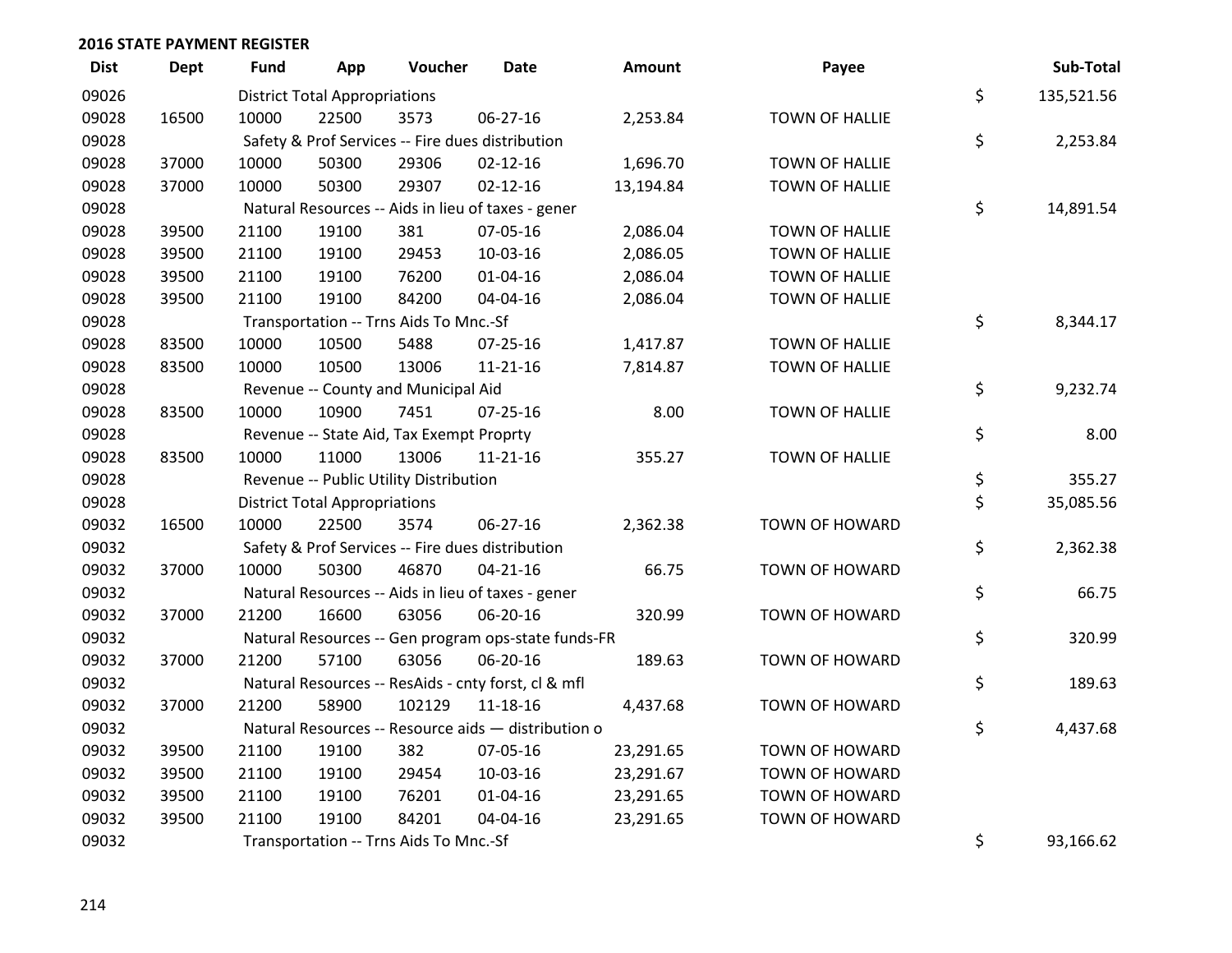| <b>Dist</b> | <b>Dept</b> | <b>Fund</b> | App                                  | Voucher                                  | <b>Date</b>                                         | Amount    | Payee                 | Sub-Total        |
|-------------|-------------|-------------|--------------------------------------|------------------------------------------|-----------------------------------------------------|-----------|-----------------------|------------------|
| 09032       | 83500       | 10000       | 10500                                | 5489                                     | 07-25-16                                            | 4,840.17  | TOWN OF HOWARD        |                  |
| 09032       | 83500       | 10000       | 10500                                | 13007                                    | $11 - 21 - 16$                                      | 27,427.65 | TOWN OF HOWARD        |                  |
| 09032       |             |             |                                      | Revenue -- County and Municipal Aid      |                                                     |           |                       | \$<br>32,267.82  |
| 09032       | 83500       | 10000       | 10900                                | 7452                                     | $07 - 25 - 16$                                      | 1.00      | TOWN OF HOWARD        |                  |
| 09032       |             |             |                                      | Revenue -- State Aid, Tax Exempt Proprty |                                                     |           |                       | \$<br>1.00       |
| 09032       | 83500       | 10000       | 50100                                | 2452                                     | $01-29-16$                                          | 111.19    | TOWN OF HOWARD        |                  |
| 09032       |             |             |                                      | Revenue -- Payments for municipal svcs   |                                                     |           |                       | \$<br>111.19     |
| 09032       |             |             | <b>District Total Appropriations</b> |                                          |                                                     |           |                       | \$<br>132,924.06 |
| 09034       | 16500       | 10000       | 22500                                | 3575                                     | 06-27-16                                            | 21,873.94 | TOWN OF LA FAYETTE    |                  |
| 09034       |             |             |                                      |                                          | Safety & Prof Services -- Fire dues distribution    |           |                       | \$<br>21,873.94  |
| 09034       | 37000       | 21200       | 16600                                | 63057                                    | 06-20-16                                            | 202.07    | TOWN OF LA FAYETTE    |                  |
| 09034       |             |             |                                      |                                          | Natural Resources -- Gen program ops-state funds-FR |           |                       | \$<br>202.07     |
| 09034       | 37000       | 21200       | 57100                                | 63057                                    | 06-20-16                                            | 132.30    | TOWN OF LA FAYETTE    |                  |
| 09034       |             |             |                                      |                                          | Natural Resources -- ResAids - cnty forst, cl & mfl |           |                       | \$<br>132.30     |
| 09034       | 39500       | 21100       | 19100                                | 383                                      | 07-05-16                                            | 47,320.98 | TOWN OF LA FAYETTE    |                  |
| 09034       | 39500       | 21100       | 19100                                | 29455                                    | 10-03-16                                            | 47,320.98 | TOWN OF LA FAYETTE    |                  |
| 09034       | 39500       | 21100       | 19100                                | 76202                                    | $01 - 04 - 16$                                      | 47,320.98 | TOWN OF LAFAYETTE     |                  |
| 09034       | 39500       | 21100       | 19100                                | 84202                                    | 04-04-16                                            | 47,320.98 | TOWN OF LAFAYETTE     |                  |
| 09034       |             |             |                                      | Transportation -- Trns Aids To Mnc.-Sf   |                                                     |           |                       | \$<br>189,283.92 |
| 09034       | 83500       | 10000       | 10500                                | 5490                                     | 07-25-16                                            | 22,343.09 | TOWN OF LA FAYETTE    |                  |
| 09034       | 83500       | 10000       | 10500                                | 13008                                    | $11 - 21 - 16$                                      | 75,009.01 | TOWN OF LA FAYETTE    |                  |
| 09034       |             |             |                                      | Revenue -- County and Municipal Aid      |                                                     |           |                       | \$<br>97,352.10  |
| 09034       | 83500       | 10000       | 10900                                | 7453                                     | $07 - 25 - 16$                                      | 240.00    | TOWN OF LA FAYETTE    |                  |
| 09034       |             |             |                                      | Revenue -- State Aid, Tax Exempt Proprty |                                                     |           |                       | \$<br>240.00     |
| 09034       | 83500       | 10000       | 11000                                | 13008                                    | $11 - 21 - 16$                                      | 51,436.77 | TOWN OF LA FAYETTE    |                  |
| 09034       |             |             |                                      | Revenue -- Public Utility Distribution   |                                                     |           |                       | \$<br>51,436.77  |
| 09034       | 83500       | 52100       | 36300                                | 2953                                     | 03-29-16                                            | 2,169.51  | TOWN OF LA FAYETTE    |                  |
| 09034       |             |             |                                      | Revenue -- Lottery & Gaming Credit       |                                                     |           |                       | \$<br>2,169.51   |
| 09034       |             |             | <b>District Total Appropriations</b> |                                          |                                                     |           |                       | \$<br>362,690.61 |
| 09035       | 16500       | 10000       | 22500                                | 3576                                     | 06-27-16                                            | 4,599.24  | TOWN OF LAKE HOLCOMBE |                  |
| 09035       |             |             |                                      |                                          | Safety & Prof Services -- Fire dues distribution    |           |                       | \$<br>4,599.24   |
| 09035       | 37000       | 10000       | 50300                                | 46466                                    | $04 - 21 - 16$                                      | 1.12      | TOWN OF LAKE HOLCOMBE |                  |
| 09035       |             |             |                                      |                                          | Natural Resources -- Aids in lieu of taxes - gener  |           |                       | \$<br>1.12       |
| 09035       | 37000       | 21200       | 16600                                | 63058                                    | 06-20-16                                            | 348.55    | TOWN OF LAKE HOLCOMBE |                  |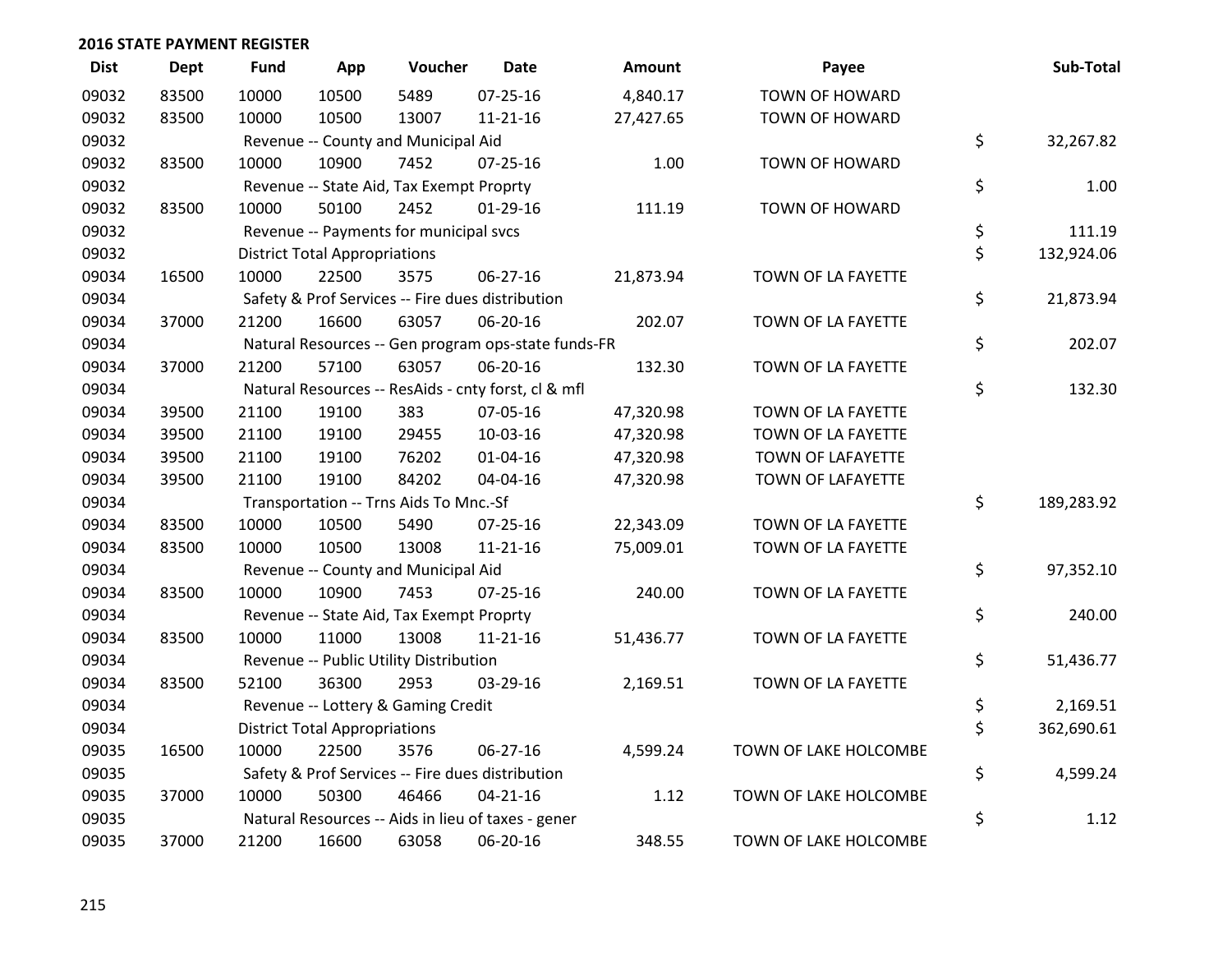| <b>Dist</b> | <b>Dept</b> | <b>Fund</b> | App                                  | Voucher                                             | <b>Date</b>    | Amount    | Payee                 | Sub-Total        |
|-------------|-------------|-------------|--------------------------------------|-----------------------------------------------------|----------------|-----------|-----------------------|------------------|
| 09035       |             |             |                                      | Natural Resources -- Gen program ops-state funds-FR |                |           |                       | \$<br>348.55     |
| 09035       | 37000       | 21200       | 57100                                | 63058                                               | 06-20-16       | 252.62    | TOWN OF LAKE HOLCOMBE |                  |
| 09035       |             |             |                                      | Natural Resources -- ResAids - cnty forst, cl & mfl |                |           |                       | \$<br>252.62     |
| 09035       | 37000       | 21200       | 58900                                | 102130                                              | 11-18-16       | 216.76    | TOWN OF LAKE HOLCOMBE |                  |
| 09035       |             |             |                                      | Natural Resources -- Resource aids - distribution o |                |           |                       | \$<br>216.76     |
| 09035       | 39500       | 21100       | 19100                                | 384                                                 | 07-05-16       | 26,154.25 | TOWN OF LAKE HOLCOMBE |                  |
| 09035       | 39500       | 21100       | 19100                                | 29456                                               | 10-03-16       | 26,154.27 | TOWN OF LAKE HOLCOMBE |                  |
| 09035       | 39500       | 21100       | 19100                                | 76203                                               | $01 - 04 - 16$ | 26,154.25 | TOWN OF LAKE HOLCOMBE |                  |
| 09035       | 39500       | 21100       | 19100                                | 84203                                               | 04-04-16       | 26,154.25 | TOWN OF LAKE HOLCOMBE |                  |
| 09035       |             |             |                                      | Transportation -- Trns Aids To Mnc.-Sf              |                |           |                       | \$<br>104,617.02 |
| 09035       | 83500       | 10000       | 10500                                | 5491                                                | 07-25-16       | 11,908.14 | TOWN OF LAKE HOLCOMBE |                  |
| 09035       | 83500       | 10000       | 10500                                | 13009                                               | $11 - 21 - 16$ | 15,254.01 | TOWN OF LAKE HOLCOMBE |                  |
| 09035       |             |             |                                      | Revenue -- County and Municipal Aid                 |                |           |                       | \$<br>27,162.15  |
| 09035       | 83500       | 10000       | 10900                                | 7454                                                | $07 - 25 - 16$ | 30.00     | TOWN OF LAKE HOLCOMBE |                  |
| 09035       |             |             |                                      | Revenue -- State Aid, Tax Exempt Proprty            |                |           |                       | \$<br>30.00      |
| 09035       | 83500       | 10000       | 11000                                | 13009                                               | 11-21-16       | 52,269.46 | TOWN OF LAKE HOLCOMBE |                  |
| 09035       |             |             |                                      | Revenue -- Public Utility Distribution              |                |           |                       | \$<br>52,269.46  |
| 09035       |             |             | <b>District Total Appropriations</b> |                                                     |                |           |                       | \$<br>189,496.92 |
| 09036       | 16500       | 10000       | 22500                                | 3577                                                | 06-27-16       | 958.84    | <b>TOWN OF RUBY</b>   |                  |
| 09036       |             |             |                                      | Safety & Prof Services -- Fire dues distribution    |                |           |                       | \$<br>958.84     |
| 09036       | 37000       | 21200       | 16600                                | 63059                                               | 06-20-16       | 745.34    | <b>TOWN OF RUBY</b>   |                  |
| 09036       |             |             |                                      | Natural Resources -- Gen program ops-state funds-FR |                |           |                       | \$<br>745.34     |
| 09036       | 37000       | 21200       | 57100                                | 63059                                               | 06-20-16       | 2,894.72  | <b>TOWN OF RUBY</b>   |                  |
| 09036       |             |             |                                      | Natural Resources -- ResAids - cnty forst, cl & mfl |                |           |                       | \$<br>2,894.72   |
| 09036       | 37000       | 21200       | 58900                                | 102131                                              | 11-18-16       | 358.48    | <b>TOWN OF RUBY</b>   |                  |
| 09036       |             |             |                                      | Natural Resources -- Resource aids - distribution o |                |           |                       | \$<br>358.48     |
| 09036       | 39500       | 21100       | 19100                                | 385                                                 | 07-05-16       | 20,946.52 | <b>TOWN OF RUBY</b>   |                  |
| 09036       | 39500       | 21100       | 19100                                | 29457                                               | 10-03-16       | 20,946.54 | <b>TOWN OF RUBY</b>   |                  |
| 09036       | 39500       | 21100       | 19100                                | 76204                                               | $01 - 04 - 16$ | 20,946.52 | <b>TOWN OF RUBY</b>   |                  |
| 09036       | 39500       | 21100       | 19100                                | 84204                                               | 04-04-16       | 20,946.52 | <b>TOWN OF RUBY</b>   |                  |
| 09036       |             |             |                                      | Transportation -- Trns Aids To Mnc.-Sf              |                |           |                       | \$<br>83,786.10  |
| 09036       | 50500       | 10000       | 17400                                | 17038                                               | 04-28-16       | 13,158.00 | <b>TOWN OF RUBY</b>   |                  |
| 09036       |             |             |                                      | Administration -- HV trans In annual impact fee     |                |           |                       | \$<br>13,158.00  |
| 09036       | 83500       | 10000       | 10500                                | 5492                                                | 07-25-16       | 3,620.51  | <b>TOWN OF RUBY</b>   |                  |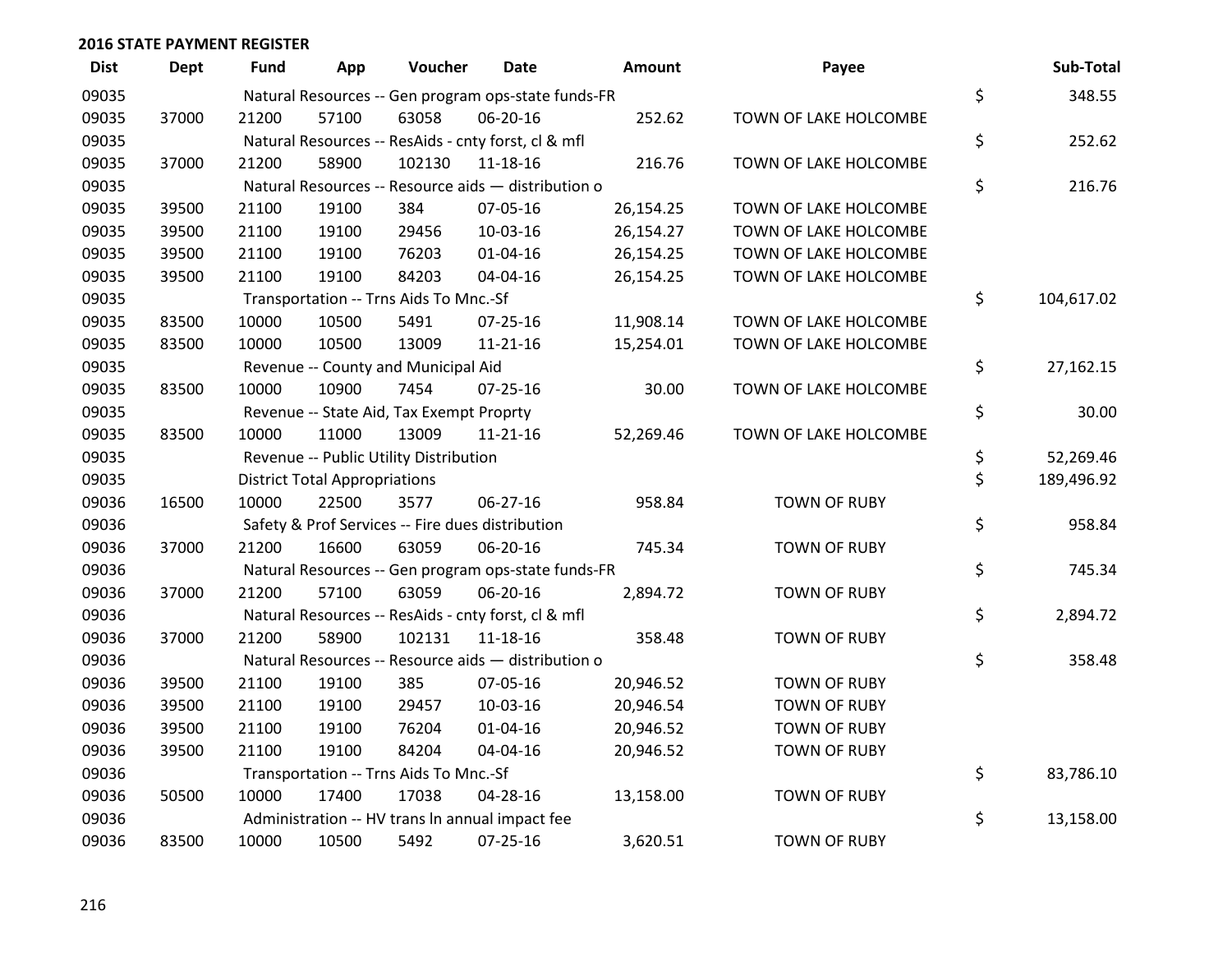| <b>Dist</b> | <b>Dept</b> | <b>Fund</b> | App                                  | Voucher                                  | <b>Date</b>                                         | <b>Amount</b> | Payee                  | Sub-Total        |
|-------------|-------------|-------------|--------------------------------------|------------------------------------------|-----------------------------------------------------|---------------|------------------------|------------------|
| 09036       | 83500       | 10000       | 10500                                | 13010                                    | $11 - 21 - 16$                                      | 17,925.06     | <b>TOWN OF RUBY</b>    |                  |
| 09036       |             |             |                                      | Revenue -- County and Municipal Aid      |                                                     |               |                        | \$<br>21,545.57  |
| 09036       | 83500       | 10000       | 11000                                | 13010                                    | $11 - 21 - 16$                                      | 2,566.19      | <b>TOWN OF RUBY</b>    |                  |
| 09036       |             |             |                                      | Revenue -- Public Utility Distribution   |                                                     |               |                        | \$<br>2,566.19   |
| 09036       |             |             | <b>District Total Appropriations</b> |                                          |                                                     |               |                        | \$<br>126,013.24 |
| 09038       | 16500       | 10000       | 22500                                | 3578                                     | 06-27-16                                            | 5,703.30      | <b>TOWN OF SAMPSON</b> |                  |
| 09038       |             |             |                                      |                                          | Safety & Prof Services -- Fire dues distribution    |               |                        | \$<br>5,703.30   |
| 09038       | 37000       | 10000       | 50300                                | 29233                                    | $02 - 12 - 16$                                      | 722.21        | TOWN OF SAMPSON        |                  |
| 09038       | 37000       | 10000       | 50300                                | 29234                                    | $02 - 12 - 16$                                      | 46,566.70     | TOWN OF SAMPSON        |                  |
| 09038       | 37000       | 10000       | 50300                                | 46651                                    | $04 - 21 - 16$                                      | 2,870.40      | <b>TOWN OF SAMPSON</b> |                  |
| 09038       | 37000       | 10000       | 50300                                | 46652                                    | $04 - 21 - 16$                                      | 31.86         | TOWN OF SAMPSON        |                  |
| 09038       |             |             |                                      |                                          | Natural Resources -- Aids in lieu of taxes - gener  |               |                        | \$<br>50,191.17  |
| 09038       | 37000       | 21200       | 16600                                | 63060                                    | 06-20-16                                            | 1,374.96      | TOWN OF SAMPSON        |                  |
| 09038       |             |             |                                      |                                          | Natural Resources -- Gen program ops-state funds-FR |               |                        | \$<br>1,374.96   |
| 09038       | 37000       | 21200       | 57100                                | 63060                                    | 06-20-16                                            | 2,317.95      | TOWN OF SAMPSON        |                  |
| 09038       |             |             |                                      |                                          | Natural Resources -- ResAids - cnty forst, cl & mfl |               |                        | \$<br>2,317.95   |
| 09038       | 37000       | 21200       | 58900                                | 102132                                   | 11-18-16                                            | 1,032.58      | TOWN OF SAMPSON        |                  |
| 09038       |             |             |                                      |                                          | Natural Resources -- Resource aids - distribution o |               |                        | \$<br>1,032.58   |
| 09038       | 39500       | 21100       | 19100                                | 386                                      | 07-05-16                                            | 39,531.40     | TOWN OF SAMPSON        |                  |
| 09038       | 39500       | 21100       | 19100                                | 29458                                    | 10-03-16                                            | 39,531.42     | TOWN OF SAMPSON        |                  |
| 09038       | 39500       | 21100       | 19100                                | 76205                                    | $01 - 04 - 16$                                      | 39,531.40     | <b>TOWN OF SAMPSON</b> |                  |
| 09038       | 39500       | 21100       | 19100                                | 84205                                    | 04-04-16                                            | 39,531.40     | TOWN OF SAMPSON        |                  |
| 09038       |             |             |                                      | Transportation -- Trns Aids To Mnc.-Sf   |                                                     |               |                        | \$<br>158,125.62 |
| 09038       | 83500       | 10000       | 10500                                | 5493                                     | 07-25-16                                            | 2,995.94      | TOWN OF SAMPSON        |                  |
| 09038       | 83500       | 10000       | 10500                                | 13011                                    | $11 - 21 - 16$                                      | 16,977.01     | <b>TOWN OF SAMPSON</b> |                  |
| 09038       |             |             |                                      | Revenue -- County and Municipal Aid      |                                                     |               |                        | \$<br>19,972.95  |
| 09038       | 83500       | 10000       | 10900                                | 7455                                     | $07 - 25 - 16$                                      | 7.00          | TOWN OF SAMPSON        |                  |
| 09038       |             |             |                                      | Revenue -- State Aid, Tax Exempt Proprty |                                                     |               |                        | \$<br>7.00       |
| 09038       | 83500       | 10000       | 50100                                | 2453                                     | $01-29-16$                                          | 294.48        | <b>TOWN OF SAMPSON</b> |                  |
| 09038       |             |             |                                      | Revenue -- Payments for municipal svcs   |                                                     |               |                        | \$<br>294.48     |
| 09038       |             |             | <b>District Total Appropriations</b> |                                          |                                                     |               |                        | \$<br>239,020.01 |
| 09040       | 16500       | 10000       | 22500                                | 3579                                     | 06-27-16                                            | 2,853.86      | <b>TOWN OF SIGEL</b>   |                  |
| 09040       |             |             |                                      |                                          | Safety & Prof Services -- Fire dues distribution    |               |                        | \$<br>2,853.86   |
| 09040       | 37000       | 21200       | 16600                                | 63061                                    | 06-20-16                                            | 288.30        | <b>TOWN OF SIGEL</b>   |                  |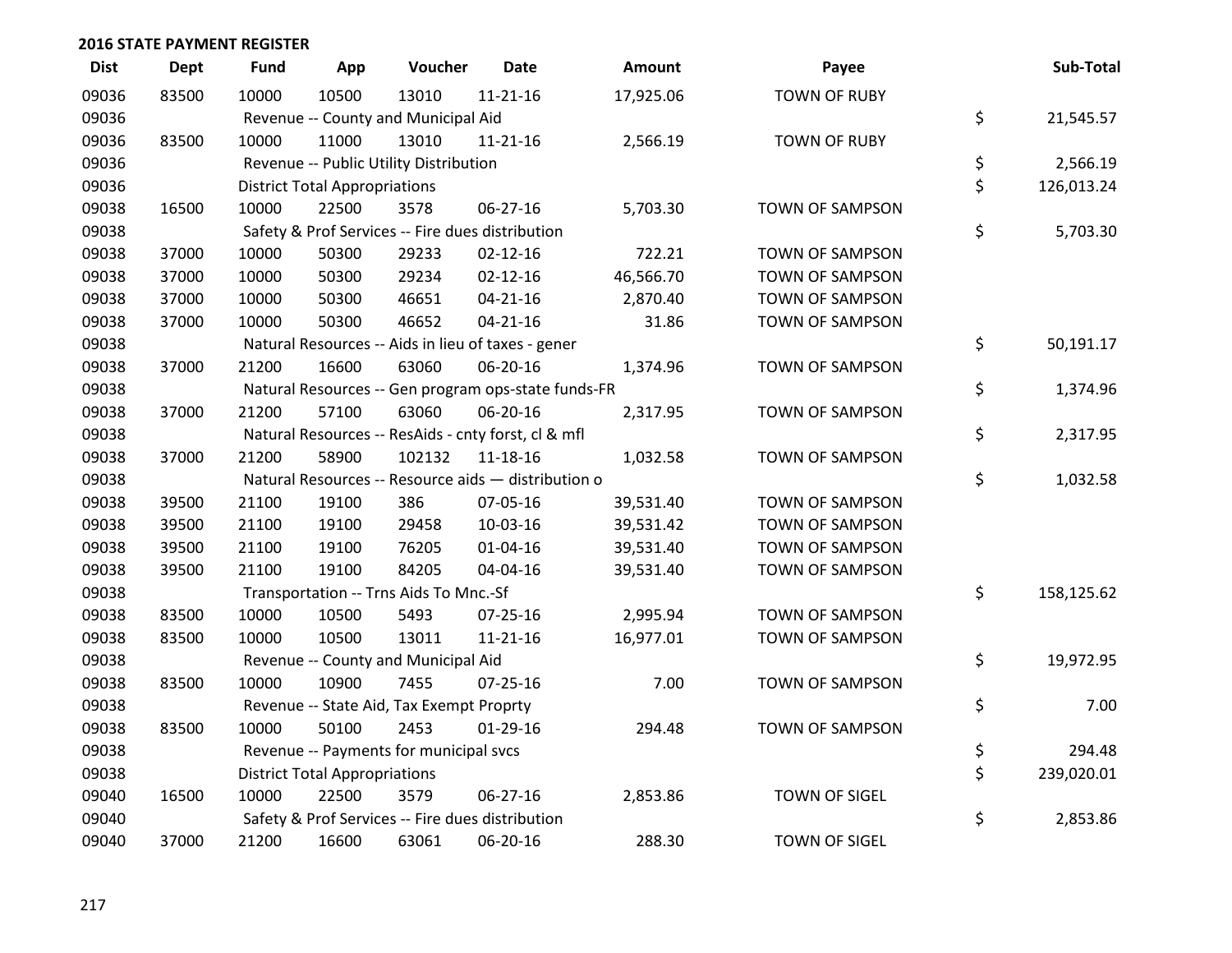| <b>Dist</b> | <b>Dept</b> | Fund  | App                                  | Voucher                                             | Date           | <b>Amount</b> | Payee                 | Sub-Total        |
|-------------|-------------|-------|--------------------------------------|-----------------------------------------------------|----------------|---------------|-----------------------|------------------|
| 09040       |             |       |                                      | Natural Resources -- Gen program ops-state funds-FR |                |               |                       | \$<br>288.30     |
| 09040       | 37000       | 21200 | 57100                                | 63061                                               | 06-20-16       | 169.00        | <b>TOWN OF SIGEL</b>  |                  |
| 09040       |             |       |                                      | Natural Resources -- ResAids - cnty forst, cl & mfl |                |               |                       | \$<br>169.00     |
| 09040       | 39500       | 21100 | 19100                                | 387                                                 | 07-05-16       | 26,275.36     | <b>TOWN OF SIGEL</b>  |                  |
| 09040       | 39500       | 21100 | 19100                                | 29459                                               | 10-03-16       | 26,275.38     | <b>TOWN OF SIGEL</b>  |                  |
| 09040       | 39500       | 21100 | 19100                                | 76206                                               | $01 - 04 - 16$ | 26,275.36     | <b>TOWN OF SIGEL</b>  |                  |
| 09040       | 39500       | 21100 | 19100                                | 84206                                               | 04-04-16       | 26,275.36     | <b>TOWN OF SIGEL</b>  |                  |
| 09040       |             |       |                                      | Transportation -- Trns Aids To Mnc.-Sf              |                |               |                       | \$<br>105,101.46 |
| 09040       | 83500       | 10000 | 10500                                | 5494                                                | $07 - 25 - 16$ | 6,986.65      | <b>TOWN OF SIGEL</b>  |                  |
| 09040       | 83500       | 10000 | 10500                                | 13012                                               | $11 - 21 - 16$ | 38,636.27     | TOWN OF SIGEL         |                  |
| 09040       |             |       |                                      | Revenue -- County and Municipal Aid                 |                |               |                       | \$<br>45,622.92  |
| 09040       | 83500       | 10000 | 10900                                | 7456                                                | $07 - 25 - 16$ | 3.00          | <b>TOWN OF SIGEL</b>  |                  |
| 09040       |             |       |                                      | Revenue -- State Aid, Tax Exempt Proprty            |                |               |                       | \$<br>3.00       |
| 09040       | 83500       | 10000 | 11000                                | 13012                                               | $11 - 21 - 16$ | 859.77        | <b>TOWN OF SIGEL</b>  |                  |
| 09040       |             |       |                                      | Revenue -- Public Utility Distribution              |                |               |                       | \$<br>859.77     |
| 09040       | 83500       | 52100 | 36300                                | 2954                                                | 03-29-16       | 1,867.30      | <b>TOWN OF SIGEL</b>  |                  |
| 09040       |             |       |                                      | Revenue -- Lottery & Gaming Credit                  |                |               |                       | \$<br>1,867.30   |
| 09040       |             |       | <b>District Total Appropriations</b> |                                                     |                |               |                       | \$<br>156,765.61 |
| 09042       | 16500       | 10000 | 22500                                | 3580                                                | 06-27-16       | 5,201.04      | TOWN OF TILDEN        |                  |
| 09042       |             |       |                                      | Safety & Prof Services -- Fire dues distribution    |                |               |                       | \$<br>5,201.04   |
| 09042       | 37000       | 21200 | 16600                                | 63062                                               | 06-20-16       | 51.18         | TOWN OF TILDEN        |                  |
| 09042       |             |       |                                      | Natural Resources -- Gen program ops-state funds-FR |                |               |                       | \$<br>51.18      |
| 09042       | 37000       | 21200 | 57100                                | 63062                                               | 06-20-16       | 23.00         | TOWN OF TILDEN        |                  |
| 09042       |             |       |                                      | Natural Resources -- ResAids - cnty forst, cl & mfl |                |               |                       | \$<br>23.00      |
| 09042       | 39500       | 21100 | 19100                                | 388                                                 | 07-05-16       | 23,286.15     | <b>TOWN OF TILDEN</b> |                  |
| 09042       | 39500       | 21100 | 19100                                | 29460                                               | 10-03-16       | 23,286.15     | TOWN OF TILDEN        |                  |
| 09042       | 39500       | 21100 | 19100                                | 76207                                               | $01 - 04 - 16$ | 23,286.15     | TOWN OF TILDEN        |                  |
| 09042       | 39500       | 21100 | 19100                                | 84207                                               | 04-04-16       | 23,286.15     | TOWN OF TILDEN        |                  |
| 09042       |             |       |                                      | Transportation -- Trns Aids To Mnc.-Sf              |                |               |                       | \$<br>93,144.60  |
| 09042       | 83500       | 10000 | 10500                                | 5495                                                | 07-25-16       | 4,983.43      | TOWN OF TILDEN        |                  |
| 09042       | 83500       | 10000 | 10500                                | 13013                                               | $11 - 21 - 16$ | 27,880.59     | TOWN OF TILDEN        |                  |
| 09042       |             |       |                                      | Revenue -- County and Municipal Aid                 |                |               |                       | \$<br>32,864.02  |
| 09042       | 83500       | 10000 | 10900                                | 7457                                                | $07 - 25 - 16$ | 35.00         | TOWN OF TILDEN        |                  |
| 09042       |             |       |                                      | Revenue -- State Aid, Tax Exempt Proprty            |                |               |                       | \$<br>35.00      |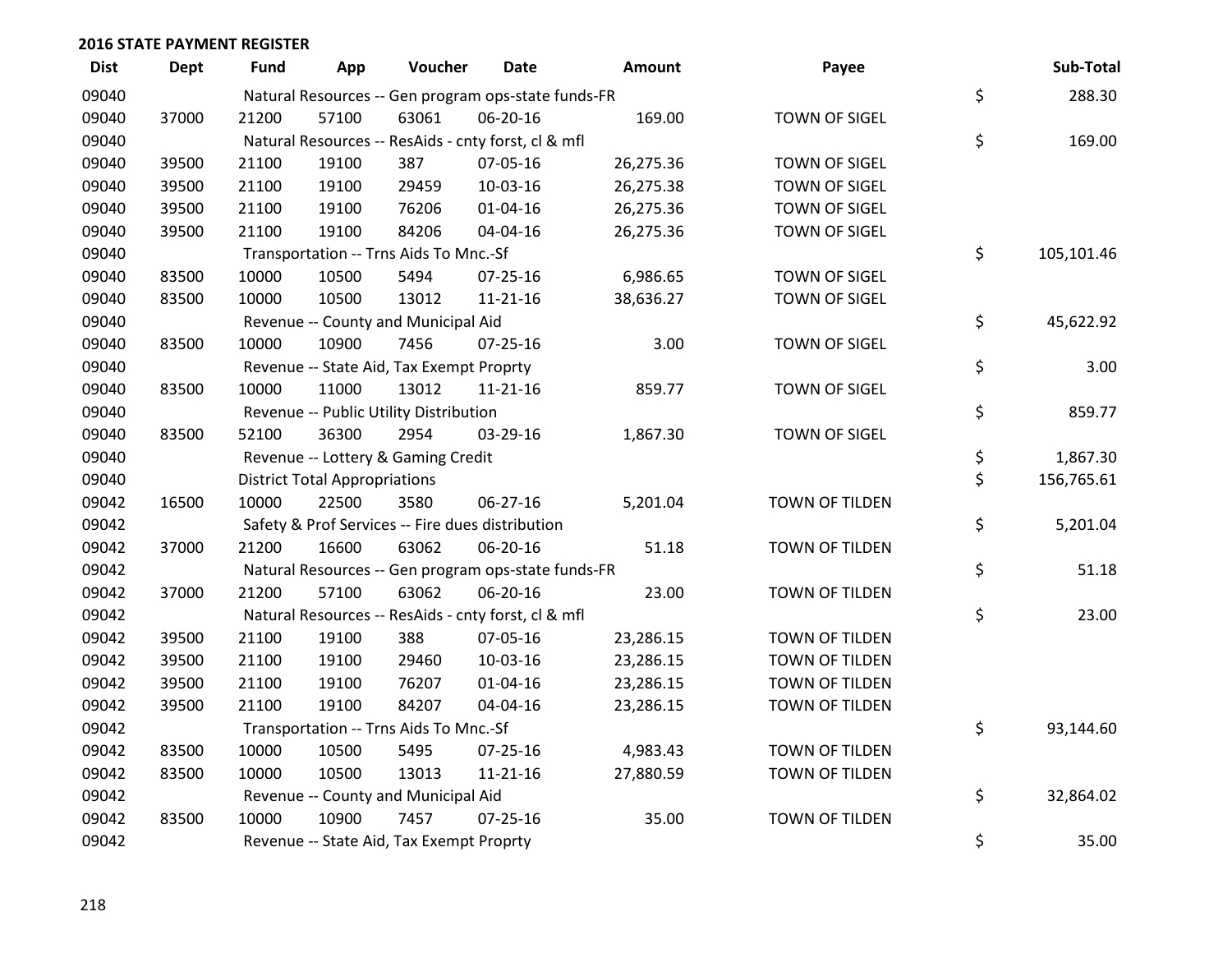| <b>Dist</b> | <b>Dept</b> | <b>Fund</b> | App                                  | Voucher                                             | <b>Date</b>    | <b>Amount</b> | Payee                  | Sub-Total        |
|-------------|-------------|-------------|--------------------------------------|-----------------------------------------------------|----------------|---------------|------------------------|------------------|
| 09042       | 83500       | 10000       | 11000                                | 13013                                               | $11 - 21 - 16$ | 374.43        | <b>TOWN OF TILDEN</b>  |                  |
| 09042       |             |             |                                      | Revenue -- Public Utility Distribution              |                |               |                        | \$<br>374.43     |
| 09042       |             |             | <b>District Total Appropriations</b> |                                                     |                |               |                        | \$<br>131,693.27 |
| 09044       | 16500       | 10000       | 22500                                | 3581                                                | $06 - 27 - 16$ | 9,648.92      | TOWN OF WHEATON        |                  |
| 09044       |             |             |                                      | Safety & Prof Services -- Fire dues distribution    |                |               |                        | \$<br>9,648.92   |
| 09044       | 37000       | 10000       | 50300                                | 29264                                               | $02 - 12 - 16$ | 1,487.16      | TOWN OF WHEATON        |                  |
| 09044       | 37000       | 10000       | 50300                                | 46741                                               | $04 - 21 - 16$ | 88.46         | TOWN OF WHEATON        |                  |
| 09044       |             |             |                                      | Natural Resources -- Aids in lieu of taxes - gener  |                |               |                        | \$<br>1,575.62   |
| 09044       | 37000       | 21200       | 16600                                | 63063                                               | 06-20-16       | 359.66        | TOWN OF WHEATON        |                  |
| 09044       |             |             |                                      | Natural Resources -- Gen program ops-state funds-FR |                |               |                        | \$<br>359.66     |
| 09044       | 37000       | 21200       | 57100                                | 63063                                               | 06-20-16       | 171.22        | TOWN OF WHEATON        |                  |
| 09044       |             |             |                                      | Natural Resources -- ResAids - cnty forst, cl & mfl |                |               |                        | \$<br>171.22     |
| 09044       | 37000       | 21200       | 57900                                | 46742                                               | $04 - 21 - 16$ | 5.83          | TOWN OF WHEATON        |                  |
| 09044       |             |             |                                      | Natural Resources -- Aids in lieu of taxes - sum s  |                |               |                        | \$<br>5.83       |
| 09044       | 39500       | 21100       | 19100                                | 389                                                 | 07-05-16       | 44,733.63     | TOWN OF WHEATON        |                  |
| 09044       | 39500       | 21100       | 19100                                | 29461                                               | 10-03-16       | 44,733.63     | TOWN OF WHEATON        |                  |
| 09044       | 39500       | 21100       | 19100                                | 76208                                               | $01 - 04 - 16$ | 44,733.63     | TOWN OF WHEATON        |                  |
| 09044       | 39500       | 21100       | 19100                                | 84208                                               | 04-04-16       | 44,733.63     | TOWN OF WHEATON        |                  |
| 09044       |             |             |                                      | Transportation -- Trns Aids To Mnc.-Sf              |                |               |                        | \$<br>178,934.52 |
| 09044       | 83500       | 10000       | 10500                                | 5496                                                | $07 - 25 - 16$ | 52,932.01     | TOWN OF WHEATON        |                  |
| 09044       | 83500       | 10000       | 10500                                | 13014                                               | $11 - 21 - 16$ | 45,213.99     | <b>TOWN OF WHEATON</b> |                  |
| 09044       |             |             |                                      | Revenue -- County and Municipal Aid                 |                |               |                        | \$<br>98,146.00  |
| 09044       | 83500       | 10000       | 10900                                | 7458                                                | $07 - 25 - 16$ | 667.00        | TOWN OF WHEATON        |                  |
| 09044       |             |             |                                      | Revenue -- State Aid, Tax Exempt Proprty            |                |               |                        | \$<br>667.00     |
| 09044       | 83500       | 10000       | 11000                                | 13014                                               | $11 - 21 - 16$ | 262,788.39    | TOWN OF WHEATON        |                  |
| 09044       |             |             |                                      | Revenue -- Public Utility Distribution              |                |               |                        | \$<br>262,788.39 |
| 09044       |             |             | <b>District Total Appropriations</b> |                                                     |                |               |                        | \$<br>552,297.16 |
| 09046       | 16500       | 10000       | 22500                                | 3582                                                | 06-27-16       | 3,249.07      | TOWN OF WOODMOHR       |                  |
| 09046       |             |             |                                      | Safety & Prof Services -- Fire dues distribution    |                |               |                        | \$<br>3,249.07   |
| 09046       | 37000       | 10000       | 50300                                | 46107                                               | $04 - 21 - 16$ | 47.31         | TOWN OF WOODMOHR       |                  |
| 09046       |             |             |                                      | Natural Resources -- Aids in lieu of taxes - gener  |                |               |                        | \$<br>47.31      |
| 09046       | 37000       | 21200       | 16600                                | 63064                                               | 06-20-16       | 71.74         | TOWN OF WOODMOHR       |                  |
| 09046       |             |             |                                      | Natural Resources -- Gen program ops-state funds-FR |                |               |                        | \$<br>71.74      |
| 09046       | 37000       | 21200       | 57100                                | 63064                                               | 06-20-16       | 32.24         | TOWN OF WOODMOHR       |                  |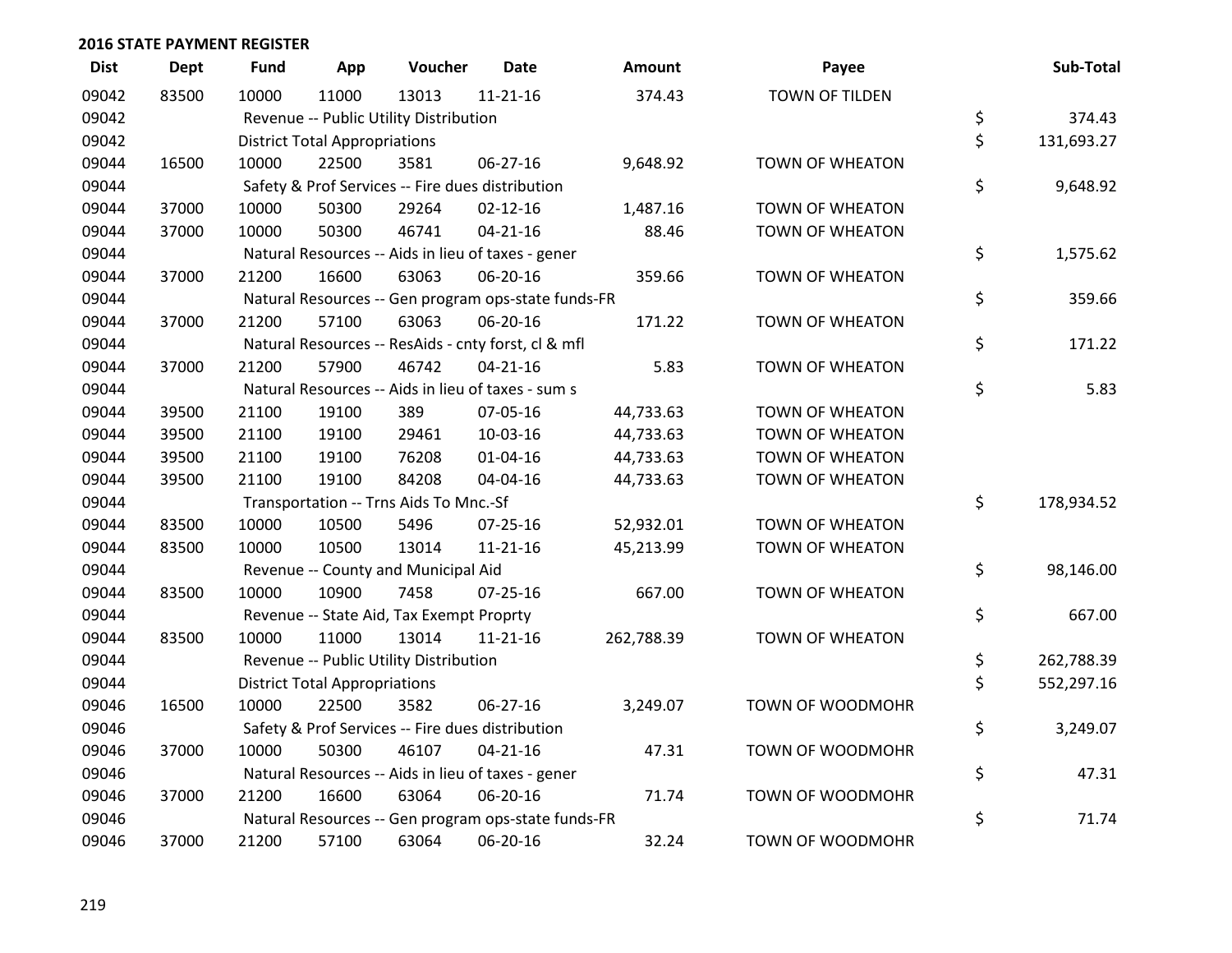| <b>Dist</b> | <b>Dept</b> | <b>Fund</b> | App                                  | Voucher                                  | <b>Date</b>                                         | <b>Amount</b> | Payee                  | Sub-Total        |
|-------------|-------------|-------------|--------------------------------------|------------------------------------------|-----------------------------------------------------|---------------|------------------------|------------------|
| 09046       |             |             |                                      |                                          | Natural Resources -- ResAids - cnty forst, cl & mfl |               |                        | \$<br>32.24      |
| 09046       | 37000       | 21200       | 58900                                | 102133                                   | 11-18-16                                            | 1,082.14      | TOWN OF WOODMOHR       |                  |
| 09046       |             |             |                                      |                                          | Natural Resources -- Resource aids - distribution o |               |                        | \$<br>1,082.14   |
| 09046       | 39500       | 21100       | 19100                                | 390                                      | 07-05-16                                            | 26,418.49     | TOWN OF WOODMOHR       |                  |
| 09046       | 39500       | 21100       | 19100                                | 29462                                    | 10-03-16                                            | 26,418.51     | TOWN OF WOODMOHR       |                  |
| 09046       | 39500       | 21100       | 19100                                | 76209                                    | 01-04-16                                            | 26,418.49     | TOWN OF WOODMOHR       |                  |
| 09046       | 39500       | 21100       | 19100                                | 84209                                    | 04-04-16                                            | 26,418.49     | TOWN OF WOODMOHR       |                  |
| 09046       |             |             |                                      | Transportation -- Trns Aids To Mnc.-Sf   |                                                     |               |                        | \$<br>105,673.98 |
| 09046       | 83500       | 10000       | 10500                                | 5497                                     | $07 - 25 - 16$                                      | 8,801.50      | TOWN OF WOODMOHR       |                  |
| 09046       | 83500       | 10000       | 10500                                | 13015                                    | $11 - 21 - 16$                                      | 47,405.97     | TOWN OF WOODMOHR       |                  |
| 09046       |             |             |                                      | Revenue -- County and Municipal Aid      |                                                     |               |                        | \$<br>56,207.47  |
| 09046       | 83500       | 10000       | 10900                                | 7459                                     | $07 - 25 - 16$                                      | 70.00         | TOWN OF WOODMOHR       |                  |
| 09046       |             |             |                                      | Revenue -- State Aid, Tax Exempt Proprty |                                                     |               |                        | \$<br>70.00      |
| 09046       | 83500       | 10000       | 11000                                | 13015                                    | $11 - 21 - 16$                                      | 2,723.67      | TOWN OF WOODMOHR       |                  |
| 09046       |             |             |                                      | Revenue -- Public Utility Distribution   |                                                     |               |                        | \$<br>2,723.67   |
| 09046       |             |             | <b>District Total Appropriations</b> |                                          |                                                     |               |                        | \$<br>169,157.62 |
| 09106       | 16500       | 10000       | 22500                                | 3583                                     | 06-27-16                                            | 1,156.42      | <b>VILLAGE OF BOYD</b> |                  |
| 09106       |             |             |                                      |                                          | Safety & Prof Services -- Fire dues distribution    |               |                        | \$<br>1,156.42   |
| 09106       | 39500       | 21100       | 19100                                | 391                                      | 07-05-16                                            | 7,040.66      | <b>VILLAGE OF BOYD</b> |                  |
| 09106       | 39500       | 21100       | 19100                                | 29463                                    | 10-03-16                                            | 7,040.69      | <b>VILLAGE OF BOYD</b> |                  |
| 09106       | 39500       | 21100       | 19100                                | 76210                                    | $01 - 04 - 16$                                      | 7,040.66      | <b>VILLAGE OF BOYD</b> |                  |
| 09106       | 39500       | 21100       | 19100                                | 84210                                    | 04-04-16                                            | 7,040.66      | VILLAGE OF BOYD        |                  |
| 09106       |             |             |                                      | Transportation -- Trns Aids To Mnc.-Sf   |                                                     |               |                        | \$<br>28,162.67  |
| 09106       | 83500       | 10000       | 10500                                | 5498                                     | 07-25-16                                            | 34,083.27     | <b>VILLAGE OF BOYD</b> |                  |
| 09106       | 83500       | 10000       | 10500                                | 13016                                    | $11 - 21 - 16$                                      | 172,809.90    | <b>VILLAGE OF BOYD</b> |                  |
| 09106       |             |             |                                      | Revenue -- County and Municipal Aid      |                                                     |               |                        | \$<br>206,893.17 |
| 09106       | 83500       | 10000       | 10900                                | 7460                                     | $07 - 25 - 16$                                      | 474.00        | <b>VILLAGE OF BOYD</b> |                  |
| 09106       | 83500       | 10000       | 10900                                | 9573                                     | 07-25-16                                            | 3,110.00      | <b>VILLAGE OF BOYD</b> |                  |
| 09106       |             |             |                                      | Revenue -- State Aid, Tax Exempt Proprty |                                                     |               |                        | \$<br>3,584.00   |
| 09106       | 83500       | 10000       | 11000                                | 13016                                    | $11 - 21 - 16$                                      | 428.93        | <b>VILLAGE OF BOYD</b> |                  |
| 09106       |             |             |                                      | Revenue -- Public Utility Distribution   |                                                     |               |                        | \$<br>428.93     |
| 09106       |             |             | <b>District Total Appropriations</b> |                                          |                                                     |               |                        | \$<br>240,225.19 |
| 09111       | 16500       | 10000       | 22500                                | 3584                                     | $06 - 27 - 16$                                      | 3,348.12      | CADOTT, VILLAGE OF     |                  |
| 09111       |             |             |                                      |                                          | Safety & Prof Services -- Fire dues distribution    |               |                        | \$<br>3,348.12   |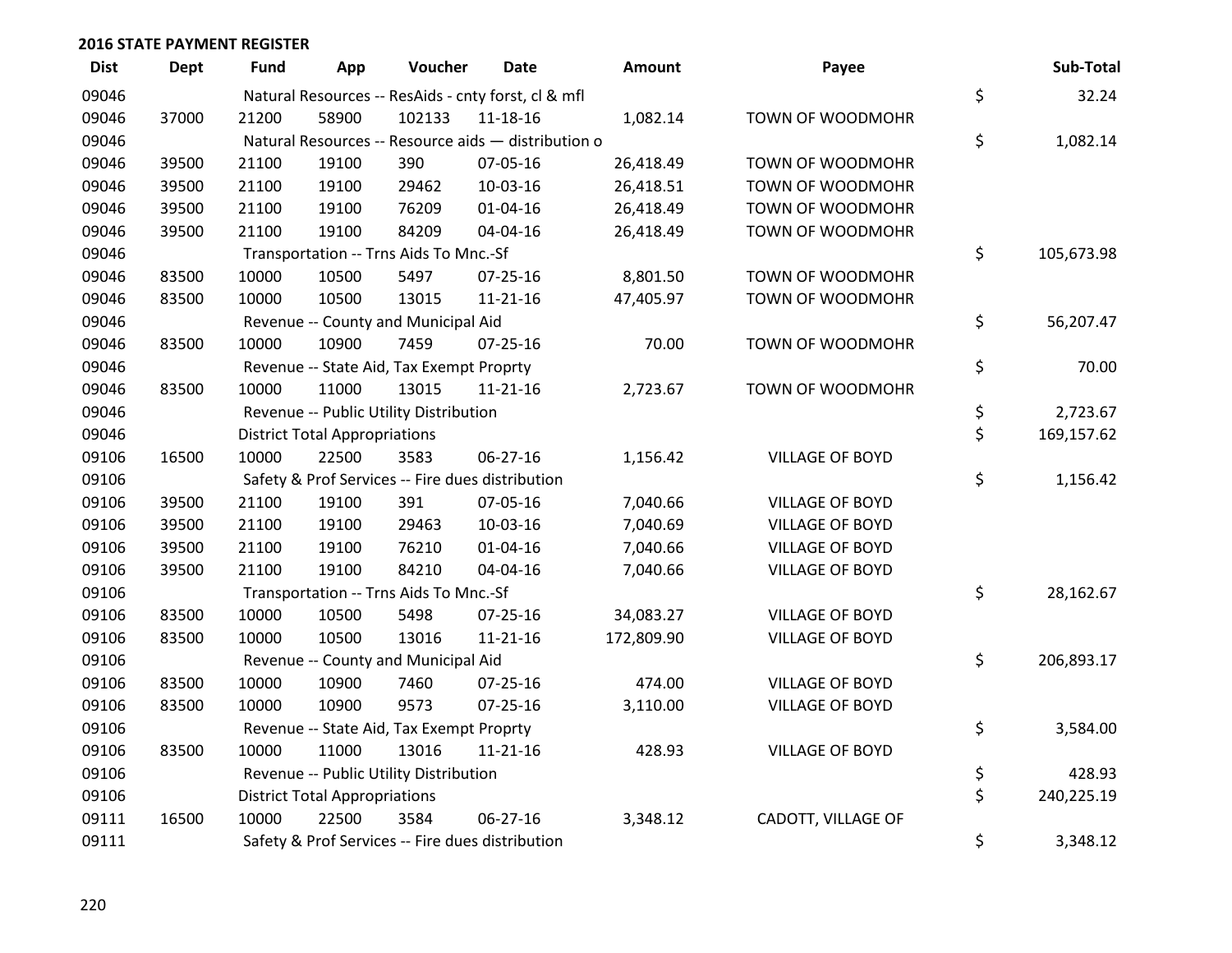| <b>Dist</b> | Dept  | <b>Fund</b> | App                                  | Voucher                                             | <b>Date</b>    | Amount     | Payee                         | Sub-Total        |
|-------------|-------|-------------|--------------------------------------|-----------------------------------------------------|----------------|------------|-------------------------------|------------------|
| 09111       | 39500 | 21100       | 18500                                | 26493                                               | 09-21-16       | 1,832.47   | CADOTT, VILLAGE OF            |                  |
| 09111       |       |             |                                      | Transportation -- Hwy Sfty Loc Aid Ffd              |                |            |                               | \$<br>1,832.47   |
| 09111       | 39500 | 21100       | 19100                                | 392                                                 | 07-05-16       | 23,742.74  | CADOTT, VILLAGE OF            |                  |
| 09111       | 39500 | 21100       | 19100                                | 29464                                               | 10-03-16       | 23,742.76  | CADOTT, VILLAGE OF            |                  |
| 09111       |       |             |                                      | Transportation -- Trns Aids To Mnc.-Sf              |                |            |                               | \$<br>47,485.50  |
| 09111       | 39500 | 21100       | 18500                                | 79732                                               | $04 - 21 - 16$ | 404.84     | TREAS VIL CADOTT              |                  |
| 09111       | 39500 | 21100       | 18500                                | 86801                                               | 07-08-16       | 1,082.79   | TREAS VIL CADOTT              |                  |
| 09111       |       |             |                                      | Transportation -- Hwy Sfty Loc Aid Ffd              |                |            |                               | \$<br>1,487.63   |
| 09111       | 39500 | 21100       | 19100                                | 76211                                               | $01 - 04 - 16$ | 23,742.74  | VILLAGE OF CADOTT             |                  |
| 09111       | 39500 | 21100       | 19100                                | 84211                                               | 04-04-16       | 23,742.74  | <b>VILLAGE OF CADOTT</b>      |                  |
| 09111       |       |             |                                      | Transportation -- Trns Aids To Mnc.-Sf              |                |            |                               | \$<br>47,485.48  |
| 09111       | 50500 | 10000       | 74300                                | 27124                                               | 08-23-16       | 62,952.51  | CADOTT, VILLAGE OF            |                  |
| 09111       | 50500 | 10000       | 74300                                | 28210                                               | 09-14-16       | 134,026.43 | CADOTT, VILLAGE OF            |                  |
| 09111       | 50500 | 10000       | 74300                                | 37628                                               | 12-27-16       | 81,296.32  | CADOTT, VILLAGE OF            |                  |
| 09111       |       |             |                                      | Administration -- Federal aid, local assistance     |                |            |                               | \$<br>278,275.26 |
| 09111       | 83500 | 10000       | 10500                                | 5499                                                | $07 - 25 - 16$ | 48,398.53  | CADOTT, VILLAGE OF            |                  |
| 09111       | 83500 | 10000       | 10500                                | 13017                                               | 11-21-16       | 198,821.41 | CADOTT, VILLAGE OF            |                  |
| 09111       |       |             |                                      | Revenue -- County and Municipal Aid                 |                |            |                               | \$<br>247,219.94 |
| 09111       | 83500 | 10000       | 10900                                | 7461                                                | 07-25-16       | 771.00     | CADOTT, VILLAGE OF            |                  |
| 09111       | 83500 | 10000       | 10900                                | 9574                                                | $07 - 25 - 16$ | 1,223.00   | CADOTT, VILLAGE OF            |                  |
| 09111       |       |             |                                      | Revenue -- State Aid, Tax Exempt Proprty            |                |            |                               | \$<br>1,994.00   |
| 09111       | 83500 | 52100       | 36300                                | 2955                                                | 03-29-16       | 1,242.08   | CADOTT, VILLAGE OF            |                  |
| 09111       |       |             |                                      | Revenue -- Lottery & Gaming Credit                  |                |            |                               | \$<br>1,242.08   |
| 09111       |       |             | <b>District Total Appropriations</b> |                                                     |                |            |                               | \$<br>630,370.48 |
| 09128       | 16500 | 10000       | 22500                                | 5147                                                | 07-06-16       | 23,598.09  | <b>VILLAGE OF LAKE HALLIE</b> |                  |
| 09128       |       |             |                                      | Safety & Prof Services -- Fire dues distribution    |                |            |                               | \$<br>23,598.09  |
| 09128       | 37000 | 10000       | 50300                                | 29365                                               | $02 - 12 - 16$ | 487.29     | VILLAGE OF LAKE HALLIE        |                  |
| 09128       |       |             |                                      | Natural Resources -- Aids in lieu of taxes - gener  |                |            |                               | \$<br>487.29     |
| 09128       | 37000 | 21200       | 16600                                | 63065                                               | 06-20-16       | 26.57      | VILLAGE OF LAKE HALLIE        |                  |
| 09128       |       |             |                                      | Natural Resources -- Gen program ops-state funds-FR |                |            |                               | \$<br>26.57      |
| 09128       | 37000 | 21200       | 57100                                | 63065                                               | 06-20-16       | 35.94      | <b>VILLAGE OF LAKE HALLIE</b> |                  |
| 09128       |       |             |                                      | Natural Resources -- ResAids - cnty forst, cl & mfl |                |            |                               | \$<br>35.94      |
| 09128       | 37000 | 21200       | 57900                                | 47107                                               | $04 - 21 - 16$ | 70.40      | VILLAGE OF LAKE HALLIE        |                  |
| 09128       |       |             |                                      | Natural Resources -- Aids in lieu of taxes - sum s  |                |            |                               | \$<br>70.40      |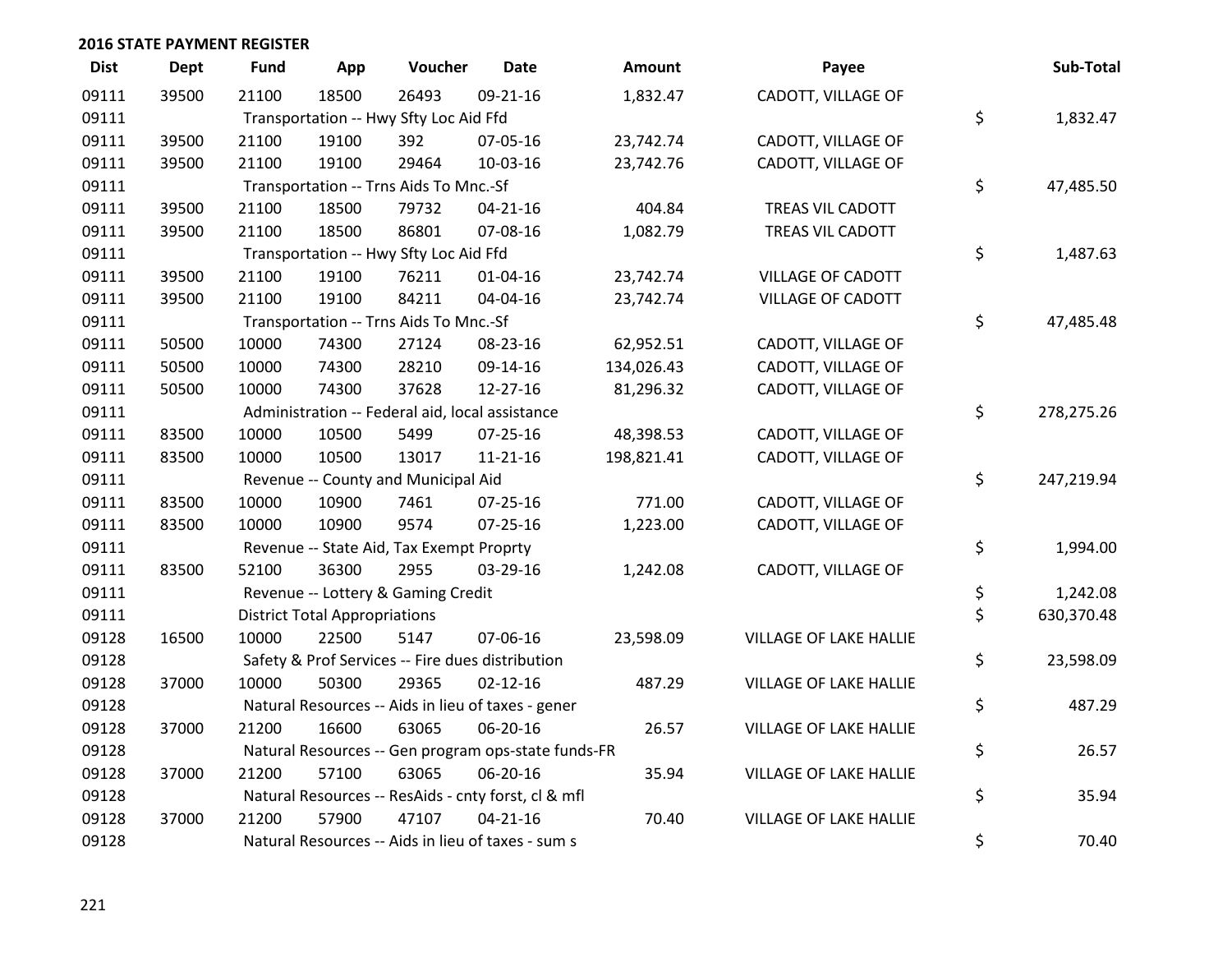| <b>Dist</b> | <b>Dept</b> | Fund  | App                                   | Voucher                                  | <b>Date</b>    | <b>Amount</b> | Payee                         |    | Sub-Total  |  |  |
|-------------|-------------|-------|---------------------------------------|------------------------------------------|----------------|---------------|-------------------------------|----|------------|--|--|
| 09128       | 37000       | 36300 | <b>TA100</b>                          | 117103                                   | 12-30-16       | 131,785.00    | <b>VILLAGE OF LAKE HALLIE</b> |    |            |  |  |
| 09128       |             |       | Natural Resources -- LAND ACQUISITION |                                          |                |               |                               |    |            |  |  |
| 09128       | 39500       | 21100 | 18500                                 | 33629                                    | 09-30-16       | 1,441.08      | <b>VILLAGE OF LAKE HALLIE</b> |    |            |  |  |
| 09128       | 39500       | 21100 | 18500                                 | 49344                                    | $11 - 10 - 16$ | 3,846.00      | <b>VILLAGE OF LAKE HALLIE</b> |    |            |  |  |
| 09128       | 39500       | 21100 | 18500                                 | 57087                                    | 12-01-16       | 775.85        | <b>VILLAGE OF LAKE HALLIE</b> |    |            |  |  |
| 09128       | 39500       | 21100 | 18500                                 | 58850                                    | 12-05-16       | 7,148.80      | VILLAGE OF LAKE HALLIE        |    |            |  |  |
| 09128       | 39500       | 21100 | 18500                                 | 60597                                    | 12-12-16       | 832.24        | VILLAGE OF LAKE HALLIE        |    |            |  |  |
| 09128       |             |       |                                       | Transportation -- Hwy Sfty Loc Aid Ffd   |                |               |                               | \$ | 14,043.97  |  |  |
| 09128       | 39500       | 21100 | 19100                                 | 393                                      | 07-05-16       | 50,171.19     | VILLAGE OF LAKE HALLIE        |    |            |  |  |
| 09128       | 39500       | 21100 | 19100                                 | 29465                                    | 10-03-16       | 50,171.21     | VILLAGE OF LAKE HALLIE        |    |            |  |  |
| 09128       |             |       |                                       | Transportation -- Trns Aids To Mnc.-Sf   |                |               |                               | \$ | 100,342.40 |  |  |
| 09128       | 39500       | 21100 | 18500                                 | 83173                                    | 05-31-16       | 1,212.87      | TREAS VIL LAKE HALLIE         |    |            |  |  |
| 09128       | 39500       | 21100 | 18500                                 | 83173                                    | 05-31-16       | 2,200.95      | TREAS VIL LAKE HALLIE         |    |            |  |  |
| 09128       | 39500       | 21100 | 18500                                 | 86802                                    | 07-08-16       | 4,000.00      | TREAS VIL LAKE HALLIE         |    |            |  |  |
| 09128       |             |       |                                       | Transportation -- Hwy Sfty Loc Aid Ffd   |                |               |                               | \$ | 7,413.82   |  |  |
| 09128       | 39500       | 21100 | 19100                                 | 76212                                    | $01 - 04 - 16$ | 50,171.19     | VILLAGE OF LAKE HALLIE        |    |            |  |  |
| 09128       | 39500       | 21100 | 19100                                 | 84212                                    | 04-04-16       | 50,171.19     | VILLAGE OF LAKE HALLIE        |    |            |  |  |
| 09128       |             |       |                                       | Transportation -- Trns Aids To Mnc.-Sf   |                |               |                               | \$ | 100,342.38 |  |  |
| 09128       | 45500       | 10000 | 23100                                 | 18684                                    | $10-31-16$     | 1,600.00      | VILLAGE OF LAKE HALLIE        |    |            |  |  |
| 09128       |             |       |                                       | Justice -- Law enforcement train, local  |                |               |                               | \$ | 1,600.00   |  |  |
| 09128       | 83500       | 10000 | 10500                                 | 5500                                     | $07 - 25 - 16$ | 34,702.00     | VILLAGE OF LAKE HALLIE        |    |            |  |  |
| 09128       | 83500       | 10000 | 10500                                 | 13018                                    | $11 - 21 - 16$ | 140,682.85    | VILLAGE OF LAKE HALLIE        |    |            |  |  |
| 09128       |             |       |                                       | Revenue -- County and Municipal Aid      |                |               |                               | \$ | 175,384.85 |  |  |
| 09128       | 83500       | 10000 | 10900                                 | 7462                                     | $07 - 25 - 16$ | 2,633.00      | <b>VILLAGE OF LAKE HALLIE</b> |    |            |  |  |
| 09128       | 83500       | 10000 | 10900                                 | 9575                                     | $07 - 25 - 16$ | 7,139.00      | VILLAGE OF LAKE HALLIE        |    |            |  |  |
| 09128       |             |       |                                       | Revenue -- State Aid, Tax Exempt Proprty |                |               |                               | \$ | 9,772.00   |  |  |
| 09128       | 83500       | 10000 | 11000                                 | 13018                                    | $11 - 21 - 16$ | 81,013.11     | VILLAGE OF LAKE HALLIE        |    |            |  |  |
| 09128       |             |       |                                       | Revenue -- Public Utility Distribution   |                |               |                               | \$ | 81,013.11  |  |  |
| 09128       | 83500       | 52100 | 36300                                 | 2956                                     | 03-29-16       | 1,518.24      | VILLAGE OF LAKE HALLIE        |    |            |  |  |
| 09128       |             |       |                                       | Revenue -- Lottery & Gaming Credit       |                |               |                               | \$ | 1,518.24   |  |  |
| 09128       |             |       | <b>District Total Appropriations</b>  |                                          |                |               |                               | \$ | 647,434.06 |  |  |
| 09161       | 39500       | 21100 | 19100                                 | 394                                      | 07-05-16       | 4,591.99      | <b>VILLAGE OF NEW AUBURN</b>  |    |            |  |  |
| 09161       | 39500       | 21100 | 19100                                 | 29466                                    | 10-03-16       | 4,592.00      | <b>VILLAGE OF NEW AUBURN</b>  |    |            |  |  |
| 09161       | 39500       | 21100 | 19100                                 | 76213                                    | $01 - 04 - 16$ | 4,591.99      | VILLAGE OF NEW AUBURN         |    |            |  |  |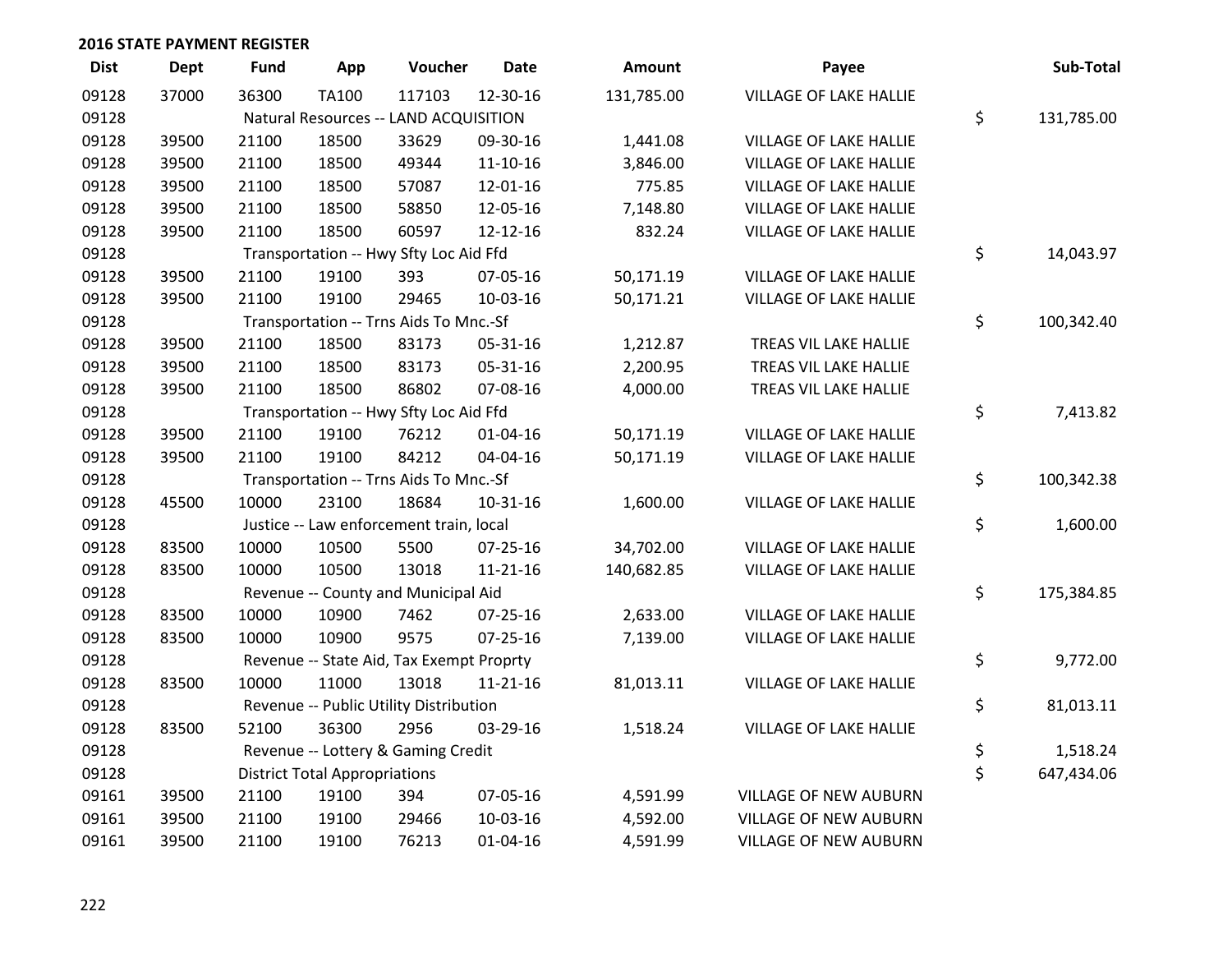| <b>Dist</b> | <b>Dept</b> | <b>Fund</b> | App                                  | Voucher                                  | <b>Date</b>                                      | <b>Amount</b> | Payee                        | Sub-Total        |
|-------------|-------------|-------------|--------------------------------------|------------------------------------------|--------------------------------------------------|---------------|------------------------------|------------------|
| 09161       | 39500       | 21100       | 19100                                | 84213                                    | 04-04-16                                         | 4,591.99      | <b>VILLAGE OF NEW AUBURN</b> |                  |
| 09161       |             |             |                                      | Transportation -- Trns Aids To Mnc.-Sf   |                                                  |               |                              | \$<br>18,367.97  |
| 09161       | 83500       | 10000       | 10500                                | 5501                                     | 07-25-16                                         | 25,655.75     | VILLAGE OF NEW AUBURN        |                  |
| 09161       | 83500       | 10000       | 10500                                | 13019                                    | $11 - 21 - 16$                                   | 116,586.12    | <b>VILLAGE OF NEW AUBURN</b> |                  |
| 09161       |             |             |                                      | Revenue -- County and Municipal Aid      |                                                  |               |                              | \$<br>142,241.87 |
| 09161       | 83500       | 10000       | 10900                                | 7463                                     | 07-25-16                                         | 354.00        | <b>VILLAGE OF NEW AUBURN</b> |                  |
| 09161       | 83500       | 10000       | 10900                                | 9576                                     | 07-25-16                                         | 172.00        | <b>VILLAGE OF NEW AUBURN</b> |                  |
| 09161       |             |             |                                      | Revenue -- State Aid, Tax Exempt Proprty |                                                  |               |                              | \$<br>526.00     |
| 09161       | 83500       | 10000       | 11000                                | 13019                                    | $11 - 21 - 16$                                   | 31,802.89     | VILLAGE OF NEW AUBURN        |                  |
| 09161       |             |             |                                      | Revenue -- Public Utility Distribution   |                                                  |               |                              | \$<br>31,802.89  |
| 09161       | 83500       | 52100       | 36300                                | 2957                                     | 03-29-16                                         | 676.32        | VILLAGE OF NEW AUBURN        |                  |
| 09161       |             |             |                                      | Revenue -- Lottery & Gaming Credit       |                                                  |               |                              | \$<br>676.32     |
| 09161       |             |             | <b>District Total Appropriations</b> |                                          |                                                  |               |                              | \$<br>193,615.05 |
| 09206       | 16500       | 10000       | 22500                                | 3585                                     | 06-27-16                                         | 10,579.94     | <b>CITY OF BLOOMER</b>       |                  |
| 09206       |             |             |                                      |                                          | Safety & Prof Services -- Fire dues distribution |               |                              | \$<br>10,579.94  |
| 09206       | 39500       | 21100       | 16200                                | 2042                                     | 07-05-16                                         | 4,099.36      | <b>CITY OF BLOOMER</b>       |                  |
| 09206       | 39500       | 21100       | 16200                                | 29144                                    | 10-03-16                                         | 4,099.36      | <b>CITY OF BLOOMER</b>       |                  |
| 09206       |             |             |                                      | Transportation -- Conn Hwy Aids St Fds   |                                                  |               |                              | \$<br>8,198.72   |
| 09206       | 39500       | 21100       | 18500                                | 26504                                    | 09-21-16                                         | 965.52        | <b>CITY OF BLOOMER</b>       |                  |
| 09206       | 39500       | 21100       | 18500                                | 45065                                    | 11-07-16                                         | 1,113.36      | <b>CITY OF BLOOMER</b>       |                  |
| 09206       | 39500       | 21100       | 18500                                | 63897                                    | 12-22-16                                         | 4,414.36      | <b>CITY OF BLOOMER</b>       |                  |
| 09206       |             |             |                                      | Transportation -- Hwy Sfty Loc Aid Ffd   |                                                  |               |                              | \$<br>6,493.24   |
| 09206       | 39500       | 21100       | 19100                                | 395                                      | 07-05-16                                         | 41,093.48     | <b>CITY OF BLOOMER</b>       |                  |
| 09206       | 39500       | 21100       | 19100                                | 29467                                    | 10-03-16                                         | 41,093.51     | <b>CITY OF BLOOMER</b>       |                  |
| 09206       |             |             |                                      | Transportation -- Trns Aids To Mnc.-Sf   |                                                  |               |                              | \$<br>82,186.99  |
| 09206       | 39500       | 21100       | 16200                                | 78009                                    | $01 - 04 - 16$                                   | 4,099.36      | <b>CITY OF BLOOMER</b>       |                  |
| 09206       | 39500       | 21100       | 16200                                | 82009                                    | 04-04-16                                         | 4,099.36      | <b>CITY OF BLOOMER</b>       |                  |
| 09206       |             |             |                                      | Transportation -- Conn Hwy Aids St Fds   |                                                  |               |                              | \$<br>8,198.72   |
| 09206       | 39500       | 21100       | 18500                                | 87396                                    | $07 - 14 - 16$                                   | 965.52        | TREAS CITY BLOOMER           |                  |
| 09206       |             |             |                                      | Transportation -- Hwy Sfty Loc Aid Ffd   |                                                  |               |                              | \$<br>965.52     |
| 09206       | 39500       | 21100       | 19100                                | 76214                                    | $01 - 04 - 16$                                   | 41,093.48     | <b>CITY OF BLOOMER</b>       |                  |
| 09206       | 39500       | 21100       | 19100                                | 84214                                    | 04-04-16                                         | 41,093.48     | <b>CITY OF BLOOMER</b>       |                  |
| 09206       |             |             |                                      | Transportation -- Trns Aids To Mnc.-Sf   |                                                  |               |                              | \$<br>82,186.96  |
| 09206       | 43500       | 10000       | 11900                                | 72499                                    | 09-02-16                                         | 5,819.77      | <b>CITY OF BLOOMER</b>       |                  |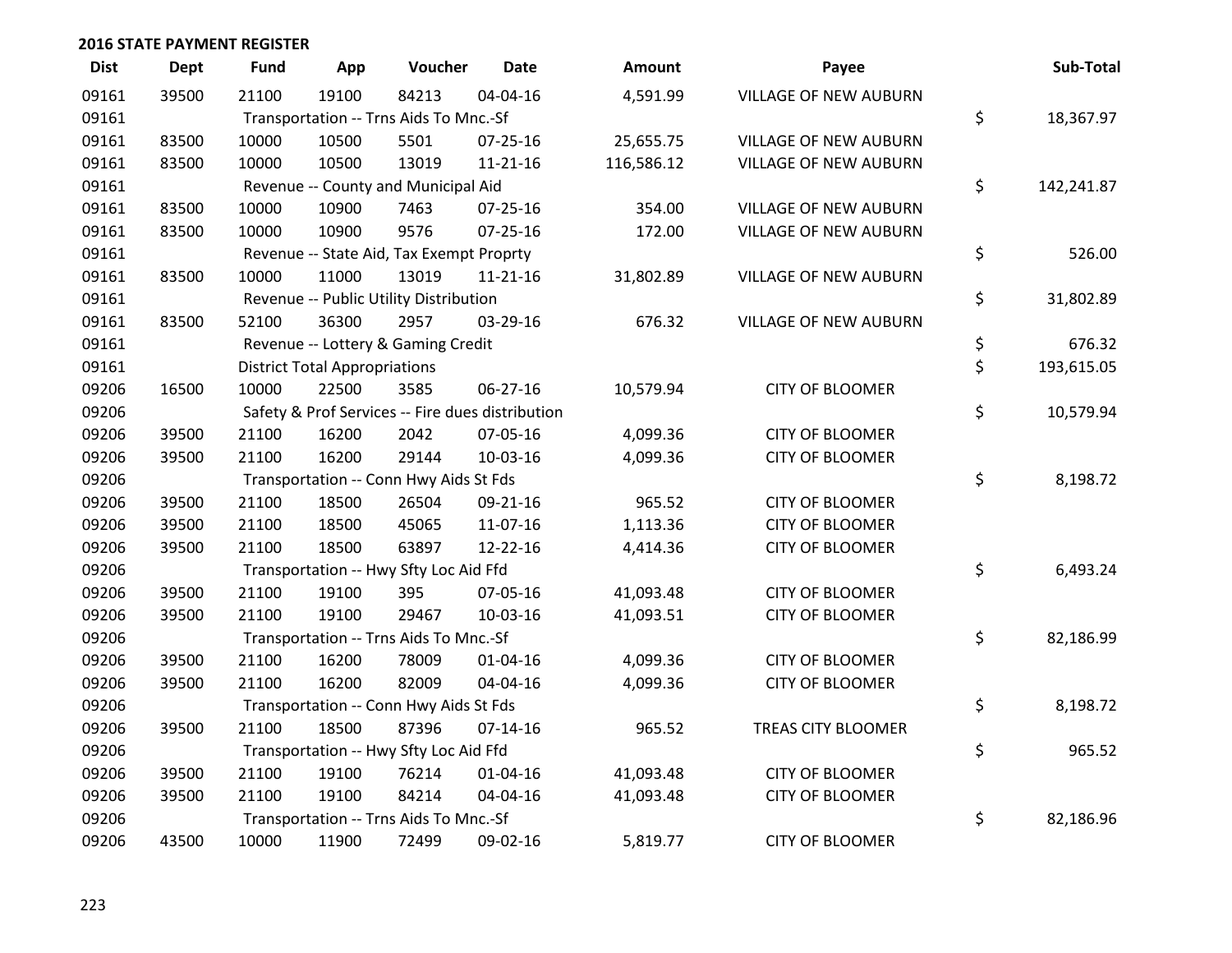| <b>Dist</b> | <b>Dept</b> | <b>Fund</b> | App                                  | Voucher                                  | <b>Date</b>                                        | <b>Amount</b> | Payee                         | Sub-Total        |
|-------------|-------------|-------------|--------------------------------------|------------------------------------------|----------------------------------------------------|---------------|-------------------------------|------------------|
| 09206       |             |             |                                      |                                          | Health Services -- Emergency medical services, ai  |               |                               | \$<br>5,819.77   |
| 09206       | 83500       | 10000       | 10500                                | 5502                                     | 07-25-16                                           | 110,738.60    | <b>CITY OF BLOOMER</b>        |                  |
| 09206       | 83500       | 10000       | 10500                                | 13020                                    | $11 - 21 - 16$                                     | 612,802.24    | <b>CITY OF BLOOMER</b>        |                  |
| 09206       |             |             |                                      | Revenue -- County and Municipal Aid      |                                                    |               |                               | \$<br>723,540.84 |
| 09206       | 83500       | 10000       | 10900                                | 7464                                     | $07 - 25 - 16$                                     | 5,550.00      | <b>CITY OF BLOOMER</b>        |                  |
| 09206       | 83500       | 10000       | 10900                                | 9577                                     | 07-25-16                                           | 2,462.00      | <b>CITY OF BLOOMER</b>        |                  |
| 09206       |             |             |                                      | Revenue -- State Aid, Tax Exempt Proprty |                                                    |               |                               | \$<br>8,012.00   |
| 09206       | 83500       | 10000       | 11000                                | 13020                                    | $11 - 21 - 16$                                     | 23.96         | <b>CITY OF BLOOMER</b>        |                  |
| 09206       |             |             |                                      | Revenue -- Public Utility Distribution   |                                                    |               |                               | \$<br>23.96      |
| 09206       |             |             | <b>District Total Appropriations</b> |                                          |                                                    |               |                               | \$<br>936,206.66 |
| 09211       | 11500       | 27400       | 77800                                | 7550                                     | 03-29-16                                           | 4,800.00      | <b>CITY OF CHIPPEWA FALLS</b> |                  |
| 09211       |             |             |                                      |                                          | Ag, Trade & Cons Protc -- CLEAN SWEEP GRANTS       |               |                               | \$<br>4,800.00   |
| 09211       | 16500       | 10000       | 22500                                | 3586                                     | 06-27-16                                           | 36,184.62     | <b>CITY OF CHIPPEWA FALLS</b> |                  |
| 09211       |             |             |                                      |                                          | Safety & Prof Services -- Fire dues distribution   |               |                               | \$<br>36,184.62  |
| 09211       | 37000       | 10000       | 50300                                | 39660                                    | 03-28-16                                           | 5,700.56      | <b>CITY OF CHIPPEWA FALLS</b> |                  |
| 09211       | 37000       | 10000       | 50300                                | 46210                                    | $04 - 21 - 16$                                     | 13.80         | <b>CITY OF CHIPPEWA FALLS</b> |                  |
| 09211       |             |             |                                      |                                          | Natural Resources -- Aids in lieu of taxes - gener |               |                               | \$<br>5,714.36   |
| 09211       | 39500       | 21100       | 16200                                | 2043                                     | 07-05-16                                           | 13,600.69     | <b>CITY OF CHIPPEWA FALLS</b> |                  |
| 09211       | 39500       | 21100       | 16200                                | 29145                                    | 10-03-16                                           | 13,600.70     | <b>CITY OF CHIPPEWA FALLS</b> |                  |
| 09211       |             |             |                                      | Transportation -- Conn Hwy Aids St Fds   |                                                    |               |                               | \$<br>27,201.39  |
| 09211       | 39500       | 21100       | 17600                                | 6048                                     | 07-28-16                                           | 29,956.00     | <b>CITY OF CHIPPEWA FALLS</b> |                  |
| 09211       | 39500       | 21100       | 17600                                | 15092                                    | 09-15-16                                           | 10,726.00     | <b>CITY OF CHIPPEWA FALLS</b> |                  |
| 09211       | 39500       | 21100       | 17600                                | 15096                                    | 09-15-16                                           | 11,385.00     | <b>CITY OF CHIPPEWA FALLS</b> |                  |
| 09211       | 39500       | 21100       | 17600                                | 15098                                    | 09-15-16                                           | 140.00        | <b>CITY OF CHIPPEWA FALLS</b> |                  |
| 09211       | 39500       | 21100       | 17600                                | 32880                                    | 10-05-16                                           | 29,956.00     | <b>CITY OF CHIPPEWA FALLS</b> |                  |
| 09211       | 39500       | 21100       | 17600                                | 68132                                    | 12-29-16                                           | 17,974.00     | <b>CITY OF CHIPPEWA FALLS</b> |                  |
| 09211       |             |             |                                      | Transportation -- Tb, Trns Oper Aid Sf   |                                                    |               |                               | \$<br>100,137.00 |
| 09211       | 39500       | 21100       | 19100                                | 396                                      | 07-05-16                                           | 142,631.87    | <b>CITY OF CHIPPEWA FALLS</b> |                  |
| 09211       | 39500       | 21100       | 19100                                | 29468                                    | 10-03-16                                           | 142,631.88    | <b>CITY OF CHIPPEWA FALLS</b> |                  |
| 09211       |             |             |                                      | Transportation -- Trns Aids To Mnc.-Sf   |                                                    |               |                               | \$<br>285,263.75 |
| 09211       | 39500       | 21100       | 16200                                | 78010                                    | $01 - 04 - 16$                                     | 13,600.69     | <b>CITY OF CHIPPEWA FALLS</b> |                  |
| 09211       | 39500       | 21100       | 16200                                | 82010                                    | 04-04-16                                           | 13,600.69     | <b>CITY OF CHIPPEWA FALLS</b> |                  |
| 09211       |             |             |                                      | Transportation -- Conn Hwy Aids St Fds   |                                                    |               |                               | \$<br>27,201.38  |
| 09211       | 39500       | 21100       | 17600                                | 72003                                    | $01 - 04 - 16$                                     | 17,755.00     | CITY OF CHIPPEWA FALLS        |                  |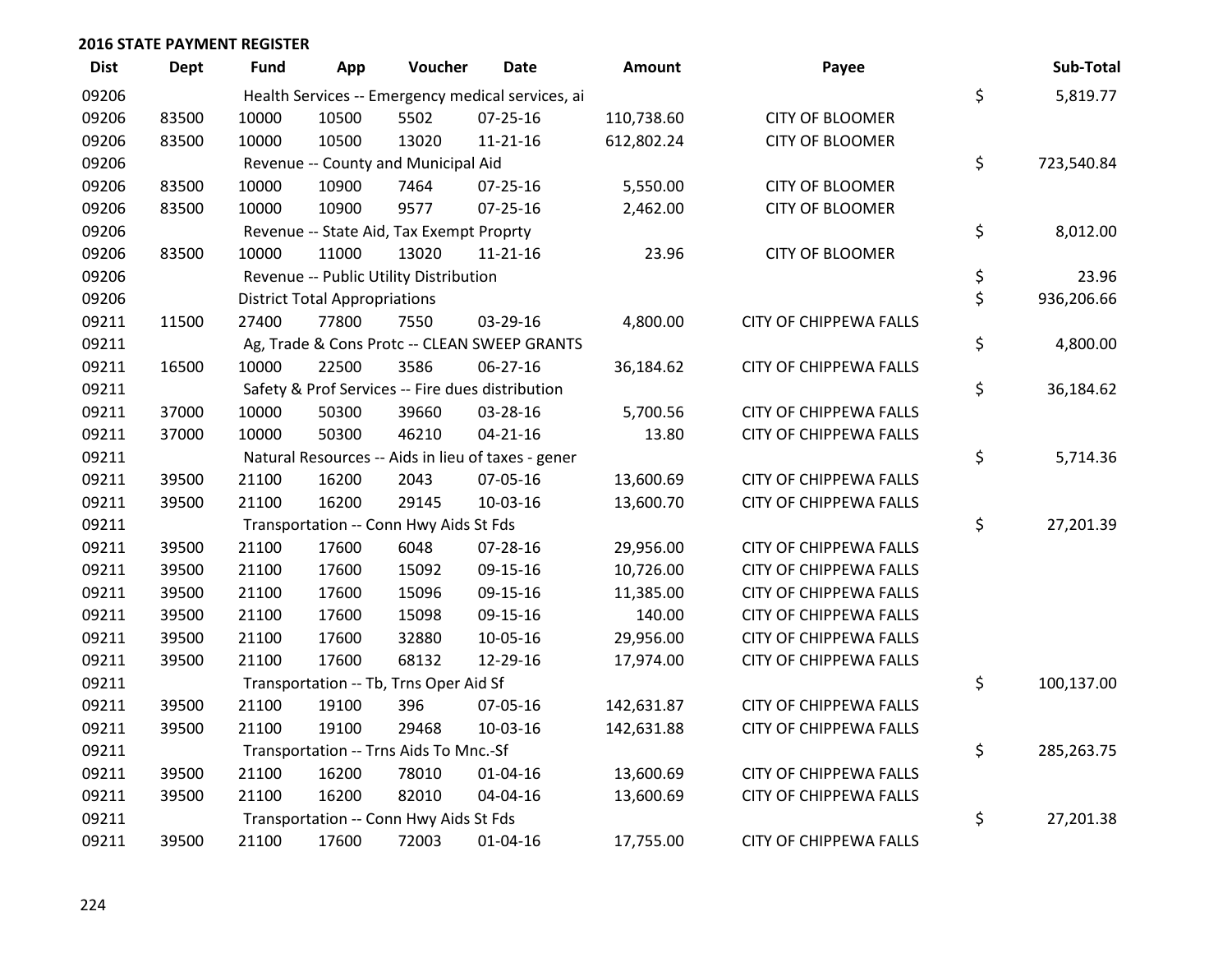| <b>Dist</b> | <b>Dept</b> | <b>Fund</b>                        | App                                              | Voucher                                  | <b>Date</b>    | <b>Amount</b> | Payee                            |    | Sub-Total    |  |
|-------------|-------------|------------------------------------|--------------------------------------------------|------------------------------------------|----------------|---------------|----------------------------------|----|--------------|--|
| 09211       | 39500       | 21100                              | 17600                                            | 90003                                    | 05-27-16       | 29,956.00     | CITY OF CHIPPEWA FALLS           |    |              |  |
| 09211       |             |                                    | Transportation -- Tb, Trns Oper Aid Sf           |                                          |                |               |                                  |    |              |  |
| 09211       | 39500       | 21100                              | 18500                                            | 71699                                    | $01 - 22 - 16$ | 351.32        | TREAS CITY CHIPPEWA FALLS        |    |              |  |
| 09211       | 39500       | 21100                              | 18500                                            | 71699                                    | $01 - 22 - 16$ | 361.00        | TREAS CITY CHIPPEWA FALLS        |    |              |  |
| 09211       | 39500       | 21100                              | 18500                                            | 73169                                    | 02-09-16       | 361.20        | TREAS CITY CHIPPEWA FALLS        |    |              |  |
| 09211       | 39500       | 21100                              | 18500                                            | 76937                                    | 03-21-16       | 170.72        | TREAS CITY CHIPPEWA FALLS        |    |              |  |
| 09211       | 39500       | 21100                              | 18500                                            | 79733                                    | $04 - 21 - 16$ | 387.56        | TREAS CITY CHIPPEWA FALLS        |    |              |  |
| 09211       | 39500       | 21100                              | 18500                                            | 80990                                    | 05-05-16       | 920.80        | TREAS CITY CHIPPEWA FALLS        |    |              |  |
| 09211       | 39500       | 21100                              | 18500                                            | 80990                                    | 05-05-16       | 1,194.60      | TREAS CITY CHIPPEWA FALLS        |    |              |  |
| 09211       | 39500       | 21100                              | 18500                                            | 82589                                    | 05-23-16       | 362.08        | <b>TREAS CITY CHIPPEWA FALLS</b> |    |              |  |
| 09211       | 39500       | 21100                              | 18500                                            | 85359                                    | 06-22-16       | 482.76        | TREAS CITY CHIPPEWA FALLS        |    |              |  |
| 09211       | 39500       | 21100                              | 18500                                            | 85768                                    | 06-27-16       | 2,414.60      | TREAS CITY CHIPPEWA FALLS        |    |              |  |
| 09211       | 39500       | 21100                              | 18500                                            | 87234                                    | $07-14-16$     | 341.44        | TREAS CITY CHIPPEWA FALLS        |    |              |  |
| 09211       |             |                                    |                                                  | Transportation -- Hwy Sfty Loc Aid Ffd   |                |               |                                  | \$ | 7,348.08     |  |
| 09211       | 39500       | 21100                              | 19100                                            | 76215                                    | $01 - 04 - 16$ | 142,631.87    | <b>CITY OF CHIPPEWA FALLS</b>    |    |              |  |
| 09211       | 39500       | 21100                              | 19100                                            | 84215                                    | 04-04-16       | 142,631.87    | <b>CITY OF CHIPPEWA FALLS</b>    |    |              |  |
| 09211       |             |                                    |                                                  | Transportation -- Trns Aids To Mnc.-Sf   |                |               |                                  | \$ | 285,263.74   |  |
| 09211       | 45500       | 10000                              | 23100                                            | 16132                                    | 09-07-16       | 3,680.00      | CITY OF CHIPPEWA FALLS           |    |              |  |
| 09211       |             |                                    |                                                  | Justice -- Law enforcement train, local  |                |               |                                  | \$ | 3,680.00     |  |
| 09211       | 83500       | 10000                              | 10500                                            | 5503                                     | 07-25-16       | 678,962.25    | CITY OF CHIPPEWA FALLS           |    |              |  |
| 09211       | 83500       | 10000                              | 10500                                            | 13021                                    | $11 - 21 - 16$ | 2,589,234.87  | CITY OF CHIPPEWA FALLS           |    |              |  |
| 09211       |             |                                    |                                                  | Revenue -- County and Municipal Aid      |                |               |                                  | \$ | 3,268,197.12 |  |
| 09211       | 83500       | 10000                              | 10900                                            | 7465                                     | 07-25-16       | 216,644.00    | <b>CITY OF CHIPPEWA FALLS</b>    |    |              |  |
| 09211       | 83500       | 10000                              | 10900                                            | 9578                                     | $07 - 25 - 16$ | 162,928.00    | <b>CITY OF CHIPPEWA FALLS</b>    |    |              |  |
| 09211       |             |                                    |                                                  | Revenue -- State Aid, Tax Exempt Proprty |                |               |                                  | \$ | 379,572.00   |  |
| 09211       | 83500       | 10000                              | 11000                                            | 13021                                    | 11-21-16       | 52,703.45     | <b>CITY OF CHIPPEWA FALLS</b>    |    |              |  |
| 09211       |             |                                    |                                                  | Revenue -- Public Utility Distribution   |                |               |                                  | \$ | 52,703.45    |  |
| 09211       | 83500       | 10000                              | 50100                                            | 2454                                     | 01-29-16       | 183,364.43    | <b>CITY OF CHIPPEWA FALLS</b>    |    |              |  |
| 09211       |             |                                    |                                                  | Revenue -- Payments for municipal svcs   |                |               |                                  | \$ | 183,364.43   |  |
| 09211       | 83500       | 52100                              | 36300                                            | 2958                                     | 03-28-16       | 5,146.20      | CITY OF CHIPPEWA FALLS           |    |              |  |
| 09211       |             | Revenue -- Lottery & Gaming Credit |                                                  |                                          |                |               |                                  |    | 5,146.20     |  |
| 09211       |             |                                    | <b>District Total Appropriations</b>             |                                          |                |               |                                  | \$ | 4,719,488.52 |  |
| 09213       | 16500       | 10000                              | 22500                                            | 3587                                     | 06-27-16       | 2,774.75      | <b>CITY OF CORNELL</b>           |    |              |  |
| 09213       |             |                                    | Safety & Prof Services -- Fire dues distribution |                                          |                |               |                                  |    |              |  |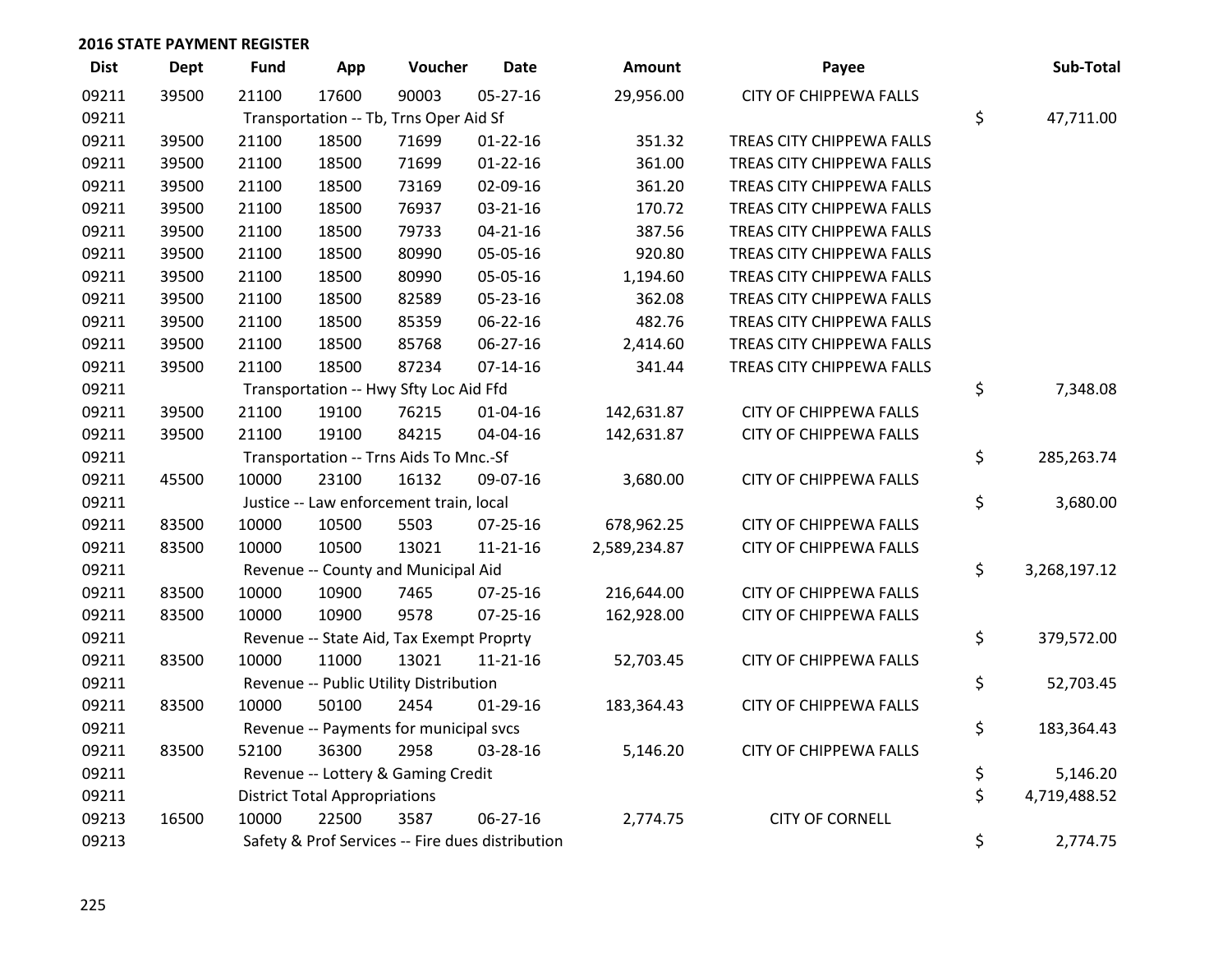| <b>Dist</b> | Dept  | <b>Fund</b> | App                                                | Voucher                                             | <b>Date</b>    | Amount     | Payee                     | Sub-Total        |
|-------------|-------|-------------|----------------------------------------------------|-----------------------------------------------------|----------------|------------|---------------------------|------------------|
| 09213       | 37000 | 10000       | 50300                                              | 29273                                               | $02 - 12 - 16$ | 55.96      | <b>CITY OF CORNELL</b>    |                  |
| 09213       | 37000 | 10000       | 50300                                              | 46782                                               | $04 - 21 - 16$ | 122.76     | <b>CITY OF CORNELL</b>    |                  |
| 09213       |       |             | Natural Resources -- Aids in lieu of taxes - gener | \$<br>178.72                                        |                |            |                           |                  |
| 09213       | 37000 | 21200       | 57900                                              | 46780                                               | $04 - 21 - 16$ | 2.55       | <b>CITY OF CORNELL</b>    |                  |
| 09213       | 37000 | 21200       | 57900                                              | 46781                                               | $04 - 21 - 16$ | 34.58      | <b>CITY OF CORNELL</b>    |                  |
| 09213       |       |             |                                                    | Natural Resources -- Aids in lieu of taxes - sum s  |                |            |                           | \$<br>37.13      |
| 09213       | 37000 | 21200       | 58700                                              | 19158                                               | $01-07-16$     | 5,000.00   | <b>CITY OF CORNELL</b>    |                  |
| 09213       |       |             |                                                    | Natural Resources -- ResAids - urban forestry grant |                |            |                           | \$<br>5,000.00   |
| 09213       | 37000 | 27400       | 67000                                              | 55664                                               | $05 - 27 - 16$ | 9,689.32   | <b>CITY OF CORNELL</b>    |                  |
| 09213       |       |             |                                                    | Natural Resources -- Fin asst for responsible units |                |            |                           | \$<br>9,689.32   |
| 09213       | 39500 | 21100       | 19100                                              | 397                                                 | 07-05-16       | 23,284.51  | <b>CITY OF CORNELL</b>    |                  |
| 09213       | 39500 | 21100       | 19100                                              | 29469                                               | 10-03-16       | 23,284.53  | <b>CITY OF CORNELL</b>    |                  |
| 09213       | 39500 | 21100       | 19100                                              | 76216                                               | $01 - 04 - 16$ | 23,284.51  | <b>CITY OF CORNELL</b>    |                  |
| 09213       | 39500 | 21100       | 19100                                              | 84216                                               | 04-04-16       | 23,284.51  | <b>CITY OF CORNELL</b>    |                  |
| 09213       |       |             |                                                    | Transportation -- Trns Aids To Mnc.-Sf              |                |            |                           | \$<br>93,138.06  |
| 09213       | 45500 | 10000       | 23100                                              | 16131                                               | 09-07-16       | 640.00     | <b>CITY OF CORNELL</b>    |                  |
| 09213       |       |             |                                                    | Justice -- Law enforcement train, local             |                |            |                           | \$<br>640.00     |
| 09213       | 83500 | 10000       | 10500                                              | 5504                                                | 07-25-16       | 96,153.41  | <b>CITY OF CORNELL</b>    |                  |
| 09213       | 83500 | 10000       | 10500                                              | 13022                                               | $11 - 21 - 16$ | 411,825.60 | <b>CITY OF CORNELL</b>    |                  |
| 09213       |       |             |                                                    | Revenue -- County and Municipal Aid                 |                |            |                           | \$<br>507,979.01 |
| 09213       | 83500 | 10000       | 10900                                              | 7466                                                | 07-25-16       | 2,161.00   | <b>CITY OF CORNELL</b>    |                  |
| 09213       | 83500 | 10000       | 10900                                              | 9579                                                | 07-25-16       | 12.00      | <b>CITY OF CORNELL</b>    |                  |
| 09213       |       |             |                                                    | Revenue -- State Aid, Tax Exempt Proprty            |                |            |                           | \$<br>2,173.00   |
| 09213       | 83500 | 10000       | 11000                                              | 13022                                               | $11 - 21 - 16$ | 97,189.54  | <b>CITY OF CORNELL</b>    |                  |
| 09213       |       |             |                                                    | Revenue -- Public Utility Distribution              |                |            |                           | \$<br>97,189.54  |
| 09213       | 83500 | 10000       | 50100                                              | 2455                                                | $01-29-16$     | 1,195.37   | <b>CITY OF CORNELL</b>    |                  |
| 09213       |       |             |                                                    | Revenue -- Payments for municipal svcs              |                |            |                           | \$<br>1,195.37   |
| 09213       | 83500 | 52100       | 36300                                              | 2959                                                | 03-29-16       | 549.48     | <b>CITY OF CORNELL</b>    |                  |
| 09213       |       |             |                                                    | Revenue -- Lottery & Gaming Credit                  |                |            |                           | \$<br>549.48     |
| 09213       |       |             | <b>District Total Appropriations</b>               |                                                     |                |            |                           | \$<br>720,544.38 |
| 09221       | 16500 | 10000       | 22500                                              | 5311                                                | $07 - 11 - 16$ | 186,458.70 | <b>CITY OF EAU CLAIRE</b> |                  |
| 09221       |       |             |                                                    | Safety & Prof Services -- Fire dues distribution    |                |            |                           | \$<br>186,458.70 |
| 09221       | 37000 | 10000       | 50300                                              | 46214                                               | $04 - 21 - 16$ | 2,339.23   | <b>CITY OF EAU CLAIRE</b> |                  |
| 09221       |       |             |                                                    | Natural Resources -- Aids in lieu of taxes - gener  |                |            |                           | \$<br>2,339.23   |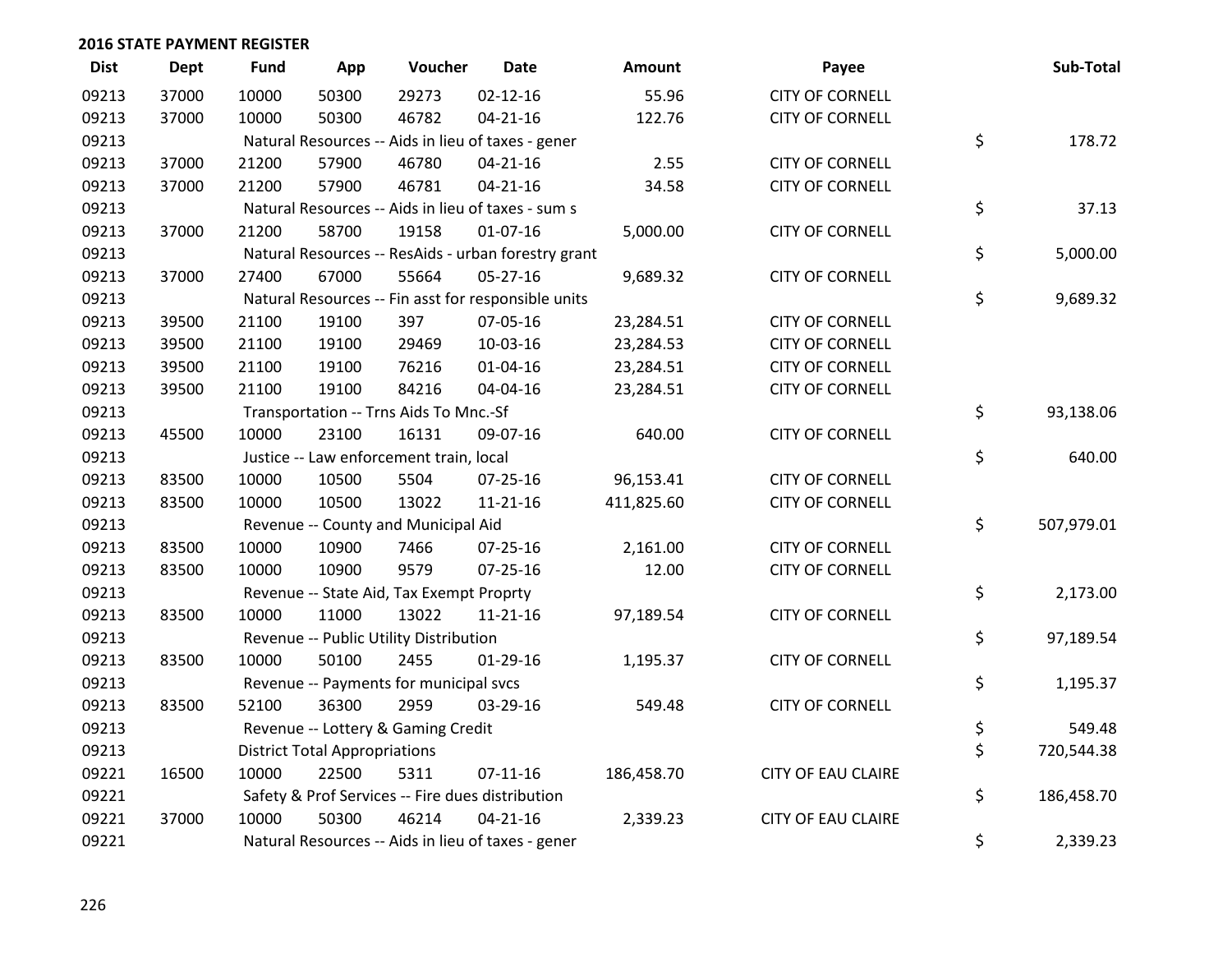| <b>Dist</b> | <b>Dept</b> | <b>Fund</b> | App   | Voucher                                             | <b>Date</b>    | Amount     | Payee                     | Sub-Total        |
|-------------|-------------|-------------|-------|-----------------------------------------------------|----------------|------------|---------------------------|------------------|
| 09221       | 37000       | 21200       | 16600 | 63279                                               | 06-20-16       | 7.28       | <b>CITY OF EAU CLAIRE</b> |                  |
| 09221       |             |             |       | Natural Resources -- Gen program ops-state funds-FR |                |            |                           | \$<br>7.28       |
| 09221       | 37000       | 21200       | 57100 | 63279                                               | 06-20-16       | 3.27       | <b>CITY OF EAU CLAIRE</b> |                  |
| 09221       |             |             |       | Natural Resources -- ResAids - cnty forst, cl & mfl |                |            |                           | \$<br>3.27       |
| 09221       | 37000       | 21200       | 67800 | 19279                                               | $01-07-16$     | 36,250.00  | <b>CITY OF EAU CLAIRE</b> |                  |
| 09221       |             |             |       | Natural Resources -- EA - invasive aqu & lake mon   |                |            |                           | \$<br>36,250.00  |
| 09221       | 37000       | 36300       | TA100 | 65897                                               | $06-17-16$     | 26,135.00  | <b>CITY OF EAU CLAIRE</b> |                  |
| 09221       |             |             |       | Natural Resources -- LAND ACQUISITION               |                |            |                           | \$<br>26,135.00  |
| 09221       | 43500       | 10000       | 11900 | 72126                                               | 09-02-16       | 6,524.31   | <b>CITY OF EAU CLAIRE</b> |                  |
| 09221       |             |             |       | Health Services -- Emergency medical services, ai   |                |            |                           | \$<br>6,524.31   |
| 09221       | 43500       | 10000       | 15000 | 20444                                               | $01-19-16$     | 400.00     | <b>CITY OF EAU CLAIRE</b> |                  |
| 09221       | 43500       | 10000       | 15000 | 36378                                               | 03-29-16       | 800.00     | <b>CITY OF EAU CLAIRE</b> |                  |
| 09221       | 43500       | 10000       | 15000 | 56943                                               | 07-20-16       | 400.00     | <b>CITY OF EAU CLAIRE</b> |                  |
| 09221       | 43500       | 10000       | 15000 | 63781                                               | 08-05-16       | 600.00     | <b>CITY OF EAU CLAIRE</b> |                  |
| 09221       | 43500       | 10000       | 15000 | 87868                                               | 11-25-16       | 200.00     | <b>CITY OF EAU CLAIRE</b> |                  |
| 09221       |             |             |       | Health Services -- Federal project aids             |                |            |                           | \$<br>2,400.00   |
| 09221       | 45500       | 10000       | 23100 | 16178                                               | 09-07-16       | 14,720.00  | <b>CITY OF EAU CLAIRE</b> |                  |
| 09221       |             |             |       | Justice -- Law enforcement train, local             |                |            |                           | \$<br>14,720.00  |
| 09221       | 45500       | 10000       | 28400 | 17533                                               | 10-06-16       | 1,728.33   | <b>CITY OF EAU CLAIRE</b> |                  |
| 09221       |             |             |       | Justice -- Internet Crimes Against Childr           |                |            |                           | \$<br>1,728.33   |
| 09221       | 46500       | 10000       | 30600 | 5562                                                | 02-02-16       | 28,988.62  | <b>CITY OF EAU CLAIRE</b> |                  |
| 09221       |             |             |       | Military Affairs -- Regional emergency response tm  |                |            |                           | \$<br>28,988.62  |
| 09221       | 46500       | 10000       | 35000 | 14073                                               | 08-19-16       | 56,825.70  | <b>CITY OF EAU CLAIRE</b> |                  |
| 09221       |             |             |       | Military Affairs -- Federal aid, homeland security  |                |            |                           | \$<br>56,825.70  |
| 09221       | 50500       | 10000       | 74500 | 17821                                               | 04-29-16       |            | <b>CITY OF EAU CLAIRE</b> |                  |
| 09221       |             |             |       | Administration -- Federal aid; individ and orgs     |                |            |                           | \$               |
| 09221       | 83500       | 10000       | 10900 | 7467                                                | $07 - 25 - 16$ | 9,954.00   | <b>CITY OF EAU CLAIRE</b> |                  |
| 09221       |             |             |       | Revenue -- State Aid, Tax Exempt Proprty            |                |            |                           | \$<br>9,954.00   |
| 09221       | 83500       | 10000       | 30200 | 5006                                                | 07-25-16       | 45,043.62  | <b>CITY OF EAU CLAIRE</b> |                  |
| 09221       | 83500       | 10000       | 30200 | 5150                                                | 07-25-16       | 290,040.53 | <b>CITY OF EAU CLAIRE</b> |                  |
| 09221       |             |             |       | Revenue -- School Lvy Tx/First Dollar Cr            |                |            |                           | \$<br>335,084.15 |
| 09221       | 83500       | 52100       | 36300 | 2960                                                | 03-29-16       | 3,166.50   | <b>CITY OF EAU CLAIRE</b> |                  |
| 09221       | 83500       | 52100       | 36300 | 3409                                                | 03-29-16       | 48,234.21  | <b>CITY OF EAU CLAIRE</b> |                  |
| 09221       |             |             |       | Revenue -- Lottery & Gaming Credit                  |                |            |                           | \$<br>51,400.71  |